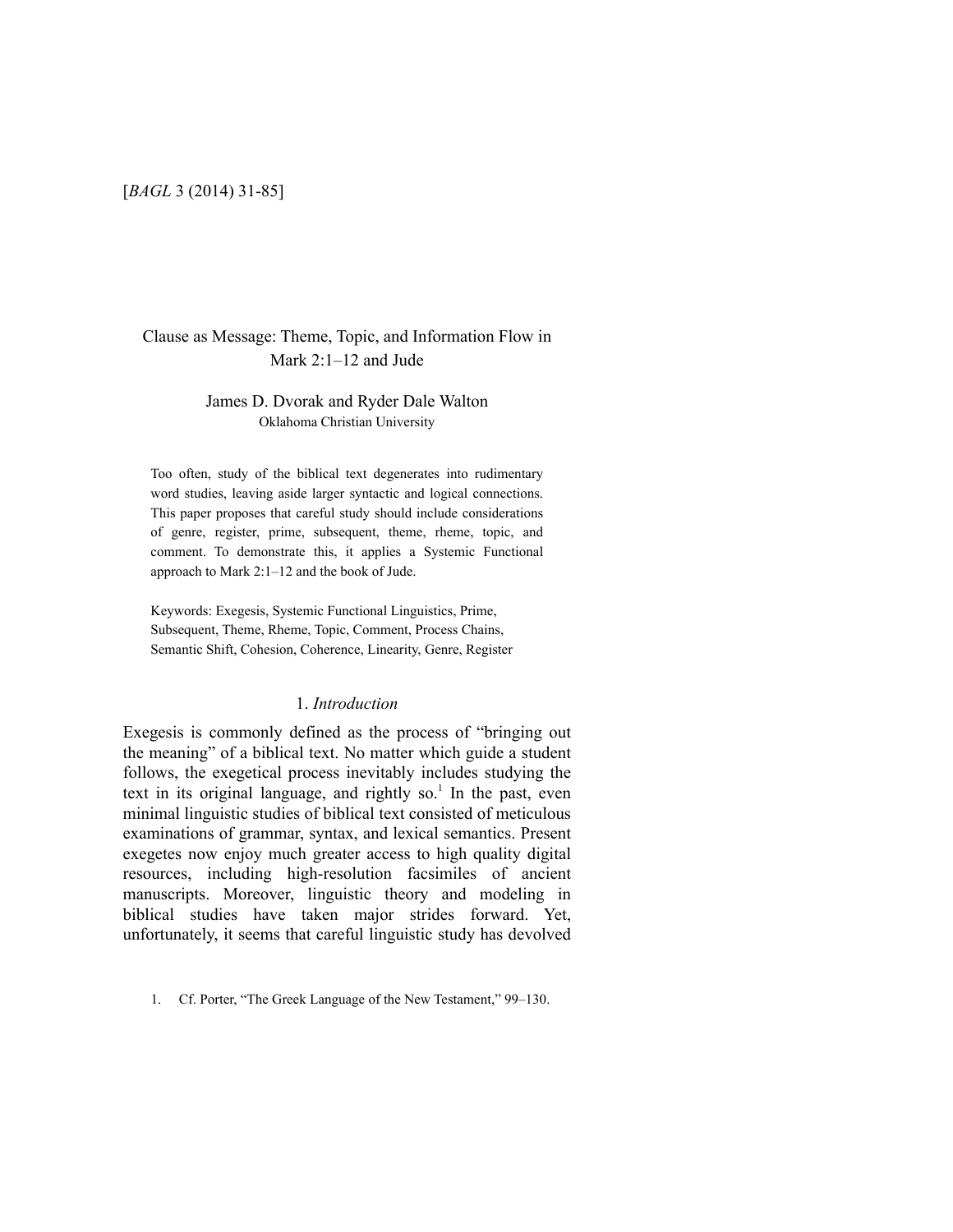into little more than rudimentary word studies—and often these are quite meager because they consist simply of citations of the standard lexica.<sup>2</sup> Certainly, there is value in studying the individual parts of a text (i.e., words and phrases), but even in cases where high quality researches of these parts are achieved, exegetes must always bear in mind that a text's meaning is greater than the sum of its constituent parts. $3$ 

For this reason, we argue that more extensive linguistic analyses are required if exegetes are to arrive at a fuller, more principled understanding of "what a text is about." For example, methodology deriving from Systemic Functional Linguistics  $(SFL)$ , the underlying paradigm of the approach we model below, generally deploys interpretive models that seek the meaning(s) of a text along three basic functional-semantic categories. Halliday, the father of SFL, calls these ideational, interpersonal, and textual metafunctions.<sup>5</sup> Briefly, the *ideational metafunction* refers to meanings people make with language<sup>6</sup> as a means of representing their experience of life as it unfolds, mapping "what's going on, including who's doing what to whom, where, when, why and how and the logical relation of one going-on to another."7 The *interpersonal metafunction* refers to meanings made with language that enact social relationships and interactions among the participants of a given communicative context.8 Generally, these relationships are

2. For a caution against this kind of practice, see Yallop, "Words and Meaning," 24–27.

3. Halliday makes this point is a discussion of coherence and cohesion in "Text Semantics and Clause Grammar," 223.

4. Foundational resources include: Halliday, *Language as Social Semiotic*; Halliday, "Language in a Social Perspective"; Halliday, "Language and Social Man."

5. Halliday, *An Introduction to Functional Grammar*, 33–36.

6. I.e., natural, human, adult, verbal language. Cf. Halliday and Matthiessen, *Introduction to Functional Grammar*, 20.

7. Martin and White, *The Language of Evaluation*, 7. Lemke (*Textual Politics*, 41) calls this "presentational" meaning.

8. James D. Dvorak, "Interpersonal Metafunction," 16. Lemke (*Textual*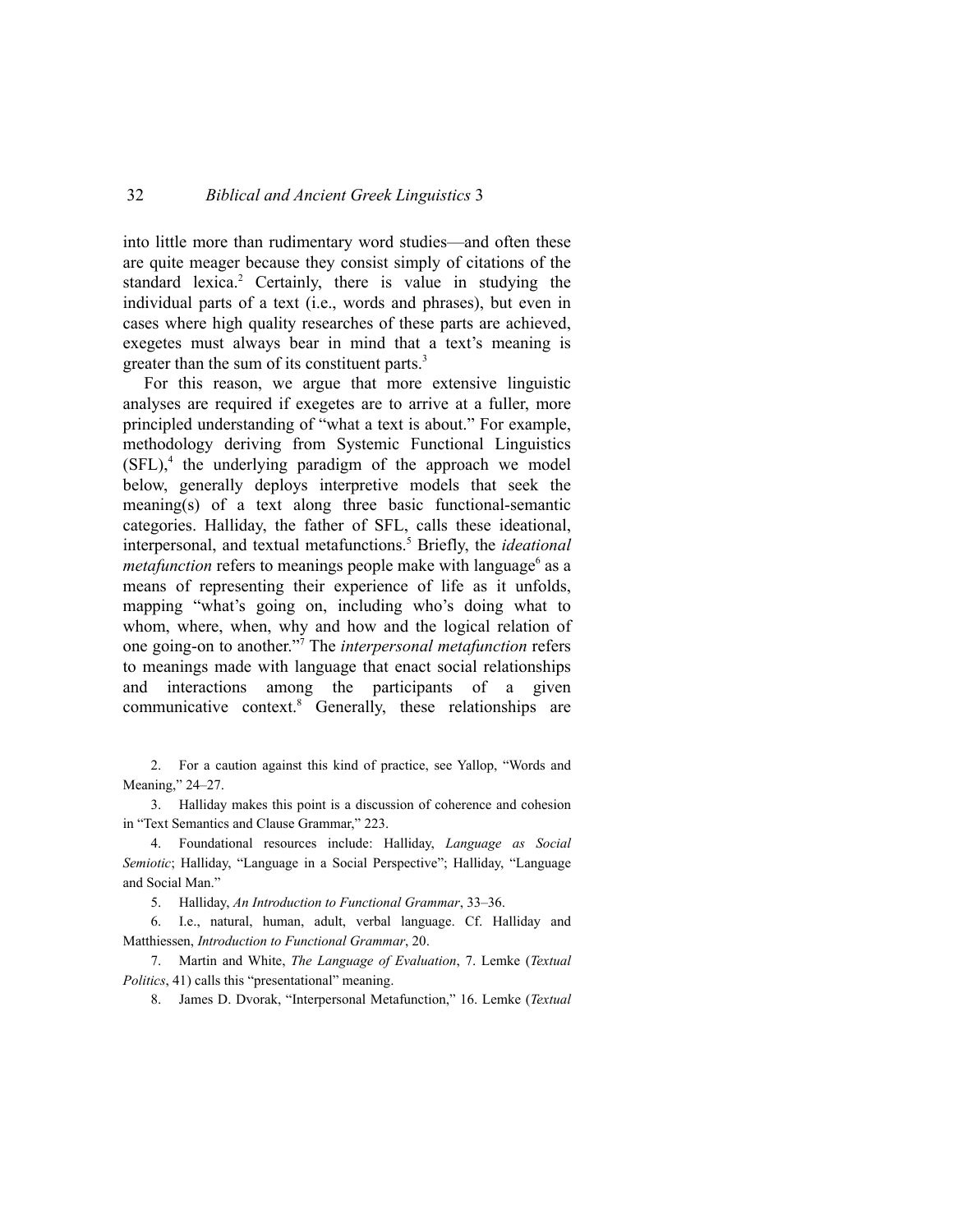enacted by making assertions; asking questions; giving commands; evaluating what one thinks or feels about people, things, or events; and by indicating one's relative commitment to any given proposition or proposal.9 The *textual metafunction* refers to meanings made as people organize, structure, and intertwine ideational and interpersonal meanings into a cohesive and coherent flow of information that is connected and relevant to the context of situation.<sup>10</sup> The features at work in this metafunction are what allow hearers and/or readers to distinguish between text and "non-text," that is, between sensical discourse and nonsensical "blather."<sup>11</sup> As Martin puts it, the job of the textual metafunction is "to package ideational and interpersonal meaning as waves of information, in one rhythm or another depending on context."<sup>12</sup>

In this article, we fix our gaze upon a set of interrelated features that operate within the textual metafunction, namely *prime* and *subsequent*; *theme* and *rheme*; and *topic* and *comment*. Following Porter and O'Donnell,<sup>13</sup> we suggest that prime and subsequent function at the clause level and are specified by word group order; that theme and rheme function across any number of clauses and are delimited by spans of actor and process

*Politics*, 41) calls this "orientational" meaning.

9. Dvorak, "Interpersonal Metafunction," 16.

10. James D. Dvorak, "Thematization, Topic, and Information Flow," 17–37 (here, 17). Cf. Halliday, "Language Structure and Language Function," 175–76; Halliday, "Linguistic Function and Literary Style," 92; Lemke (*Textual Politics*, 41) calls this "organizational" meaning.

- 11. Cf. Halliday, "Text as Semantic Choice in Social Contexts," 44–45.
- 12. Martin, "Mourning," 323.

13. As mentioned, our model is anchored in Halladayan SFL, yet our perspective on theme, topic, and information flow has been shaped by Porter and O'Donnell, *Discourse Analysis*, 85–118 (as of the writing of this article, this book has not yet gone to press; all page numbers refer to a pre-publication copy that we obtained from the authors and use it with their permission). See also Porter, "Prominence: An Overview," 45–74; Dvorak, "Thematization, Topic, and Information Flow," 17–37.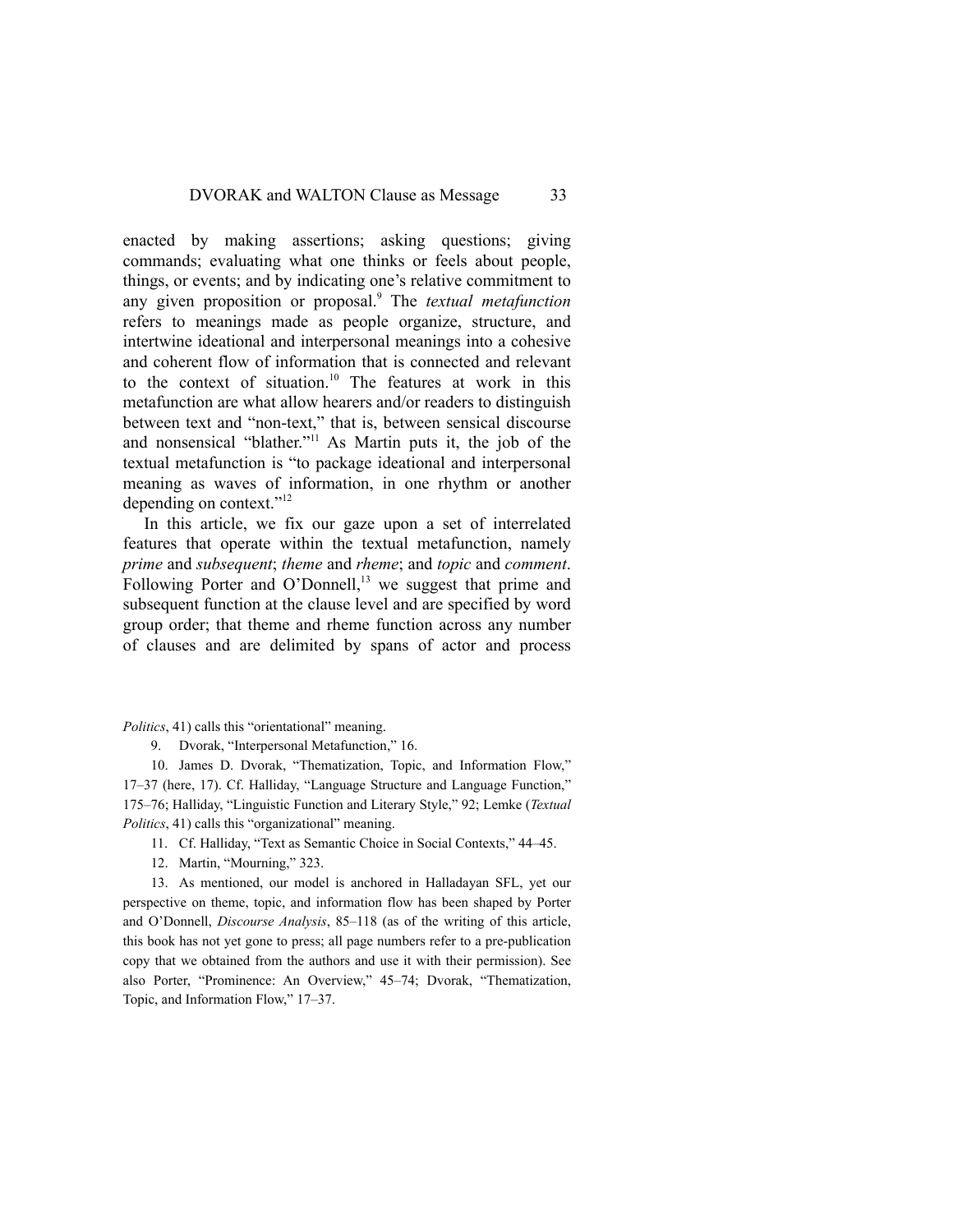chains; and that topic and comment functions at paragraph $14$  level and beyond and are marked by semantic shifts.<sup>15</sup> We show how these features are crucial with regard to the flow of information in a text and, thus, its cohesion and coherence. We present a series of frameworks for analyzing each of these features, and we validate both the utility and usefulness of these models by putting them to work in analyses of both narrative and nonnarrative texts, namely, Mark 2:1–12 and the letter of Jude, respectively.16

#### 2. *Discourse Structure and Information Flow*

#### 2.1 *Linearity*

Language users cannot communicate all at once the whole content of meaning they wish to share with others. As a result, as is often said, they must "organize their thoughts," so that when they create text the meanings they wish to make unfold linearly in a manner that increases the probability of understanding on the part of a reader or hearer. This constraint is commonly characterized as a "problem" that is somehow inherent to the linguistic system.17 However, it is really not an issue with the linguistic system *per se*; it is, rather, simply a matter of the use of language reflecting how humans experience the goings on of life.

Humans experience life as a series of social processes that unfold in a culture as countless situations.<sup>18</sup> As a result, when

14. We recognize that "paragraph" is notoriously challenging to define. In this article, we follow Porter, "Pericope Markers and the Paragraph," 175– 95.

15. Porter and O'Donnell, *Discourse Analysis*, 85.

16. We use examples from our analyses of these two texts throughout. See the appendix for full analyses.

17. Cf. Brown and Yule, *Discourse Analysis*, 125ff. Dvorak, "Thematization, Topic, and Information Flow," 18–19; Porter and O'Donnell, *Discourse Analysis*, 86.

18. Martin and Rose, *Working with Discourse,* 1–2.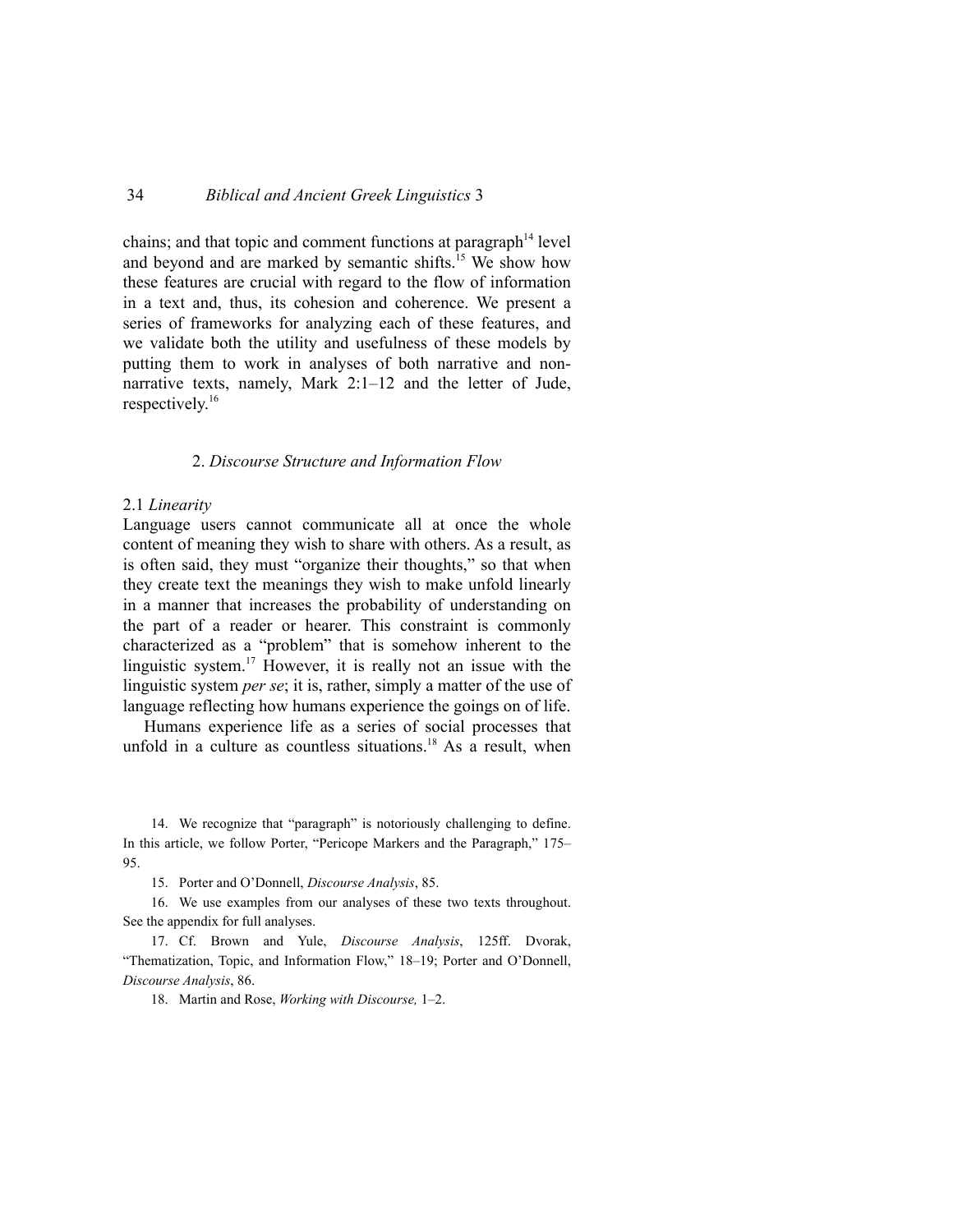language users construe and reconstrue these social processes.<sup>19</sup> they encode them into texts that unfold as sequences of words, word groups, clauses, clause complexes, and paragraphs.<sup>20</sup> A well-chosen starting point for each clause—"prime" as we refer to it below—is crucial, for a poorly chosen point of departure may result in misunderstanding on the part of the text reader or hearer, possibly resulting in more work for the communicator, requiring her or him to "travel hither, thither, and yon" in an effort to arrive at the intended meaning. In this way, the so-called "problem" of linearity constrains a text's flow of information.

Yet, as Porter and O'Donnell point out, texts are more than "an ordered list of concepts realized in a string of words."<sup>21</sup> They also have a hierarchical structure consisting of "chunks" of text that are organized around thematically related material.<sup>22</sup> The arrangement of these chunks is also not unconstrained, but is governed by two different but related levels of context: context of culture, which we call *genre*; and context of situation, which we call *register*. 23

## 2.2 *Genre*

Following Martin,<sup>24</sup> we use the term *genre* to refer to "a staged, goal-oriented social process,"25 or, more technically, "a recurrent

19. I.e., creating meaning that is constrained by context while at the same time contributing to and reifying that context.

20. Martin and Rose, *Working with Discourse,* 2. The language of "unfolding" highlights the linear nature of language in use. Cf. Brown and Yule, *Discourse Analysis*, 125–26; Porter and O'Donnell, *Discourse Analysis*, 86. Cf. Dvorak, "Thematization, Topic, and Information Flow," 18.

21. Porter and O'Donnell, *Discourse Analysis*, 86.

22. Porter and O'Donnell, *Discourse Analysis*, 86–88.

23. Discourse structure is also constrained by *ideology* in that meaning potential is not evenly distributed across participants in a culture (Martin, *English Text*, 575).

24. Martin, *English Text*, 493–588 (esp. 546–73). Cf. Martin and Rose, *Genre Relations*; Eggins and Martin, "Genres and Registers of Discourse," 230–56.

25. Martin and Rose, *Working with Discourse*, 8.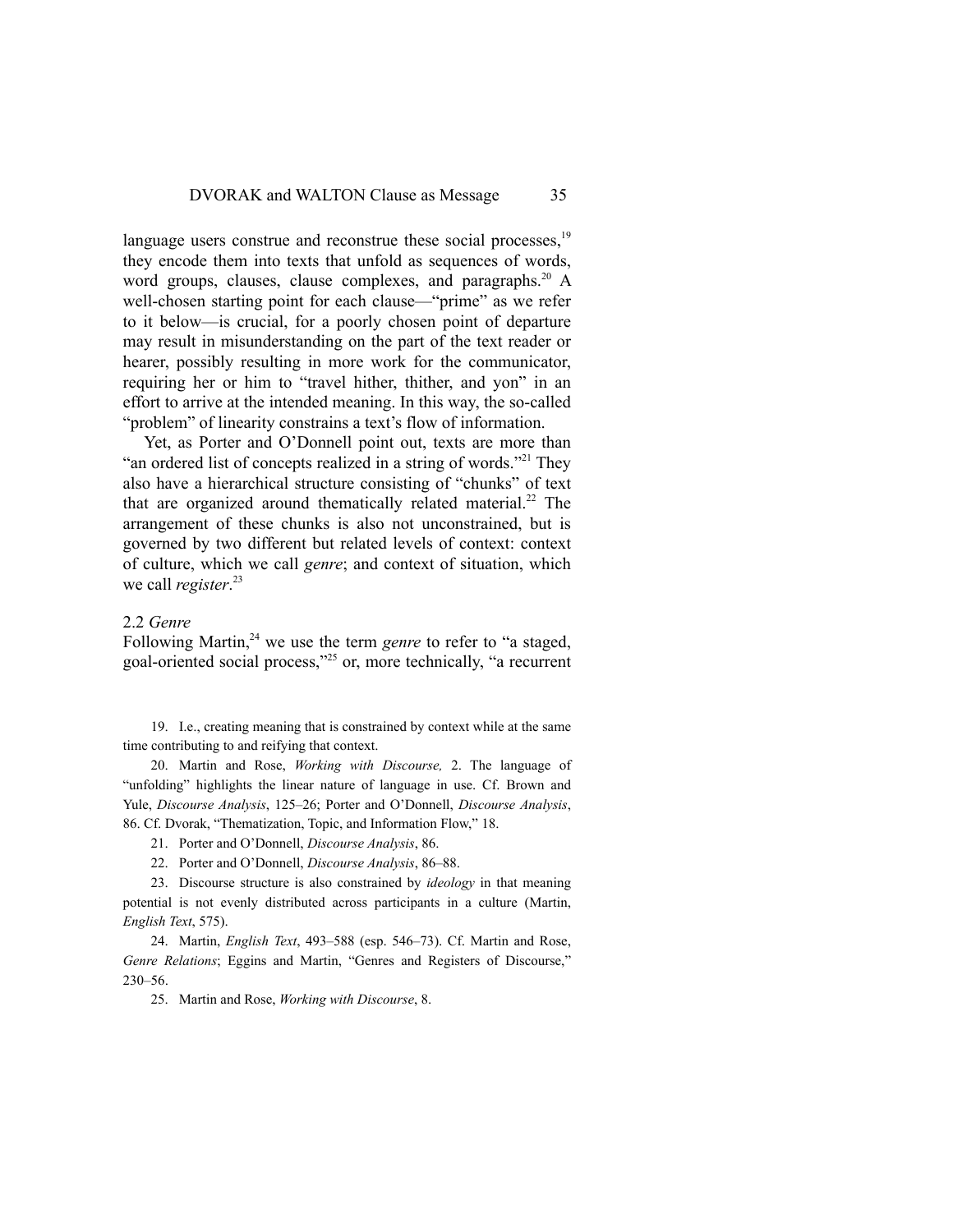configuration of meanings . . . that enact the social practices of a given culture."26 Our view is informed by Bakhtin's theory of speech genres, which he defined as habitualized, relatively stable patterns of meaning that are made with relatively predictable types of interactive utterances.<sup>27</sup> From this point of view, genre includes not only literary genres but "everyday" genres, both spoken and written, such as service encounters, political debates, gossip, jokes, sermons, stories, and so on.28

The established genres of a culture provide an economy of meaning-making by which members of that culture are able to accomplish the manifold social processes required of everyday life without having to define each social process anew each time it needs to be repeated.<sup>29</sup> This is why, as Bakhtin puts it,

We learn to cast our speech in generic forms, and, when hearing others' speech, we guess its genre from the very first words; predict a certain length . . . and a certain compositional structure; we foresee the end; that is, from the very beginning we have a sense of the speech whole, which is only later differentiated during the speech process.30

Bakhtin's point, as Eggins and Martin rightly highlight, is that structures of discourses vary in typically familiar ways because the staging of the social processes they are intended to accomplish varies on the basis of typically familiar cultural norms $^{31}$ 

26. Martin and Rose, *Genre Relations*, 6. Clearly, our definition differs from that of traditional literary studies where the term tends to refer to various types of literary productions that are differentiated on the basis of form and/or stylistic convention (cf. Tate, "Genre," 149).

27. Cf. Bakhtin, "The Problem of Speech Genres," 60–102, here 60. Cf. Dvorak, "Interpersonal Metafunction," 35; Eggins and Martin, "Genres and Registers," 236. For an excellent portrayal of Bakhtin and his thought, see Holquist, *Dialogism*.

- 28. Cf. Eggins, *Introduction*, 56.
- 29. Berger and Luckmann, *Social Construction of Reality*, 53.
- 30. Bakhtin, "Problem of Speech Genres," 79.
- 31. Cf. Eggins and Martin, "Genres and Registers," 236.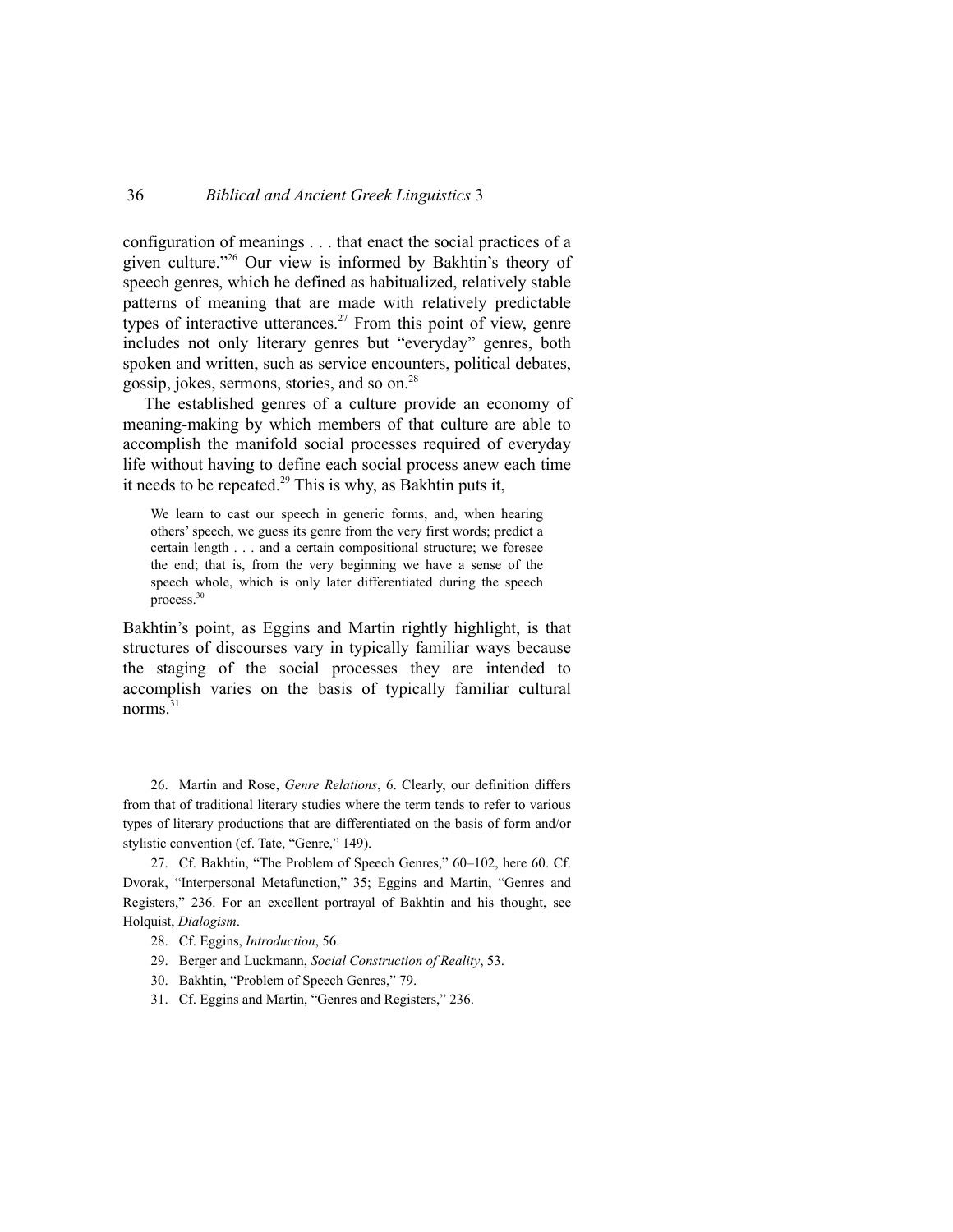Consider, for example, Mark 2:1–12. This stretch of text is one of many *stories* that comprise the biographical history (*bios*) that Mark writes about Jesus.32 As such, this text feeds into the greater social goal of the gospel to articulate and to defend the significance of Jesus and, perhaps more importantly, to legitimate the value system he embodies.<sup>33</sup> The particular kind of story Mark employs here is *narrative*. <sup>34</sup> Narratives are stories that aim at resolving some sort of complication. Typically, they consist of an orientation, one or more complication, one or more evaluation, and one or more resolution.<sup>35</sup> The discourse structure of Mark 2:1–12 follows this pattern (see appendix): Orientation (vv. 1–2)  $\land$  Complication1 (vv. 3–4a)  $\land$  Evaluation1 (v. 4b)  $\land$ Resolution1 (temporary) (v. 5)  $\land$  Complication2 (vv. 6–7)  $\land$ Evaluation2 (vv. 8–9)  $\wedge$  Resolution2 (final) (vv. 10–12).<sup>36</sup>

The text of Jude is a letter, so the structure of the text is, in part, constrained by the conventions of letter writing of his day: greeting (vv. 1–2); body (vv. 3–23); and closing (vv. 24–25).<sup>37</sup> Jude identifies the social purpose of his letter as an admonishment to struggle intensely for the faith (παρακαλῶν ἐπαγωνίζεσθαι τῇ . . . πίστει [v. 3]). Here are the basic stages Jude employs in an effort to accomplish his task: offer the encouragement proper (v. 3); introduce participants to be

32. Cf. deSilva, *Introduction to the New Testament*, 145–48; Stanton, *Gospel for a New People,* 69–70; Aune, *New Testament in Its Literary Environment*, 35: "The unconscious functions of Greco-Roman biography involve the historical *legitimation (or discrediting) of a social belief/value system personified in the subject of the biography*" (italics added).

33. Cf. deSilva, *Introduction*, 147.

34. Other story genres include recounts, anecdotes, exempla, and observations. Cf. Martin and Rose, *Genre Relations*, 44ff.

35. Martin and Rose, *Genre Relations*, 52. These are the basic components that comprise a narrative. Of course, the number of these components and their order may vary depending on situational variables.

36. The caret  $(^\wedge)$  in this sequence means "followed by." On the basic structure of different kinds of stories, cf. Martin and Rose, *Genre Relations*, 49–98 (on narratives specifically, see 67–74).

37. Cf. Gabriel, "Letters," 193–94.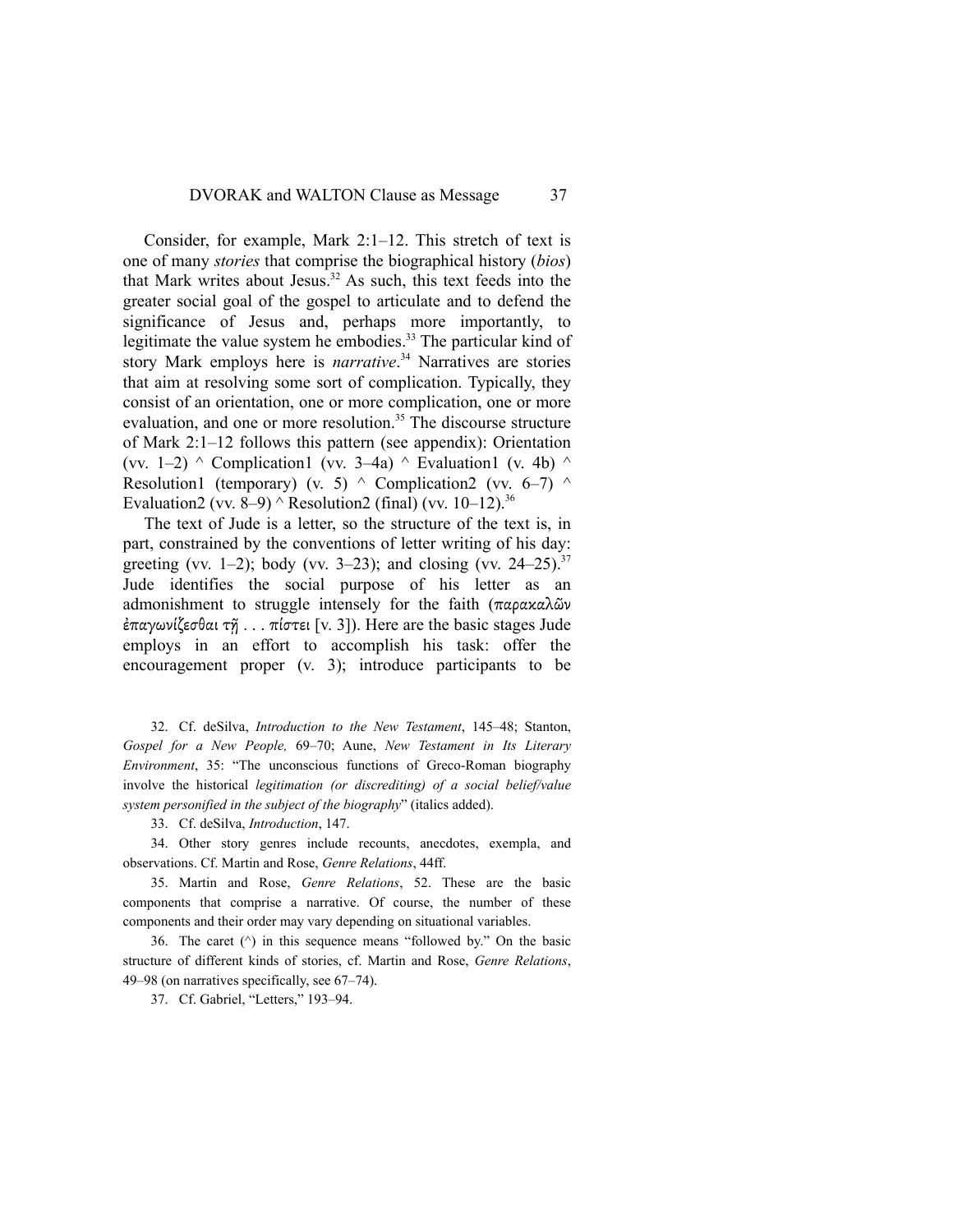portrayed negatively (v. 4); give a series of intertextual references to negative exempla (vv. 5–16); give a series of directives, with additional negative evaluations of the antagonists as foils for the positive commands (vv. 17–23).

As these brief examples demonstrate, discourse structure is not merely the result of an author's stylistic flourishes, though, indeed, an author may as a matter of style intentionally manipulate or even flout structural norms. Discourse structure is, however, largely governed by the strictures of a given culture. Language use becomes habitualized and is used to accomplish certain social processes in certain ways that are deemed acceptable by those who are part of the culture.

#### 2.3 *Register*

As mentioned above, the structure of a text is also constrained by the register or more specific context of situation in which the text was uttered. The theory of register, first developed by Halliday<sup>38</sup> and further developed by Martin (whom we follow here), $39$  both models context of situation and explains its relationship to language.

First, register theory stratifies context and organizes it around three contextual variables or features called *field*, *tenor*, and *mode*. Briefly, *field* refers to the sequences of activities that are going on in a situation, as well as the people, things, places, qualities, and circumstances that are associated with those activities.40 *Tenor* refers to the kind of social relations that are enacted and negotiated among the participants in a given

38. Cf. Halliday, *Social Semiotic*, 110–113.

39. Cf. Martin, *English Text*, 497–502; also Eggins and Martin, "Genres and Registers of Discourse," 230–56.

40. Martin and Rose, *Genre Relations*, 14; Dvorak, "Interpersonal Metafunction," 27–28.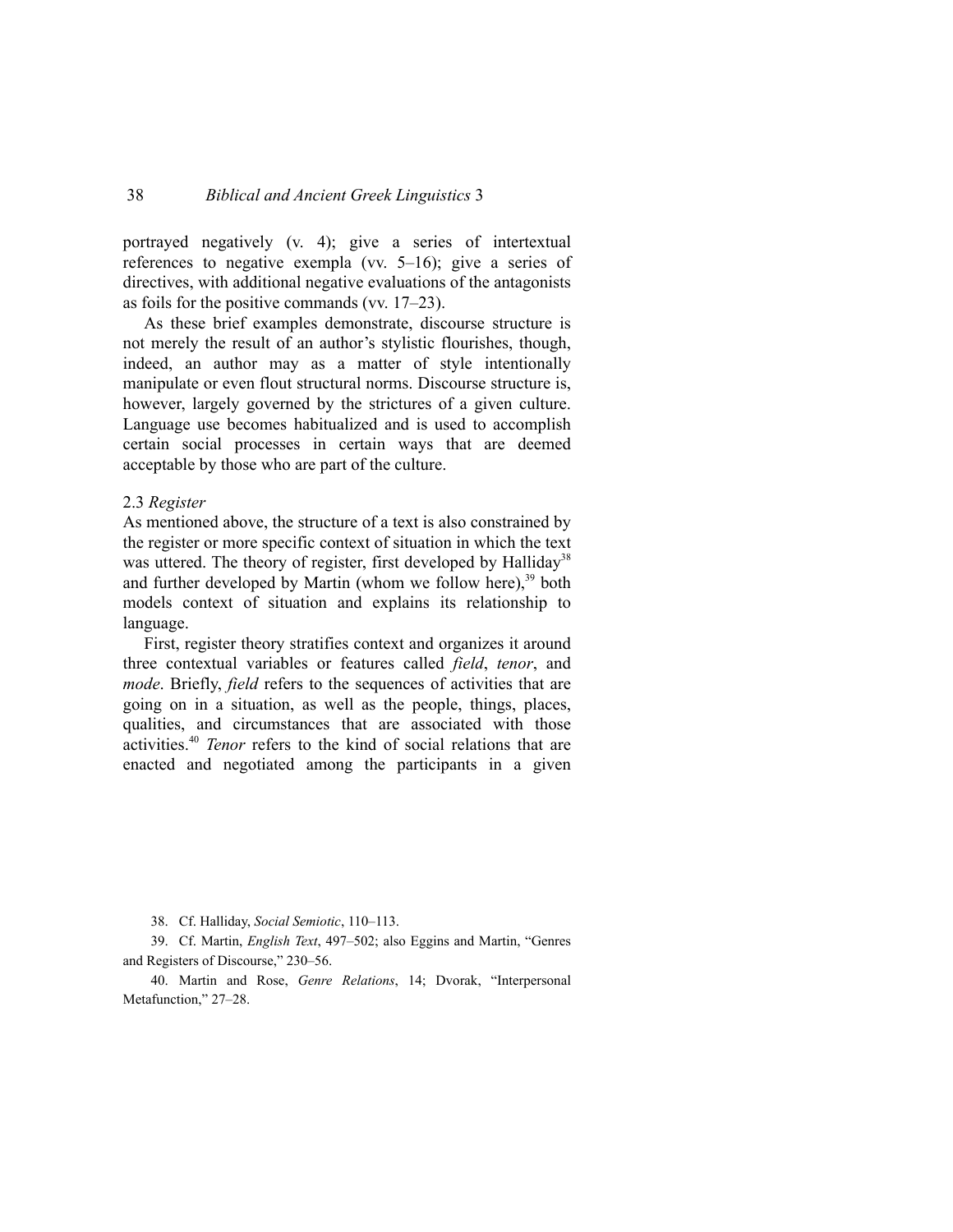situation,<sup>41</sup> particularly the social relations of status/power<sup>42</sup> and solidarity/contact.43 *Mode*

is concerned with symbolic reality—with texture. Since symbolic reality (i.e., text/process) has the function of constructing social reality, mode is oriented to both interpersonal and experiential meaning. It thus mediates the role played by language along two dimensions. Interpersonally, mode mediates the semiotic space between monologue and dialogue. . . . Experientially, mode mediates the semiotic space between action and reflection. . . . Putting this in general terms, mode mediates negotiation.44

Second, register theory describes the relationship between field, tenor, and mode and discourse semantics. It is described as a relationship of *realization* (also referred to as *expression* or *coding*), in which, in Hjelmslevian terms, register is the *content plane* for which discourse semantics is the *expression plane*. <sup>45</sup> In this regard, field is realized as *ideational meaning*, text as the representation of experience. Here the goings-on, participants, and circumstances of field are encoded into language primarily as verbal groups, nominal groups, and adverbial or participial groups respectively. Tenor is realized as interpersonal meaning, text as interaction or exchange. The enactments and negotiations of the social relations in the situation are encoded into language primarily through the system of verbal attitude (i.e., assertive [indicative], projective [subjunctive], directive [imperative], expective [future]). Tenor is also realized through the system of appraisal (i.e., attitude [affect, judgment, appreciation] and engagement [heterogloss, monogloss]). Mode is realized as textual meaning, text as a series of organized messages.<sup>46</sup> Here

41. Martin, *English Text*, 523–26; Dvorak, "Interpersonal Metafunction," 28.

42. I.e., the relative position of the participants in the culture's social hierarchy.

43. I.e., the degree of institutional involvement between participants in the situation.

44. Martin, *English Text*, 509.

45. Martin, *English Text*, 501–502.

46. Cf. Halliday, "Functions of Language," 24–26.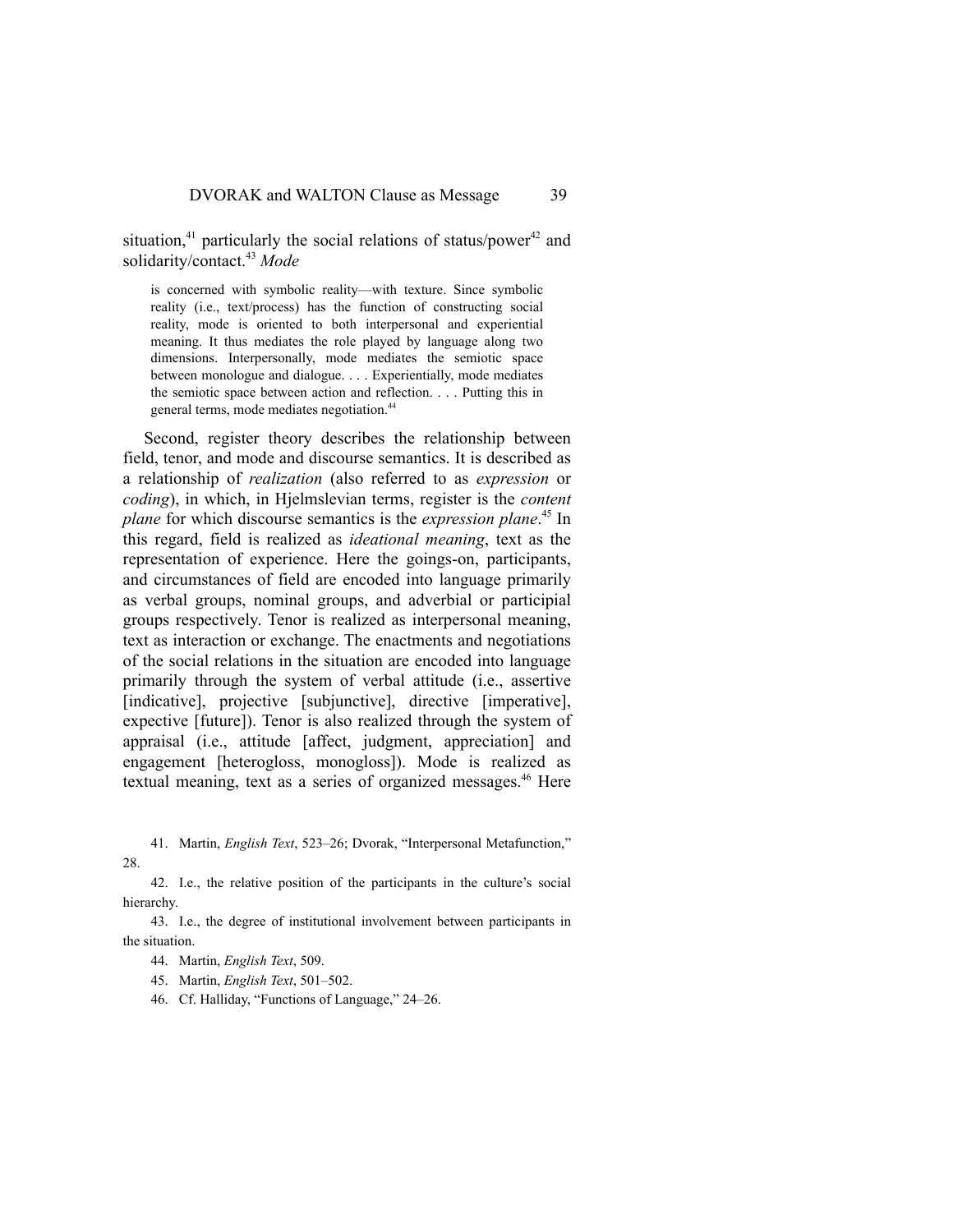the elements of ideational meaning and interpersonal meaning are "packaged," as it were, into clauses in which some portion of each clause has special "thematic" status and the remainder of the clause develops the theme and completes the message. $47$ 

Looking again at Mark 2, generic constraints of narrative may call for the story to open with an orientation (vv.  $1-2$ ), but register constrains the content of the orientation. Ideationally, Mark construes a world (a reality, an experience) in this portion of the narrative in which the goings-on consist of the following processes:48

material processes: gathering together (συνήχθησαν [v. 2]), separating (χωρεῖν [v. 2]) $^{49}$ 

- a mental process: hearing ( $\eta x o \varphi \sigma \theta \eta$  [v. 1])
- an existential process: is  $(\epsilon \sigma \tau \mathfrak{w} | v, 1]$ )
- a verbal process: speaking (ἐλάλει [v. 2])

## The following participants are portrayed:

- "he" (presumably Jesus) as the one who is "entering" Capernaum, who "is" in the house, and who "was speaking" the message
- an assumed agent (the crowd?) as the one by whom it "was heard" that he is in the house

"many" (πολλοί) (also "them" [αὐτοῖς]) who had "gathered" and could no longer "separate," and to whom "he" was speaking the message

- Capernaum (Καφαρναούµ)
- a house ( $\partial x \omega$ )
- the door of the house  $(\theta \psi \rho \alpha \nu)$
- the message or word (λόγον)

Interpersonally, the story's orientation is monoglossic, being dominated by assertive verbal attitude, which is grammaticalized by indicative verbal mood. This enacts a relationship between Mark and his presumed readers in which, as storyteller, Mark has higher status than the readers because he is the one who

47. Cf. Halliday, *Introduction to Functional Grammar*, 37.

48. On process types, see Halliday, *Introduction to Functional Grammar*, 108ff. Cf. also Tan, "Transitivity," n.p.

49. The participle εἰσελθών technically constitutes the circumstance for hearing (ἠκούσθη) and is, thus, not a main process. Circumstances, too, are part of ideational meaning.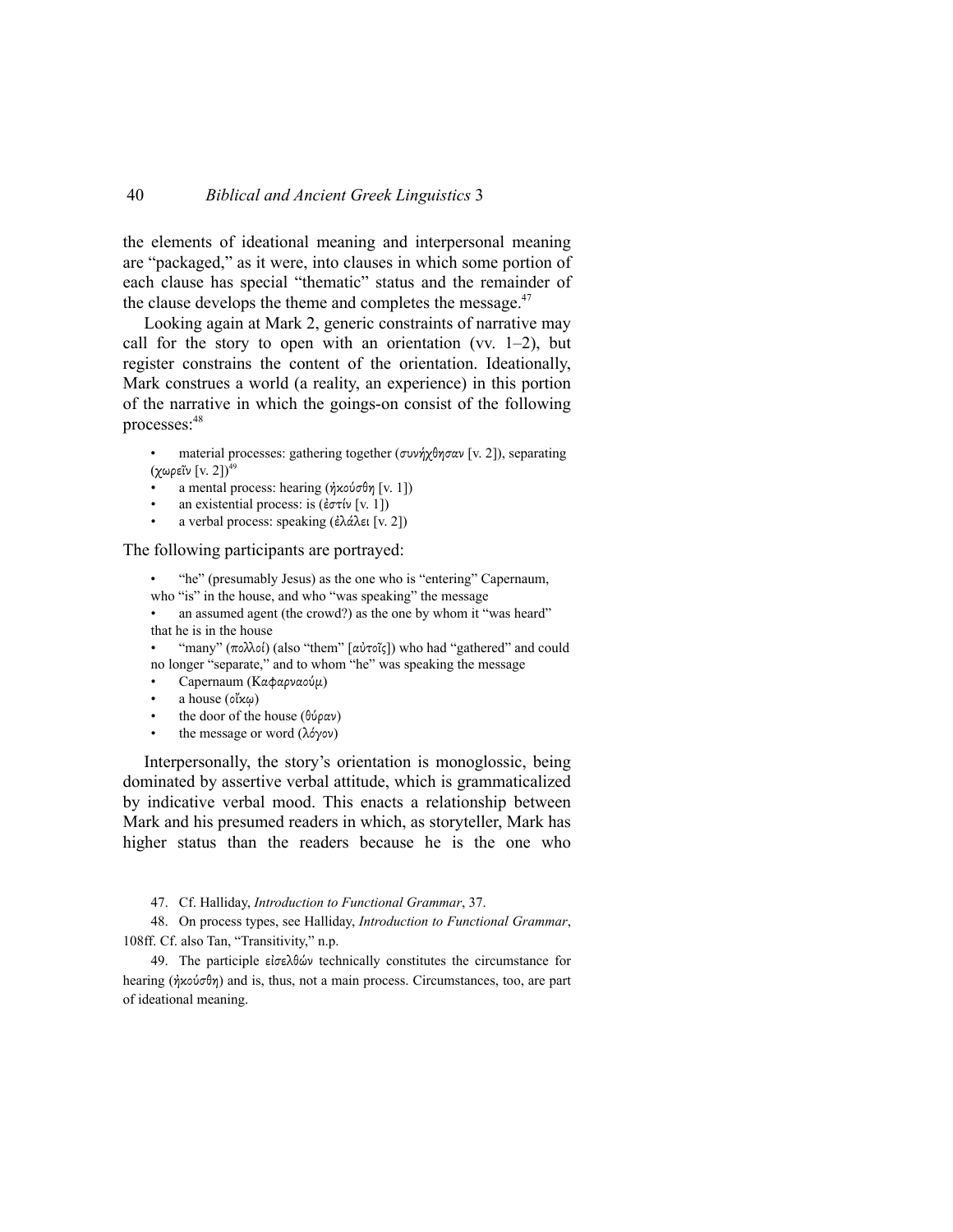apparently knows everything about the situation he describes. The readers, on the other hand, are situated as potential acknowledgers of what Mark asserts. Moreover, that Mark has opted to include this particular narrative in his gospel indicates an appraisal; from his perspective, the readers need to be told this story. Even just within the narrative's orientation phase (i.e., at the level of the narrative<sup>50</sup>) appraisal is evident. For example, the two clauses καὶ συνήχθησαν πολλοὶ ὥστε μηκέτι χωρεῖν μηδὲ τὰ πρὸς τὴν θύραν (v. 2) betoken a positive evaluation of Jesus' growing honor among the masses.<sup>51</sup>

In terms of the textual strand of meaning, the function in which we are most interested here, the text unfolds in a series of clauses, and each of these clauses has a "leaping off point" and typically, though not always, some further development of that point. The major concern here is with how the author chooses to order the components of the clause. Yet even this choice is constrained by the situation and the social purpose of both the text as a whole and the stretch of text constituting the clause. For example, as noted Mark 2:1–2 make up the orientation portion of the narrative Mark has chosen to tell. The first clause in the orientation is: Καὶ εἰσελθὼν πάλιν εἰς Καφαρναοὺμ δι' ήμερῶν ἠκούσθη. Not surprisingly, Mark's point of departure in this clause is the adjunct<sup>52</sup> "And entering again into Capernaum . . . ."

50. Cf. "The Rhetorical Effects of Attitude" in Dvorak, "Interpersonal Metafunction," 54.

51. That so many people were filling the house that there was not even space to get into or out of the house is a token of positive judgment with regard to social esteem (t, +judgment: esteem: normality). Further, the use of the term πολλοί (*many*) coupled with the statement that there was no room in front of the door (µηκέτι χωρεῖν µηδὲ τὰ πρὸς τὴν θύραν) increases the force of the judgment (both graduation: force: quantification: mass and graduation: force: quantification: extent: distribution). Cf. Dvorak, "Interpersonal Metafunction," 102; also, Martin and White, *Language of Evaluation*, 150–51.

52. I.e., adverbial/circumstantial participial clause. *Adjunct* refers to a word group or groups that modify the predicator (verb) in a clause to provide circumstances associated with the process (cf. "OpenText.org Annotation Model," n.p.).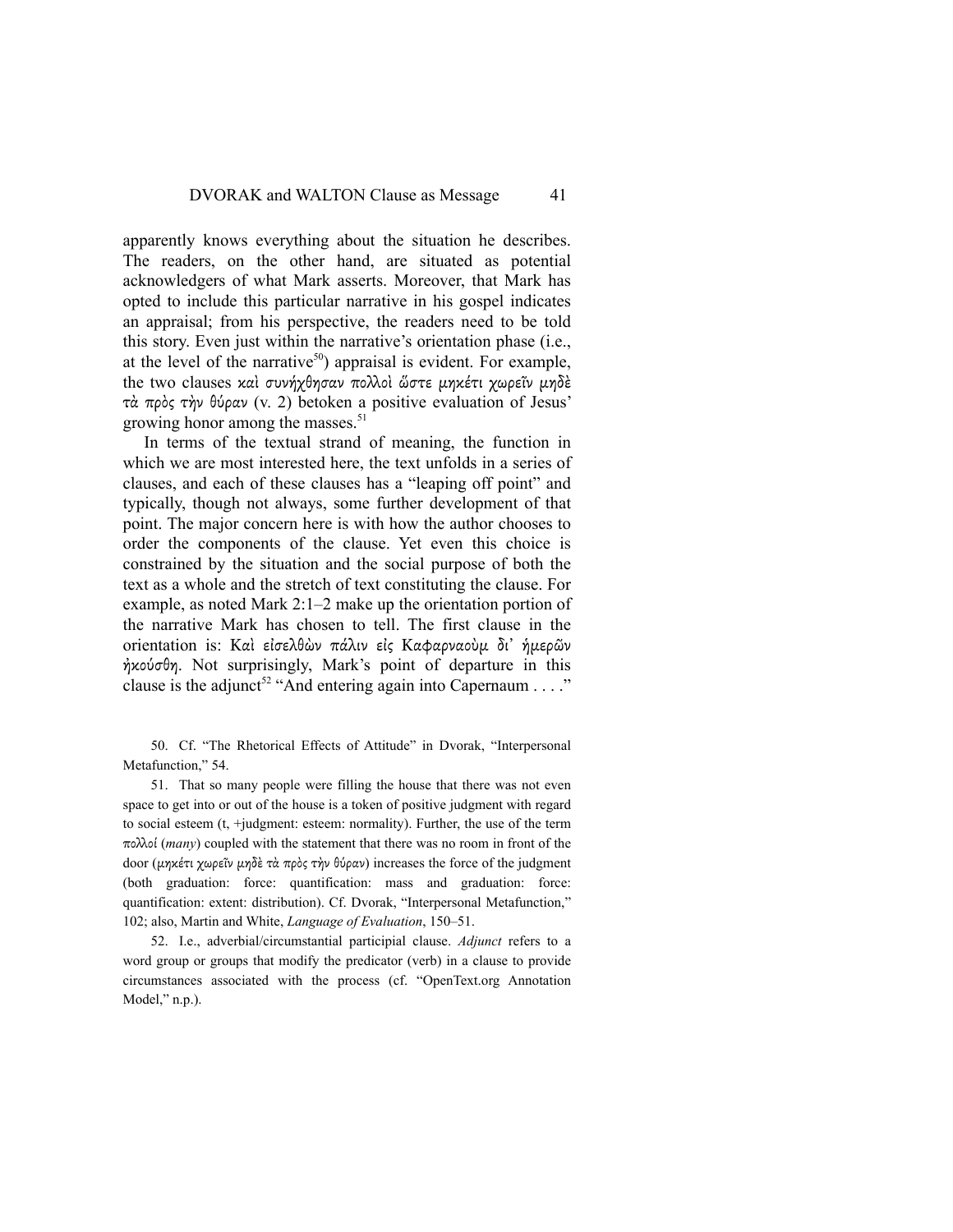This demonstrates the "enabling" or "relevance" role of the textual metafunction, namely to "package" ideational and interpersonal meanings into clauses in a way that is both relevant to and communicatively effective in light of its purpose. That is, here, it orients the readers to the context of the narrative. Thus, it is how text is being used in a given context (i.e., mode) that governs the textual meanings that are made (i.e., textual metafunction), which, in turn, govern the arrangements of the clause components in the realization of each clause (information flow).

### 2.4 *Summary*

We demonstrated thus far that both discourse structure and information flow are not merely the result of stylistic choices made by language users. Rather, structure and flow are largely governed by two different levels of context, namely genre and register. With regard to discourse structure, people deploy language in ways that are staged and oriented to various social goals. The ways in which these social goals may be accomplished with language are governed by the language user's culture; the staging or structure of the discourse reflects these cultural constraints. Information flow is constrained to some extent by variations in genre and to a greater extent by register variables—and of these mostly by mode. The textual metafunction arranges ideational and interpersonal meanings in ways that, from the language user's perspective, are relevant to and most effective in reaching the communicative goal of the clause in relation to the larger purpose of the text.

## 3. *Prime and Subsequent Analysis*

We argued above that the role of the textual metafunction was to organize ideational and interpersonal content into clauses in a way that is relevant and consistent with register and that creates a coherent message. Here, we provide a framework for modeling clauses as messages and a method for interpreting those messages.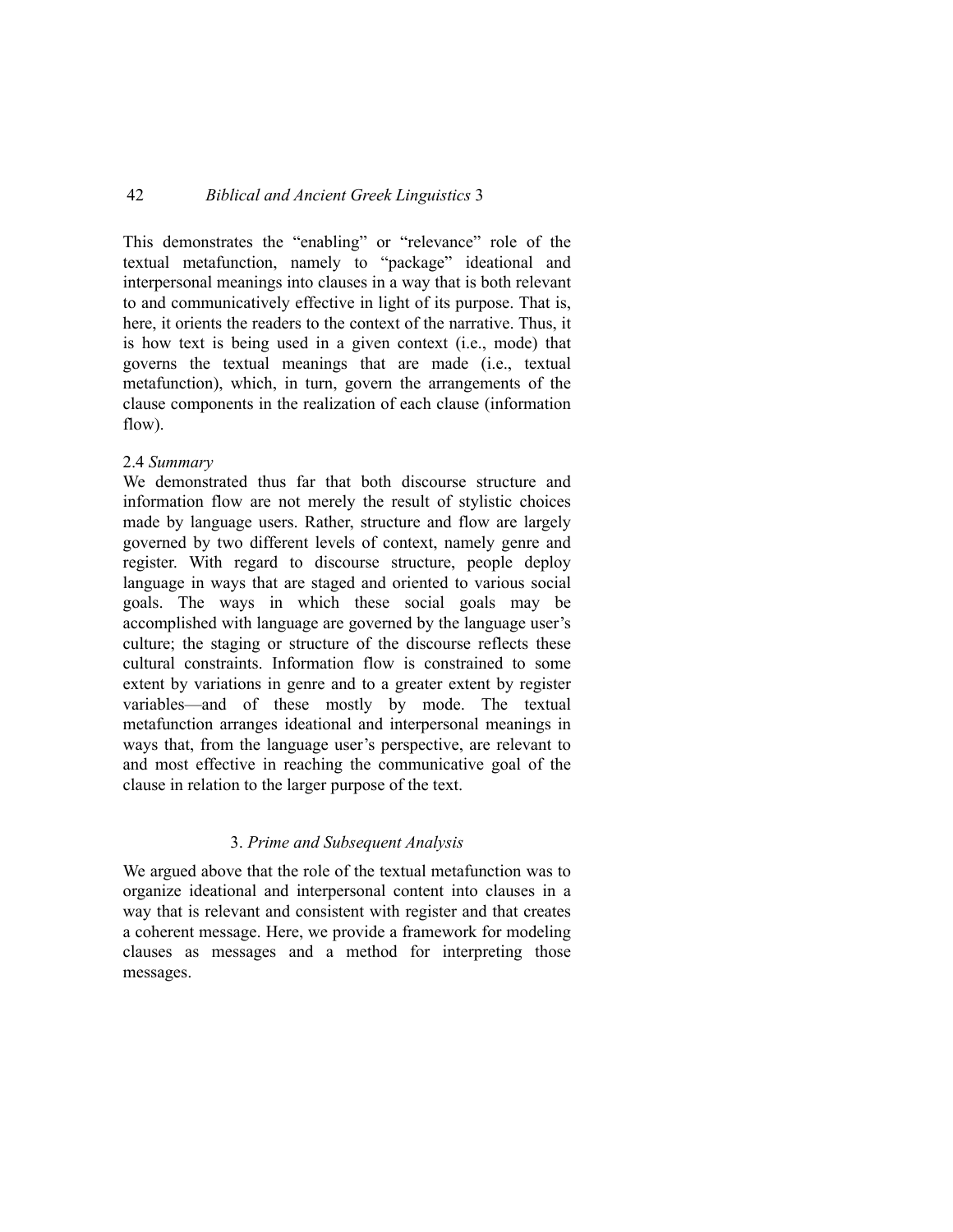The message of a clause consists of two parts, "the element which serves as the point of departure of the message" and "the remainder of the message."53 Although Halliday referred to these parts as *theme* and *rheme*, respectively, we follow Porter and O'Donnell and use the terms *prime* and *subsequent*, reserving *theme* and *rheme* for the discussion of thematic elements at the level of clause complex (sentence) and multi-clause complex level (see "Theme and Rheme Analysis" below).<sup>54</sup> In the model we present here, prime refers to "*who or what the clause is focused upon*, realized by the first [word] group element in the clause. The subsequent is defined as *the development of the prime*, and is realized in the remaining group elements in the clause."55 The prime functions to orient the reader to the message of the clause, and the subsequent provides the news about the prime that the writer wants the readers to know, to experience, or to remember.<sup>56</sup>

Every clause has a prime element and most also have a subsequent, though it is possible for a clause to consist only of a prime. $57$  The word group element (i.e., subject, predicator, complement, or adjunct)<sup>58</sup> comprising the prime may be as simple as a single word (conjunctions are excluded), or it may be a complex nominal or verbal group or even an embedded clause.59 Subsequent consists of all other word group elements following the prime. For example, the initial clause in Mark 2:1– 12 is analyzed for prime and subsequent as follows (see the appendix for a full prime and subsequent analysis of this unit):

53. Halliday, *Introduction to Functional Grammar*, 37. Cf. Porter and O'Donnell, *Discourse Analysis*, 90.

54. Porter and O'Donnell, *Discourse Analysis*, 91.

55. Porter and O'Donnell, *Discourse Analysis*, 91 (italics theirs).

56. Dvorak, "Thematization, Topic, and Information Flow," 20.

57. Porter and O'Donnell, *Discourse Analysis*, 92; Dvorak, "Thematization, Topic, and Information Flow," 20.

58. Cf. O'Donnell, Porter, Reed, Picirilli, Smith, and Tan, "Clause Level Annotation Specification," n. p.

59. Cf. Dvorak, "Thematization, Topic, and Information Flow," 20.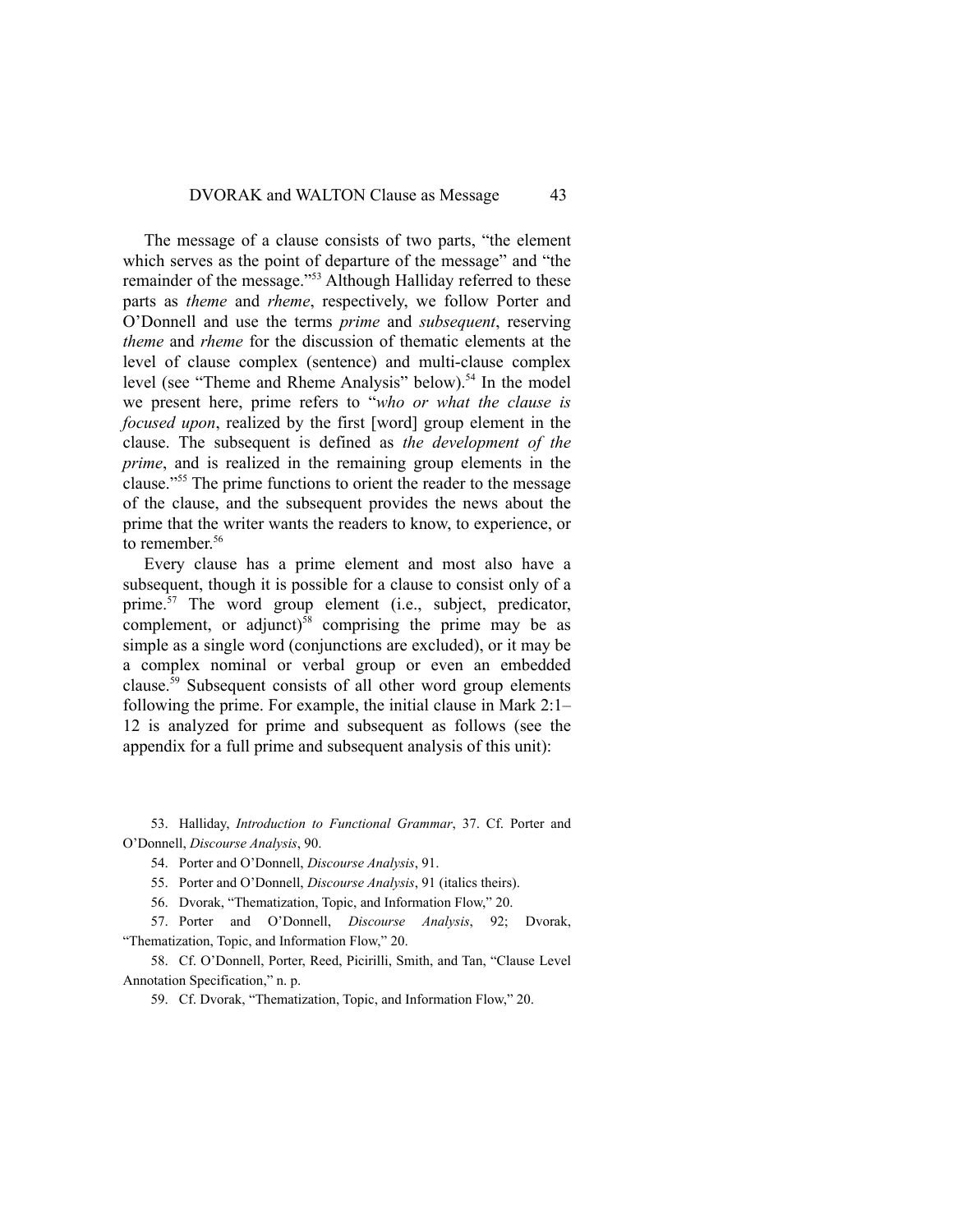| Prime                                                                                                                 | Subsequent           |
|-----------------------------------------------------------------------------------------------------------------------|----------------------|
| <sup>Α</sup> [[ <sup>Ρ</sup> είσελθὼν   <sup>Α</sup> πάλιν   <sup>Α</sup> είς Καφαρναοὺμ   <sup>Α</sup> δι' ήμερῶν ]] | <sup>Ρ</sup> ήκούσθη |

Mark's point of departure in this clause is an adjunct consisting of an embedded participial clause that realizes a temporal context for interpreting or understanding the subsequent, which consists of the predicator (main verb).

The following clause from Mark 2:3 raises a crucial point, namely that prime and subsequent analysis must be performed on the Greek text and not on a translation.

| Prime                   | Subsequent                                                                                                                                                    |
|-------------------------|---------------------------------------------------------------------------------------------------------------------------------------------------------------|
| <sup>' Ρ</sup> ἔρχονται | <sup>  Α</sup> [[ <sup>Ρ</sup> φέροντες   <sup>Α</sup> πρὸς αὐτὸν   <sup>C</sup> παραλυτικὸν [[ <sup>Ρ</sup> αἰρόμενον   <sup>Α</sup> ὑπὸ<br>  τεσσάρων ]] ]] |

The prime of this clause is the predicator or verbal group. In Greek, finite verbs are monolectic, which means they grammaticalize person as part of their form through the use of personal endings.60 Thus, it is not necessary for users of Greek to specify explicitly a subject in a clause. In fact, the default, unmarked option in biblical Greek is *not* to specify a subject.<sup>61</sup> However, in many other languages like English, for example, the default, unmarked option *is* to specify a subject. This means if prime and subsequent analysis is performed on an English translation, it would label prime incorrectly. In this particular instance, based on the English gloss, "They come/are coming bringing to him a paralytic being carried by four," the prime would be "they." However, the actual prime is the process "come/are coming." Thus, Mark chose to begin with the material

60. Cf. Porter, "Prominence," 71. Porter and O'Donnell (*Discourse Analysis*, 93) note that this gives the writer of Greek the flexibility to "(1) not specify a specific subject  $\dots$ , (2) specify the subject, but not place it in primary position . . . , or (3) specify the subject and place it in primary position in the clause . . . ."

61. Porter and O'Donnell, *Discourse Analysis*, 93 n. 148.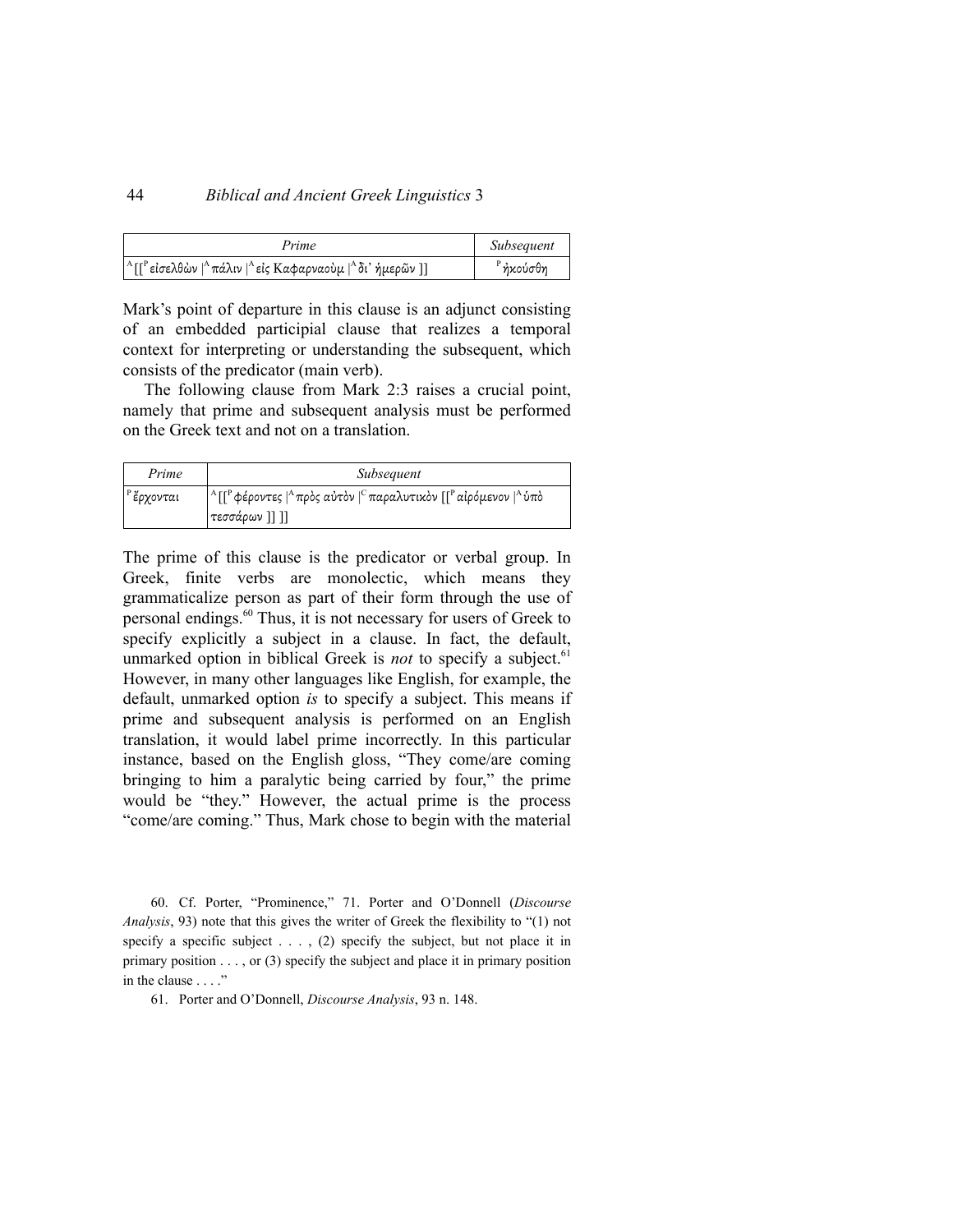process and to further develop it with circumstantial information provided by an embedded participial clause.

It is often assumed that items in prime position are prominent simply because they occupy prime position in the clause, but this is not the *de facto* case. Determining prominence requires consideration of other factors including analyses of clause realization patterns across the corpus of text written by the same author (e.g., the Pauline epistles),  $62$  as well as the entire New Testament corpus and other factors such as literary genre. Also to be accounted for are features of markedness, grounding, and salience.<sup>63</sup> Further research in this area is needed, but it may be, for example, that because predicators fill prime position the majority of times across the New Testament, saying that a predicator is prominent simply because it occupies prime position in the clause would be to say too much.<sup>64</sup> That said, the order of word groups within a clause is, indeed, a factor in determining prominence.<sup>65</sup>

#### 4. *Theme and Rheme Analysis*

Porter and O'Donnell reserve the terms *theme* and *rheme* for identifying and discussing the "thematic elements at the sentence and multi-sentence level."66 This means the focus of our textual analysis now shifts to the level above the clause. When exploring theme and rheme analysis, it is important to define the terms

- 62. Cf. Tan, "Prominence in the Pauline Epistles," 95–110.
- 63. Cf. Westfall, "Analysis of Prominence in Hellenistic Greek," 75–94.

64. Dvorak's analysis of the entire New Testament revealed that across the entire New Testament predicators were prime 7227 times, adjuncts 5767 times, subjects 5354 times, and complements 2634 times. Cf. Dvorak, "Thematization, Topic, and Information Flow," 25–26. Cf. also Porter ("Prominence," 71) who discusses patterns of order of first and second clause components.

65. Cf. Porter, "Prominence," 67–69.

66. Porter and O'Donnell, *Discourse Analysis*, 98.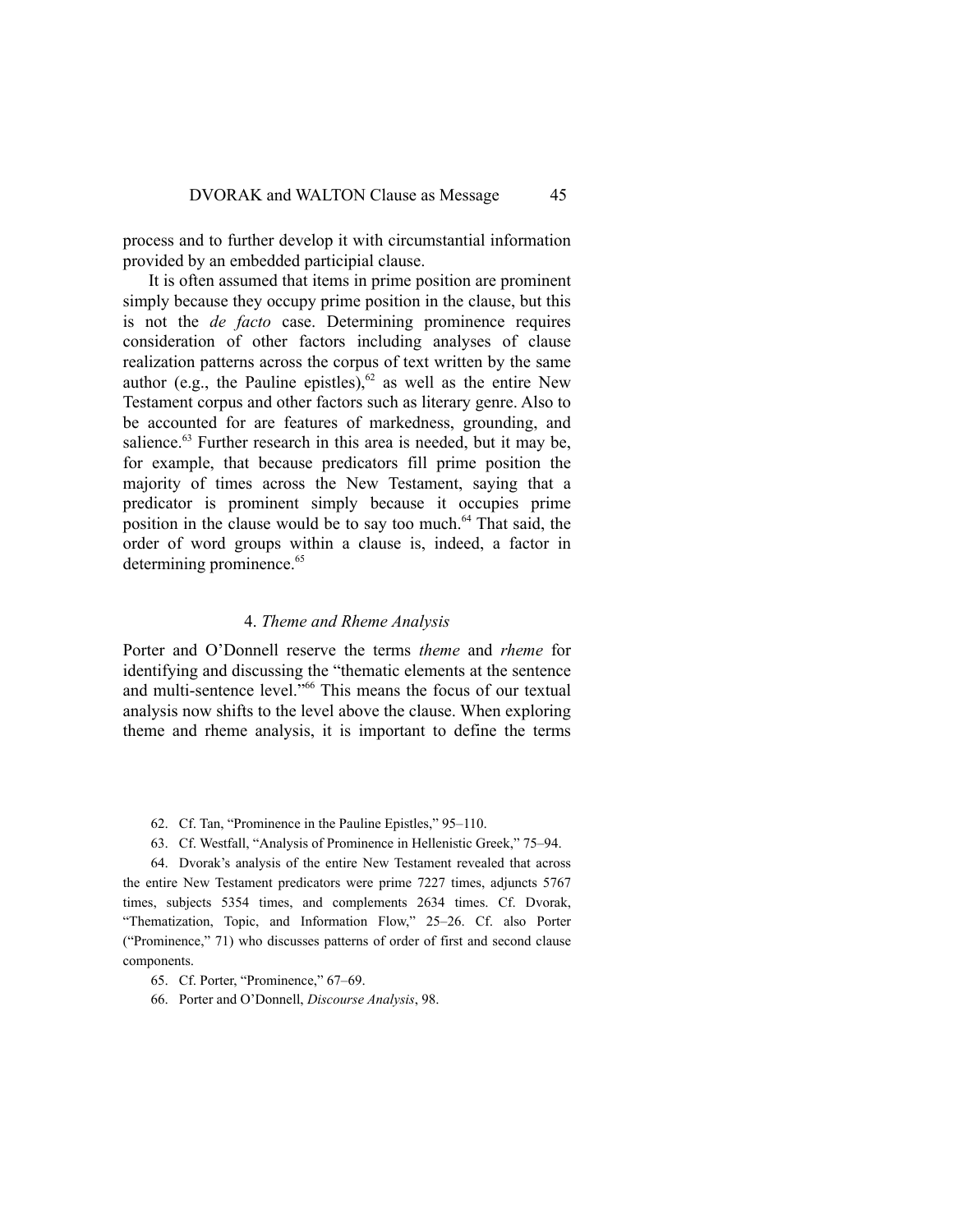clearly, to delineate the steps in analysis, and to stress a number of the important advantages to such an analysis.

To begin, one must have an understanding of the term *process chain*. A process is any verbal action, implied or inscribed, within a clause; a process chain refers to a string of verbal processes that form a series across a stretch of text.<sup>67</sup> This chain of processes is ascribed to a particular actor(s), who is said to be the thematic actor. Of course, other participants and their actions may be interspersed in the same stretch of text, but these do not necessarily break the process chain associated with the thematic actor. An easy example in English is as follows:

Bobby went to the store. There he was greeted by a clerk, and then searched for a loaf of bread. When he found it, however, he decided that it was too expensive, so he put it back on the shelf. However, an older woman standing nearby decided she would take it. Bobby then left the store and travelled to the Shop-For-Less down the road, where he purchased the bread for a less expensive price.

All of the verbs in this anecdote form a process chain, and Bobby is the primary participant: Bobby went, searched, found, decided, put, left, travelled, and purchased. Notice as well that the additional processes performed by the clerk and the older woman do not break the chain as it follows Bobby, for their actions are clearly secondary information and reactionary throughout Bobby's story.

This story provides an excellent segue to the notion of theme. Theme in narrative is best seen through the transition and change of a participant as a primary actor in a process chain—what is usually called the thematic actor. $68$  In other words, a theme is the transition from one thematic actor to another or a change in participant involvement that breaks a process chain. That being said, the thematic actor must be an explicit subject, meaning that the actor cannot merely be implied from a verb. This does not mean, however, that the thematic actor must be prime or even articulated. Indeed, the thematic actor can be anarthrous or

- 67. Porter and O'Donnell, *Discourse Analysis*, 98.
- 68. Porter and O'Donnell, *Discourse Analysis*, 98.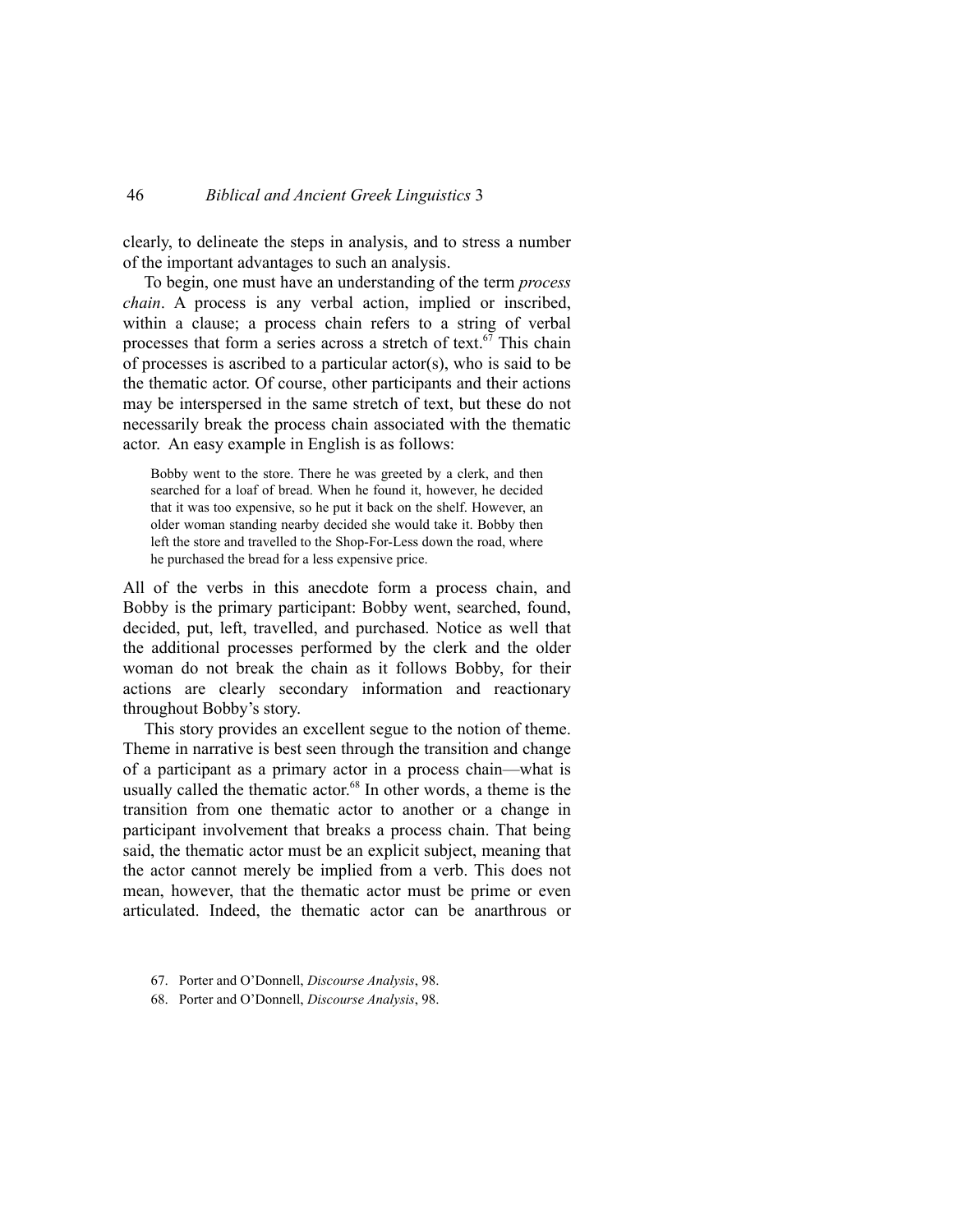articulated, prime or subsequent. Provided the thematic actor is articulated, this actor can be said to be more emphatic. More emphatic still is when the thematic actor also occupies the prime position in the clause.<sup>69</sup> Such a theme is said to be marked and should be noted as a potential boundary marker for a shift in discourse topic, which will be discussed more thoroughly below.

Interestingly enough, the thematic actor can actually be passive, which suggests that more refined language is needed in future formulations of theme and rheme analyses. The following brief narrative concerning a shirt demonstrates the shortcomings of "actor" language:

Cindy's shirt was stained by an ice cream cone. The shirt, then, had to be tossed into the washing machine, which soaked it for twenty minutes. The shirt then was brought out of the wash and was placed into the dryer for a sixty-minute tumble. Finally, the shirt was removed by Cindy and hung on the drying rack.

Clearly, the narrative is about the shirt: It is the theme of the tale even though it is not truly an actor in any instance. Perhaps the language of "primary participant" could be more helpful and less misleading.

Moving onto clausal considerations, the thematic participant must be in a primary clause, or on clause level  $\alpha$  in the Open Text model.<sup>70</sup> Any participant found in a secondary clause has been rank-shifted down to level β and therefore plays a subordinate role to the circumstances of the primary clause. Obviously, then, a subordinated participant cannot serve as the primary participant.

Lastly, one must consider the concept of rheme—the additional information regarding the current thematic participant, $^{71}$  which is also understood as the extensive circumstantial information involved in a process chain. Consider the story of a young elf:

- 69. Porter and O'Donnell, *Discourse Analysis*, 98-99.
- 70. Porter and O'Donnell, *Discourse Analysis*, 103.
- 71. Porter and O'Donnell, *Discourse Analysis*, 98.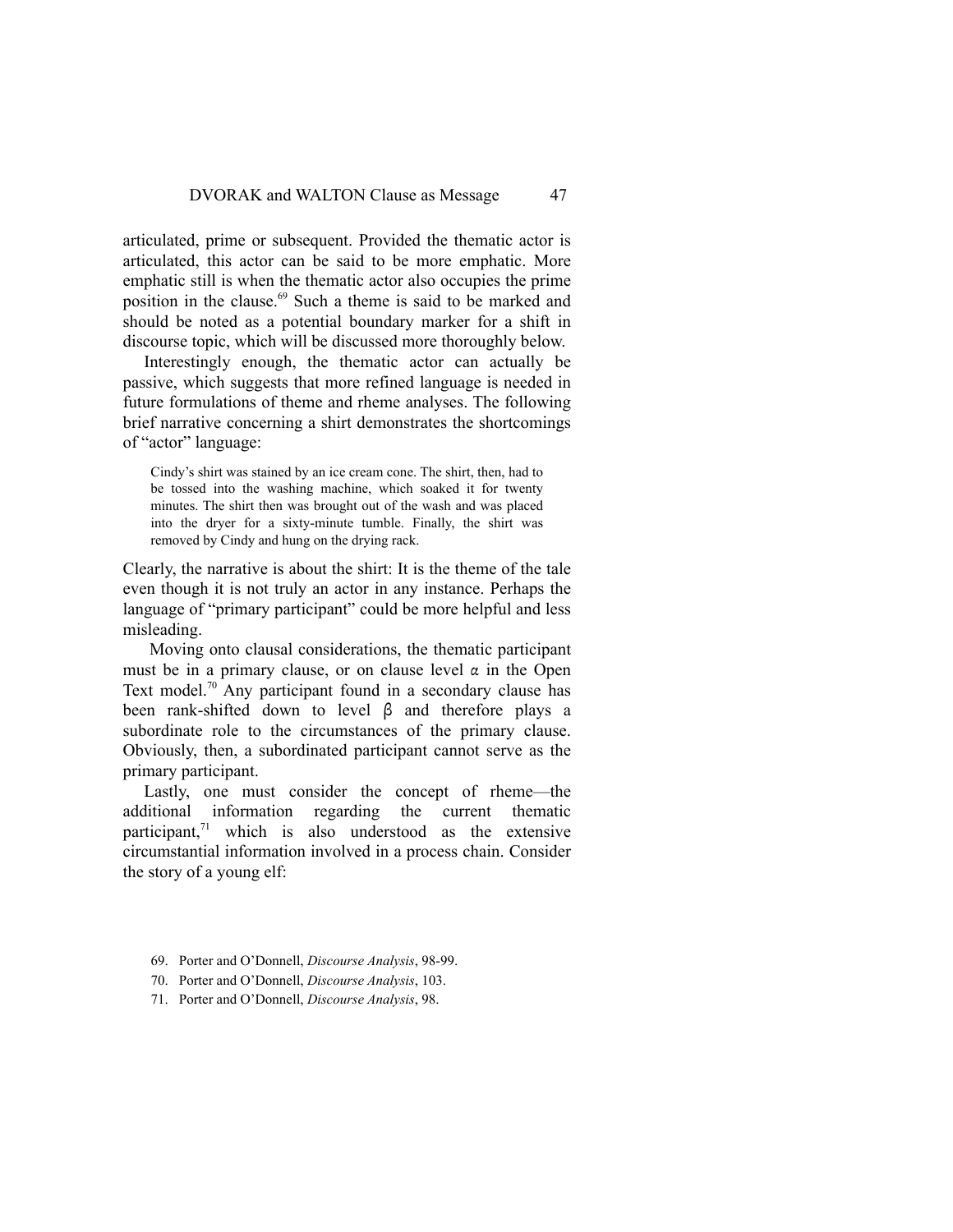Sissy was out late one night at her friends' home. Realizing that she would not be able to return to the hovel before the werewolves came out for the night, she decided to employ her cunning. Acting quickly, she pulled leaves and twigs off of a few nearby oaks and began to construct a glider. She then climbed atop the tallest tree at her friends' den and sets sail for home, landing safely at her hovel just as she heard the first howl of the dark night. She was safe, safe indeed.

In the preceding story, all of the details concerning her activities, the building, gliding, landing, and so on, all serve as rhematic material to fill out the picture of the text. It is clear that this section of text is about Sissy since she is the primary participant. The rheme is what allows the reader to know that the story is truly about not only Sissy but also her quick wit and her return voyage home.

Briefly, it is worth noting that following the application of both prime and subsequent analysis and theme and rheme analysis, the two analyses may be cross examined for additional and enlightening findings. For example, should a prime in a clause also be a theme, then the theme is considered marked, meaning that the author chose to launch his clause with the theme change.<sup>72</sup> This reflects the nature of language in that the speaker has to make a choice regarding how to start a clause. Since language is necessarily syntagmatic and paradigmatic linear and oppositional—only one thing can be said at a time. Therefore, the first chosen words that come out of the mouth must be considered significant, especially in the language of Greek where word order is significantly more malleable than in English, although it is important to note that a linguistic choice is not always conscious.

To grasp how the idea of prime and theme work together here is a small reiteration of Sissy's story: "Sissy was out late one night at her friends' home. Realizing that she would not be able to return to the hovel before the werewolves came out for the night, she decided to employ her cunning." Notice how the first clause begins with "Sissy" as both the prime and the thematic

<sup>72.</sup> Porter and O'Donnell, *Discourse Analysis*, 100-101.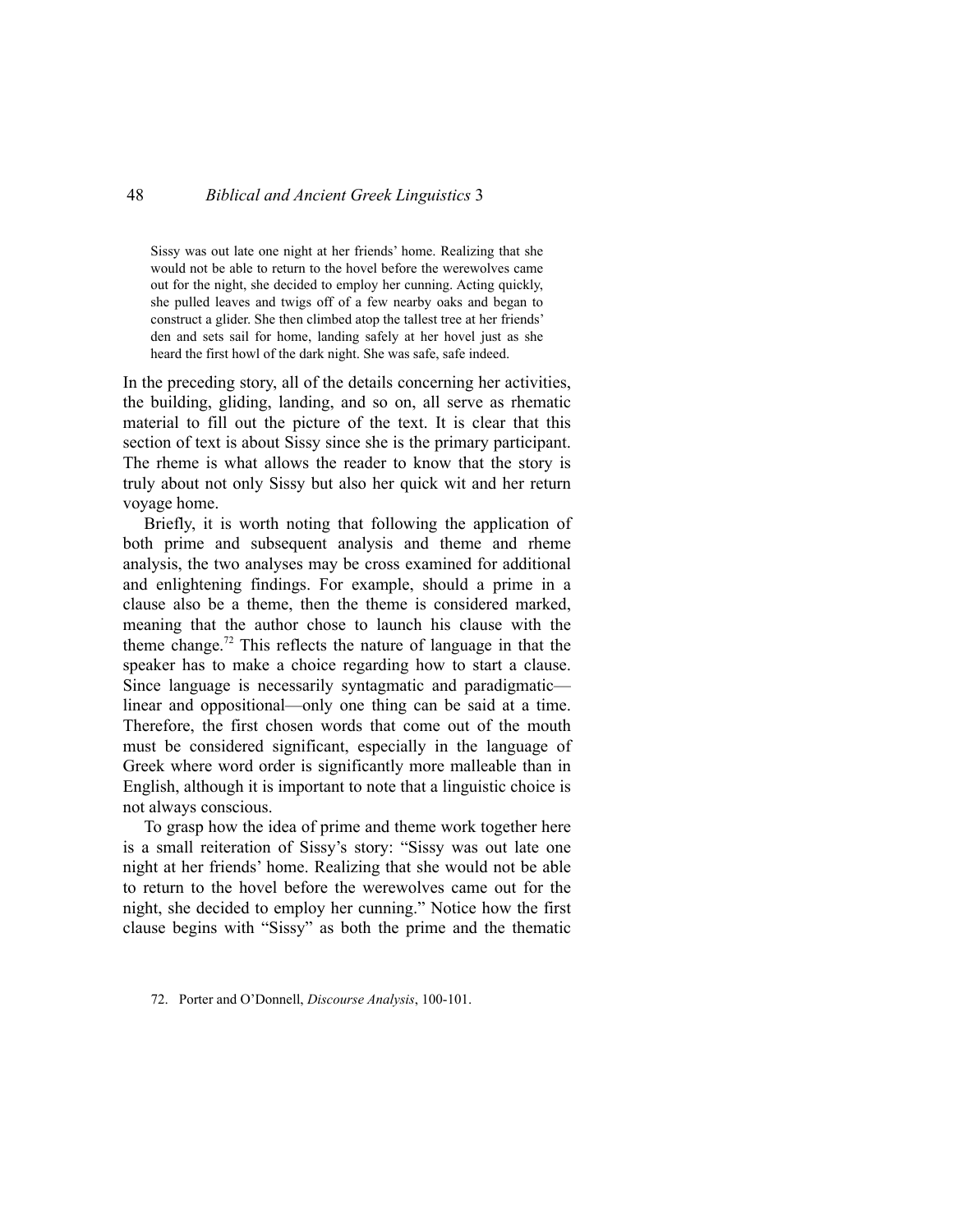participant. There is no question as to whom the story pertains. However, the prime in the following sentence is actually a participle, adjunct material, which sets the stage for the problem in the text. Thus, the kernel of truth from these first two sentences is that Sissy realizes she has a problem. Without the coupling of prime and theme, such a realization could very well be missed by a casual reader or interpreter, leading to a misunderstanding of character prominence.<sup>73</sup> The true beauty of these analyses, therefore, can be seen in the fact that they cause the analyst to slow down and appreciate the rhetoric within the text itself.

The importance of theme and rheme analysis cannot be understated, for it is key in determining exactly what the author is trying to communicate in a given pericope. The thematic actor in a given process chain is the governing character in a multisentence portion of the text. All of the information that is circumstantial to the theme is the rheme and should be treated as adding additional information to the theme. If one were to confuse this, then one would be in danger of putting words in the author's mouth and mirror reading into the text. Therefore, theme and rheme analysis is critical to providing the clearest possible picture of a text's message, the bits of the text that the author considers most important, which leads to the best possible applications for daily living.

There are only two thematic units in Mark 2:1–12 (cf. the appendix for a full theme-rheme analysis). The first thematic unit consists of verses 1–5. In this unit, the only explicit subject of a process chain that occurs in a primary clause is πολλοί (v. 2). Mark has not chosen the most heavily marked theme option, since  $\pi \circ \lambda$  does not also occupy prime position in the clause. Although ὁ παραλυτικός occurs in the subject slot of clause 16 (v. 4), it occurs in a dependent clause; thus, it does not constitute a thematic shift. Ὁ Ἰησοῦς occurs in v. 5, but it is part of a secondary embedded participial clause that serves as an adjunct in the primary clause and is, therefore, not a thematic shift. The

<sup>73.</sup> Porter and O'Donnell, *Discourse Analysis*, 104-105.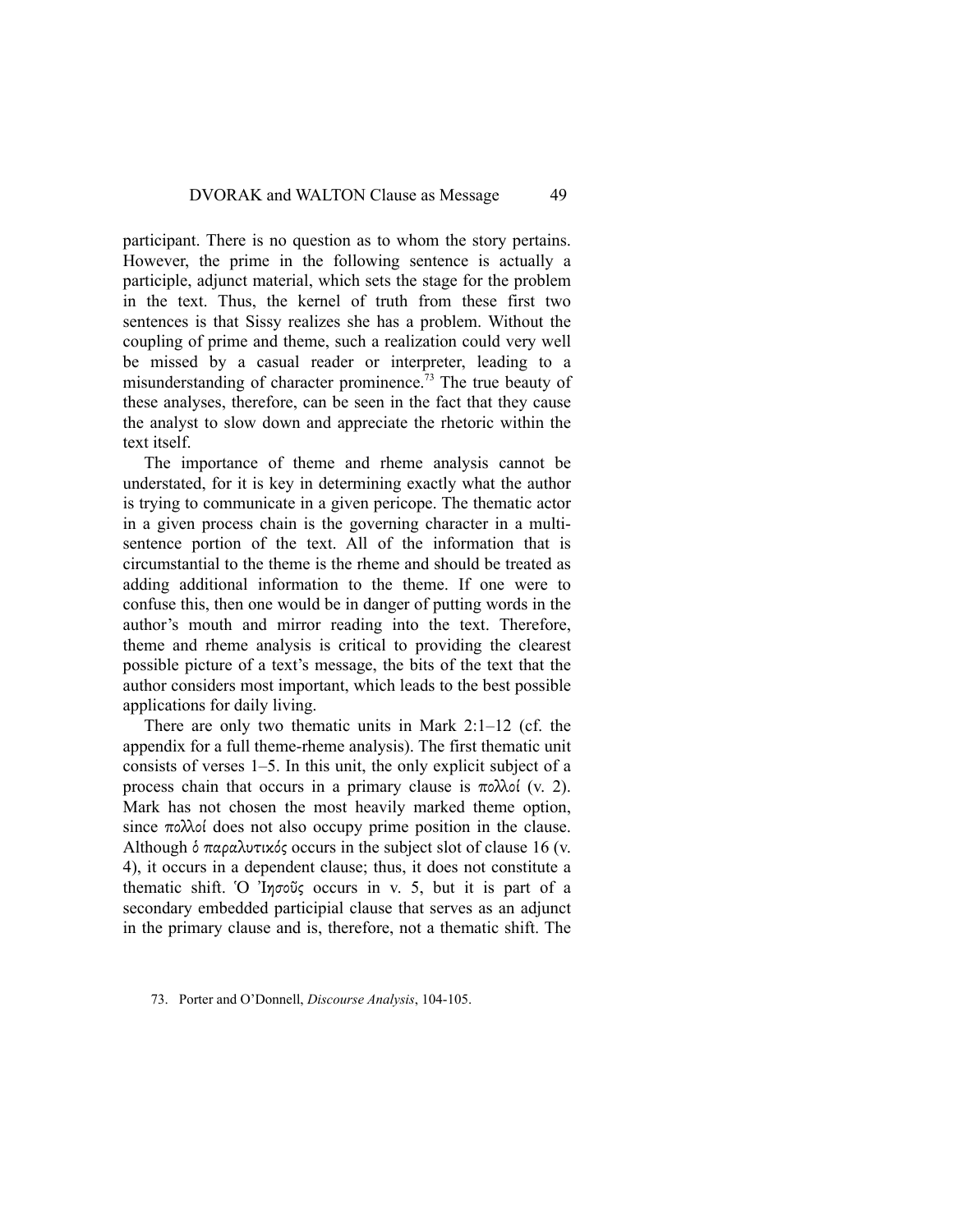only remaining possibility is αἱ ἁµαρτίαι in clause 19 (v. 5); however, although it is subject in a primary clause, it belongs to a stretch of reported speech and is, thus, not a thematic shift. The next thematic unit begins at clause 20 (v. 6) with τινες τῶν γραµµατέων (not marked) and extends all the way through to the end of the unit (v. 12). Again, a number of other subjects occur in the subsequent clauses, but as in the first unit, none of them qualifies as a thematic shift because either they occur as part of reported speech or secondary clauses (embedded or standalone).

There are only a couple thematic units in Jude. A few of these will be examined below to demonstrate what has been written above. The first of these examples comes from clause twelve:

παρεισέδυσαν γάρ τινες ἄνθρωποι, οἱ πάλαι προγεγραµµένοι εἰς τοῦτο τὸ κρίµα, ἀσεβεῖς, τὴν τοῦ θεοῦ ἡµῶν χάριτα µετατιθέντες εἰς ἀσέλγειαν καὶ τὸν µόνον δεσπότην καὶ κύριον ἡµῶν Ἰησοῦν Χριστὸν ἀρνούµενοι.

Here we have an example of an unmarked theme, for the theme is not prime in the clause. Τινες ἄνθρωποι is the primary participant of this clause. The rest of the material is rhematic in that it is giving additional information about these "certain people." The most significant of the rhematic material here is the process associated with the subject on the primary clause level. This process is παρεισέδυσαν, essentially meaning that these people have snuck in among them. There are other processes, however, involved that are related back to the theme here, which form a process chain when taken together. Some of these predicators are participles, which associate various circumstantial bits with the theme provided. Other verbs found in clauses 29–32 are also on the primary level, which at least include: µιαίνουσιν, ἀθετοῦσιν, and βλασφηµοῦσιν. Each of these verbs is intensely negative in nature, which supports the assertion that the author genuinely does not approve of these individuals at all.

Now, one might assert that these verbs should be rhematic for other subjects since there are indeed other subjects that these verbs predicate. However, there is no explicit subject on the primary clause level that signals a change in theme after τινες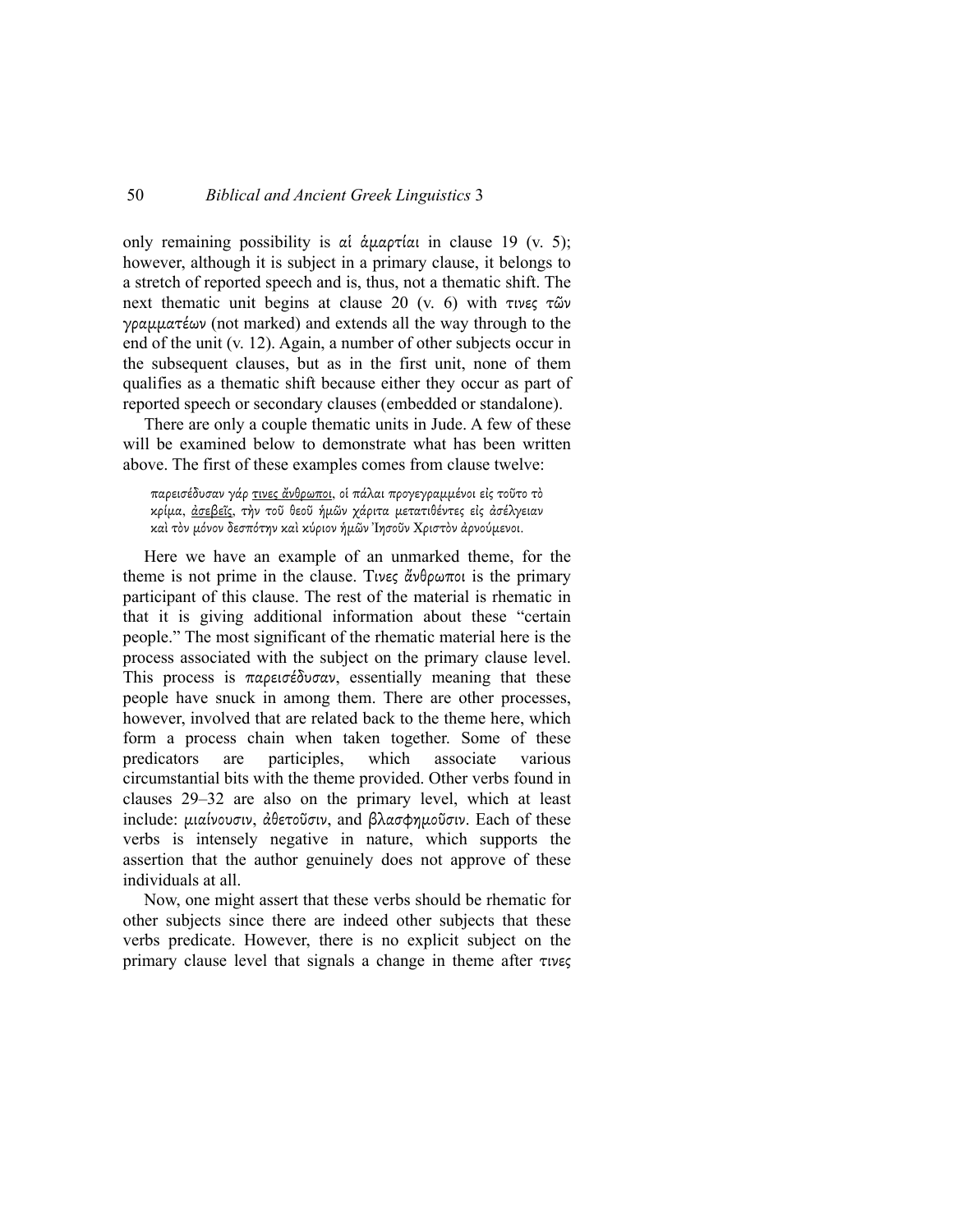ἄνθρωποι until Μιχαὴλ. <sup>74</sup> Since this is the case, it cannot be said that any of these intermediate participants is thematic. The secondary clauses, embedded or otherwise, cannot carry enough weight to be thematic since they are additional information used to support the primary material they follow.

The second example comes from clause 40: Οὗτοι δὲ ὅσα µὲν οὐκ οἴδασιν βλασφηµοῦσιν. In this example, the theme is marked, meaning that the primary participant is also in the prime position. Since the author chose to present this theme as marked, it likely has extra weight. In this instance, the marked theme is actually a reference back to the theme in clause twelve, which serves as the topic of the entire discourse. Thus, it is likely that the theme is marked as the author tries to reorient his audience toward himself as opposed to his adversaries.

The final example comes from clause 67: καὶ τὸ στόµα αὐτῶν λαλεΐ ύπέρογκα, θαυμάζοντες πρόσωπα ώφελείας χάριν. In this example, the subject is articulated and prime, which makes this an especially marked theme. When the subject comes at the beginning of the clause, the subject is the leaping off point of the clause, the first bit of information that flows out of the speaker. On top of all of this, the author took the time to articulate the theme, which is not necessarily required in Greek. All of these elements work together to draw attention to the subject in subtle yet important ways. It is possible that this theme is so marked, as the author wants to draw attention to the wicked speech that spills forth from the mouths of τινες ἄνθρωποι—speech to which the author clearly does not want his audience listening.

#### 5. *Topic and Comment Analysis*

Topic and comment analysis functions at the highest level of discourse. This level includes the clause complex, paragraph, and

74. The demonstrative pronoun οὗτοι in clause 29 does not signal a theme change because it is a reference back to the current theme, τινες ἄνθρωποι. This would be similar to the use of a personal pronoun like "he." He is a referent back to a governing term that has been established in most cases, as is οὗτοι.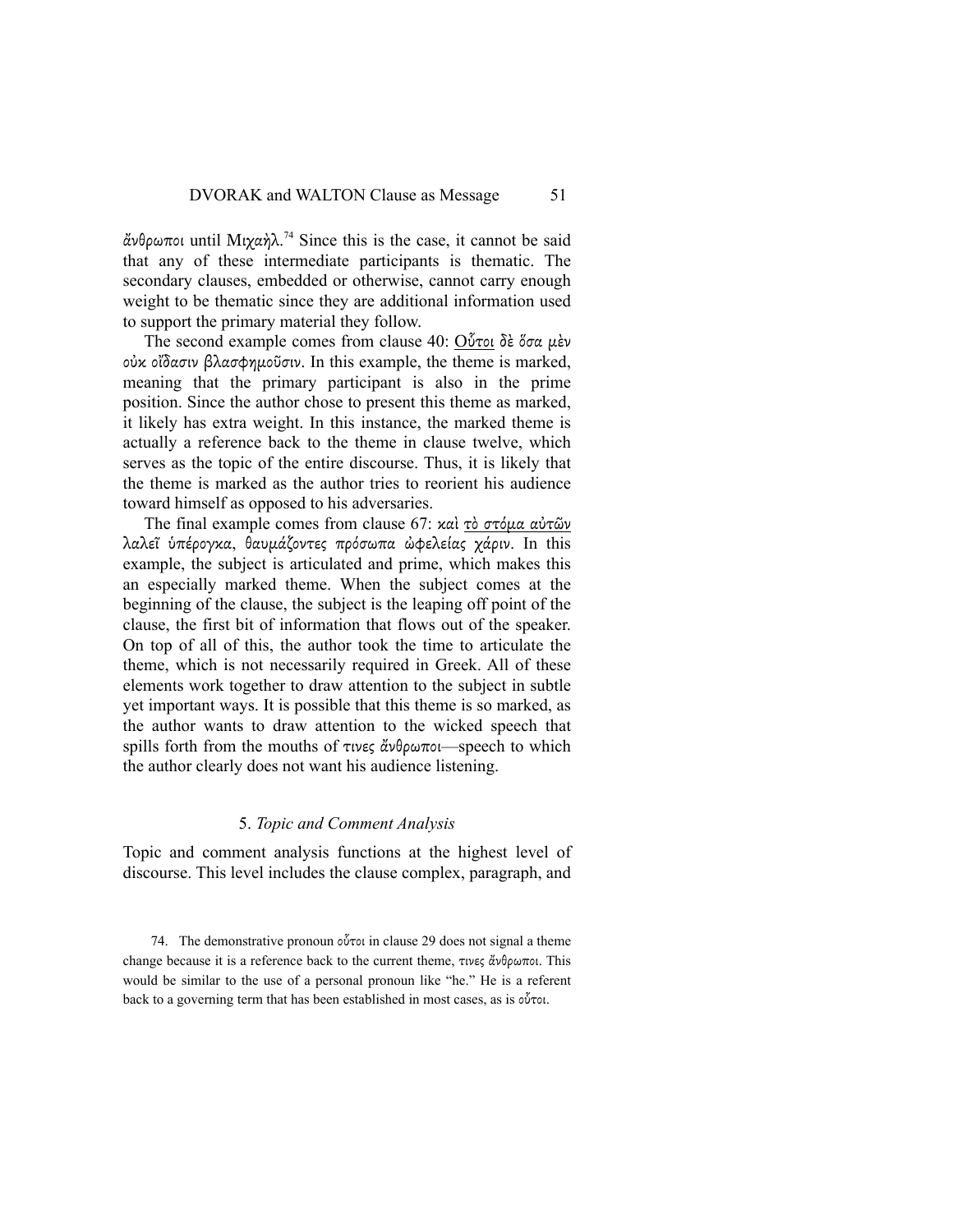the entirety of a discourse.<sup>75</sup> First, attention goes to topic. Another name commonly used for topic is global theme. This term is helpful because it helps one to visualize the scope of the topic of a unit of text. Global theme can be understood as the key participant over the course of multiple clause complexes groups of clauses with clear syntactic relationships—of information.<sup>76</sup> Typically, the topic is the participant about which all of the primes and themes are speaking. A contemporary way to envision this idea is to consider a chapter in a book on spirituality or education. The author typically names the chapter after the topic of discourse found on its pages. Everything aside from the topic found within those pages should be understood as providing additional information about the particular topic, which leads to the discussion of comment.

Following the pattern of subsequent to prime and rheme to theme, comment is the supporting information relative to the present topic of discourse.<sup>77</sup> Thus, the comment is all of the circumstantial evidence related to the present topic of discourse. It is, indeed, as the name suggests: Comment is nothing more than what is being said about a particular topic. As an example, consider an essay about school uniforms. The student penning said essay is in favor of school uniforms as a way to create an even playing field between students of different socio-economic levels. Her thesis is as follows: If students all had to wear uniforms, then there would be fewer cliques based on fashion sense. In this example, the topic of the essay is school uniforms, and the thesis serves as the comment. The sub-points of the student's essay will be made up of themes and primes that relate back to the topic, as well as subsequents, rhemes, and comments that directly tie back to her thesis. When she is finished, she has a coherent and cohesive paper.

The realization of topics and comments comes through shifts in semantic boundaries, which are defined as the clear shift

- 75. Porter and O'Donnell, *Discourse Analysis*, 106.
- 76. Porter and O'Donnell, *Discourse Analysis*, 110.
- 77. Porter and O'Donnell, *Discourse Analysis*, 106.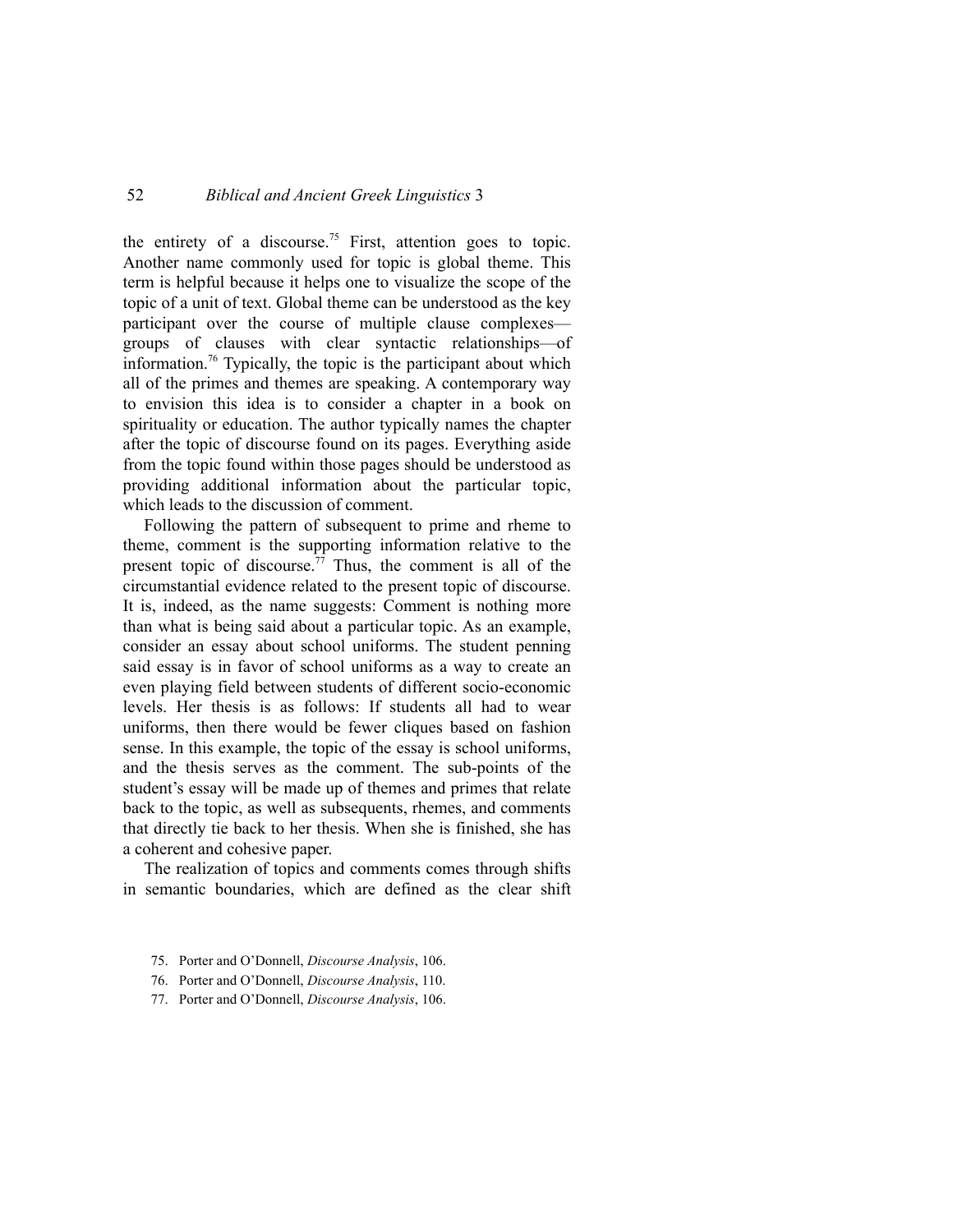between one semantic environment—a clearly cohesive and coherent portion of a text—and another.<sup>78</sup> This means the place in which one topic ends and another begins. There are several signs that a semantic boundary may exist between points. These include, a lack of semantic cohesion, the end of a lexical chain, discourse markers, summarizing statements, genitive absolutes, temporal participles or infinitival word groups, changes of setting within the text, and other circumstantial indicators.<sup>79</sup> To provide examples of each of these is beyond the scope of the present discussion, but a simple example of a semantic boundary is to reimagine chapters in a book once more. Suppose the chapters were actually short stories featuring the aforementioned Bobby, Cindy, and Sissy within an episodic tome of fantastic and mundane tomes. The ending of Sissy's story came as she arrived at her hovel. There is a clear summarizing statement, and the stated goal of the short story had been met. The readership is now primed for the next story, and when a new thematic actor is introduced, Bobby, in a modern and less fantastic setting, it becomes clear that a new discourse topic has emerged.

Unfortunately, determining topics and comments can be a very subjective exercise in a text that does not have obvious or universally agreed upon divisions. This is primarily due to its high level of operation within the text, meaning that topic and comment function well above the domain of grammar and lexical bits. This means that there is more semiotic space for interpretation in choosing what the true topic and comment of a pericope is. Understanding this leads one to ask how such subjectivity might be reduced. The best answer at present is the combination of all three level of analyses: prime and subsequent, theme and rheme, and topic and comment. Indeed, constructing the topic from the bottom up provides the most lucid and objective end result. Provided that the primes seem to point to particular themes that themselves point to a topic that can be explicitly identified, then one can reduce the subjectivity by

- 78. Porter and O'Donnell, *Discourse Analysis*, 106.
- 79. Porter and O'Donnell, *Discourse Analysis*, 109.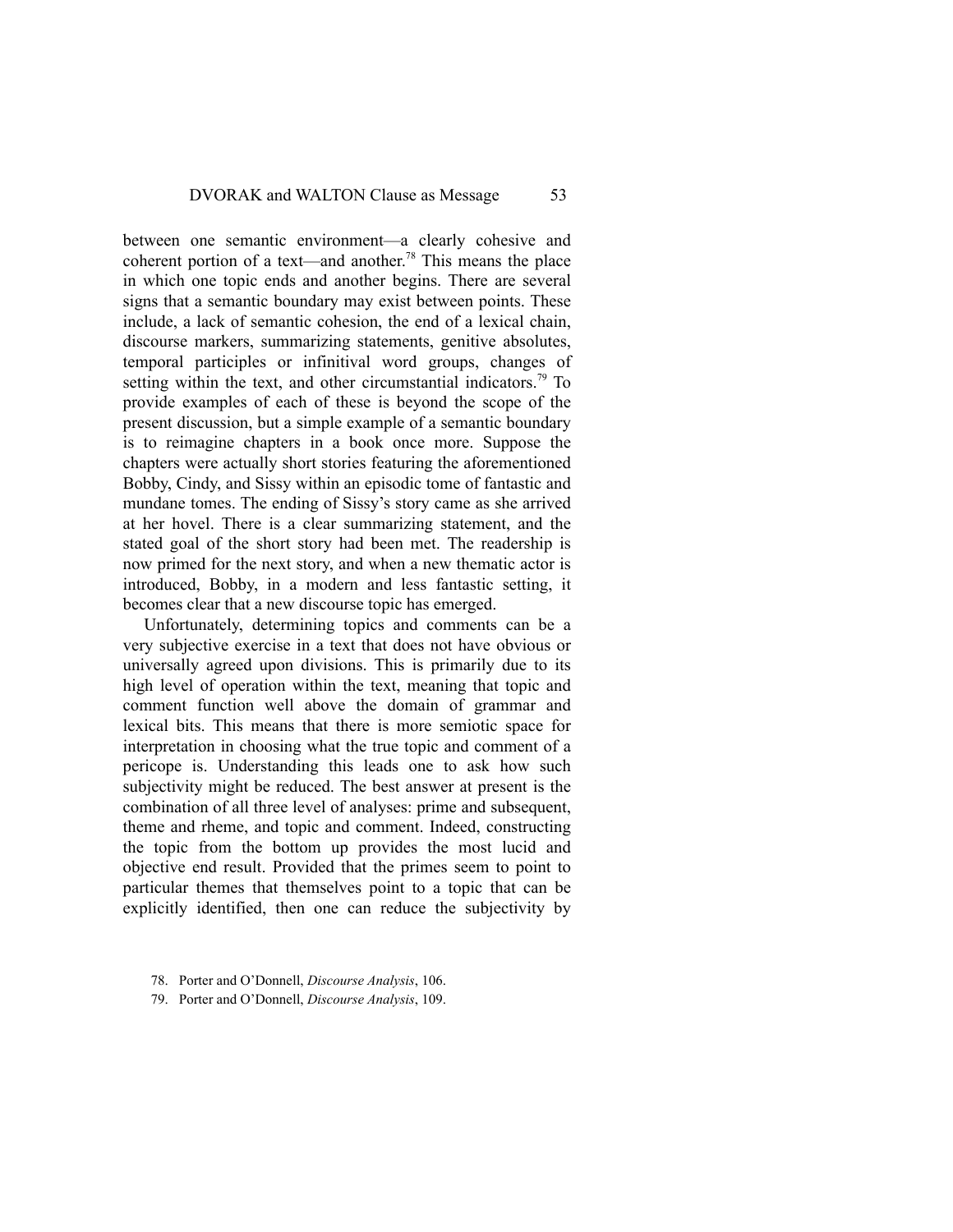employing the model described here. Further, if the subsequents and rhemes point to a clear comment, then the topic and comment have a solid foundation, which inhibits subjectivity as much as possible.

Searching for the topic and comment in a given text is, therefore, significant for exegetes, both lay and professional, because it aids in uncovering the inner workings of the text as a text. Too often interpretation has been founded on mirror reading coupled with individualism, which has devalued the communal aspects of the text and caused the Bible and Christian religion at large to be suspect by pragmatists who have shunned faith. This model is useful in so far as it allows the exegete to capture the idea of syntagmatic relationships across various levels of discourse and also the intention of an author in writing his letter. It aids the interpreter by allowing the reader some guidelines with which to make sense out of the holy stories, which can prevent an abuse of the text that could lead to an abuse of human life, psychologically, physically, and spiritually.

Mark 2:1 consists of a major semantic boundary marked by both spatial and temporal deictics (i.e., entering again into *Capernaum* after *some days*, it was heard that he is *in the house*). Mark 2:13 contains another major semantic shift by means of spatial deictic; the scene changes from being in the house to being beside the sea. Thus, the outer boundaries of the pericope are established. Within the pericope, the semantic boundaries align with the thematic actors and their associated process chains. Verses 1–5 are concerned primarily with the interaction of Jesus and the paralytic that is brought to him from the perspective of the "many"  $(\pi \circ \lambda \circ \circ)$ —mainly with overcoming the difficulty of getting the paralytic to Jesus because the "many" were blocking the way to him. The unnamed four who brought the paralytic to Jesus battle the crowd and even the house (!) until they eventually are able to place the paralytic at Jesus' feet. Somewhat anticlimatically, Jesus does not heal the paralytic but pronounces his sins forgiven. This is somewhat ironic, perhaps even shocking, given that in Mark 1 wherever Jesus speaks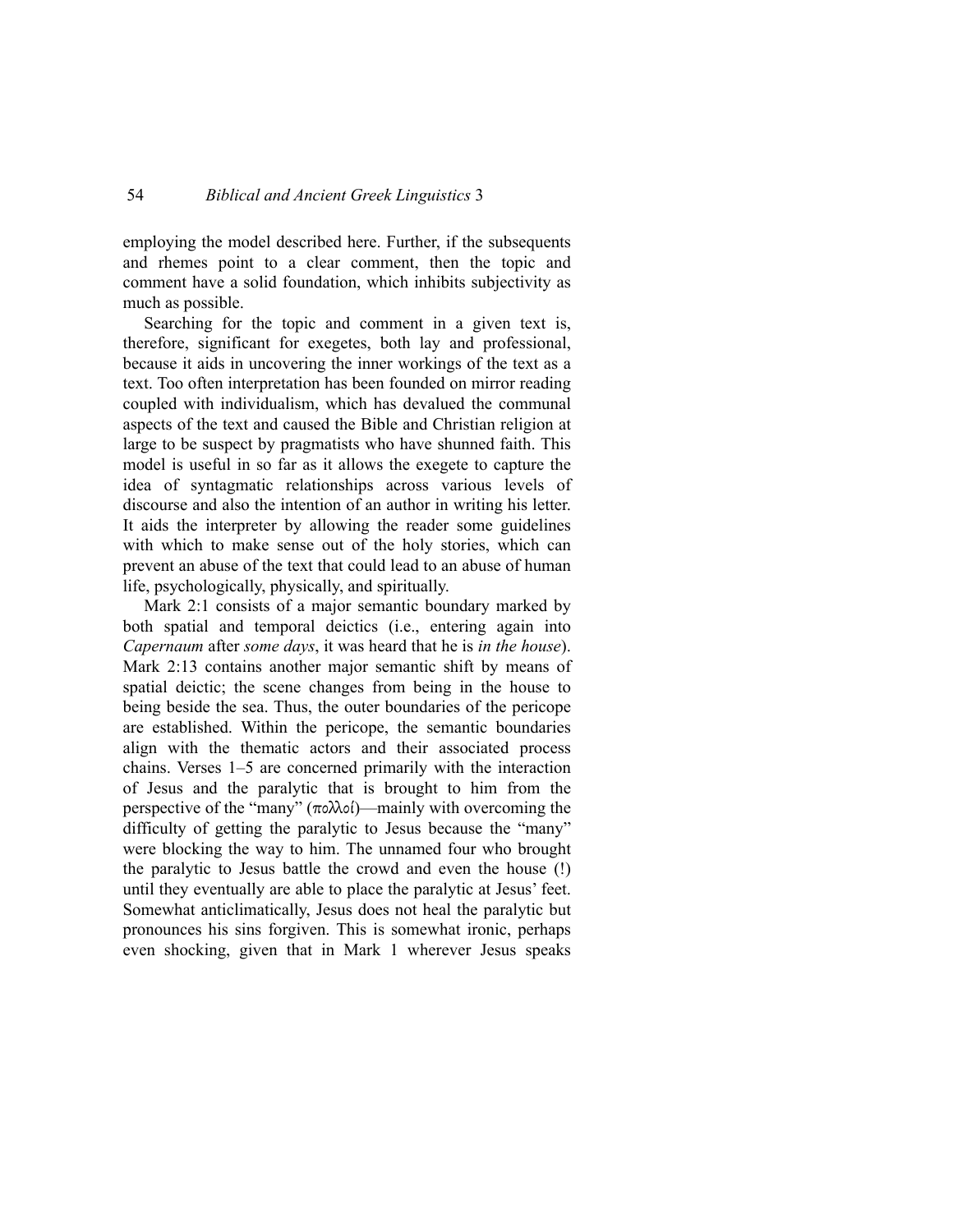publicly he also heals and casts out demons. He is speaking<sup>80</sup> in this pericope, too, but he does not immediately heal.

Things change at 2:6. Perspective narrows to some scribes who were there (presumably part of the many) and their judgment of Jesus for pronouncing forgiveness of sins of the paralytic. The semantic chains formed by language related to the crowd, the house, and the paralytic are broken, and a new chain—a new topic—begins with the "zooming in" on the scribes and the disagreement they have with Jesus "in their hearts" (ἐν ταῖς καρδίαις αὐτῶν). The remainder of the pericope focuses on the interaction between Jesus and these scribes; the paralytic is reintroduced into the narrative only so Jesus can heal him and prove that he does, indeed, have the authority to forgive sins. Given that this healing is in response to the scribes' charge (by means of a rhetorical question) that only God has this kind of authority, the comment of this portion of the pericope appears to be that Jesus is God's divine agent.

One might summarize the two topics in Mark 2:1–12 as follows: (a) Jesus responds favorably to those who act diligently and tenaciously on behalf of those who cannot act for themselves  $(2:1-5)$ ; (b) Jesus demonstrates that he is, indeed, God's agent to restore wholeness/holiness to the land (2:6–12).

For all intents and purposes, Jude has only one topic and one comment related to it. The topic itself is found in clause twelve. The exact locution unveiling the topic is τινες άνθρωποι, meaning something akin to "certain people." Throughout the rest of the letter Jude expounds upon these certain people, ultimately negatively evaluating them. The final statement of topic and comment, a single sentence that grasps the entirety of the point of the letter, is as follows: "These certain people that snuck in are bad; therefore, do not be like them, and keep yourselves from them"

80. However, Mark has changed the verb he uses. In this pericope, this is the first time in Mark that λαλέω is used to refer to Jesus' action of teaching (ἐλάλει . . . τὸν λόγον [v. 2]). Prior to this he tended to use forms of κηρύσσω.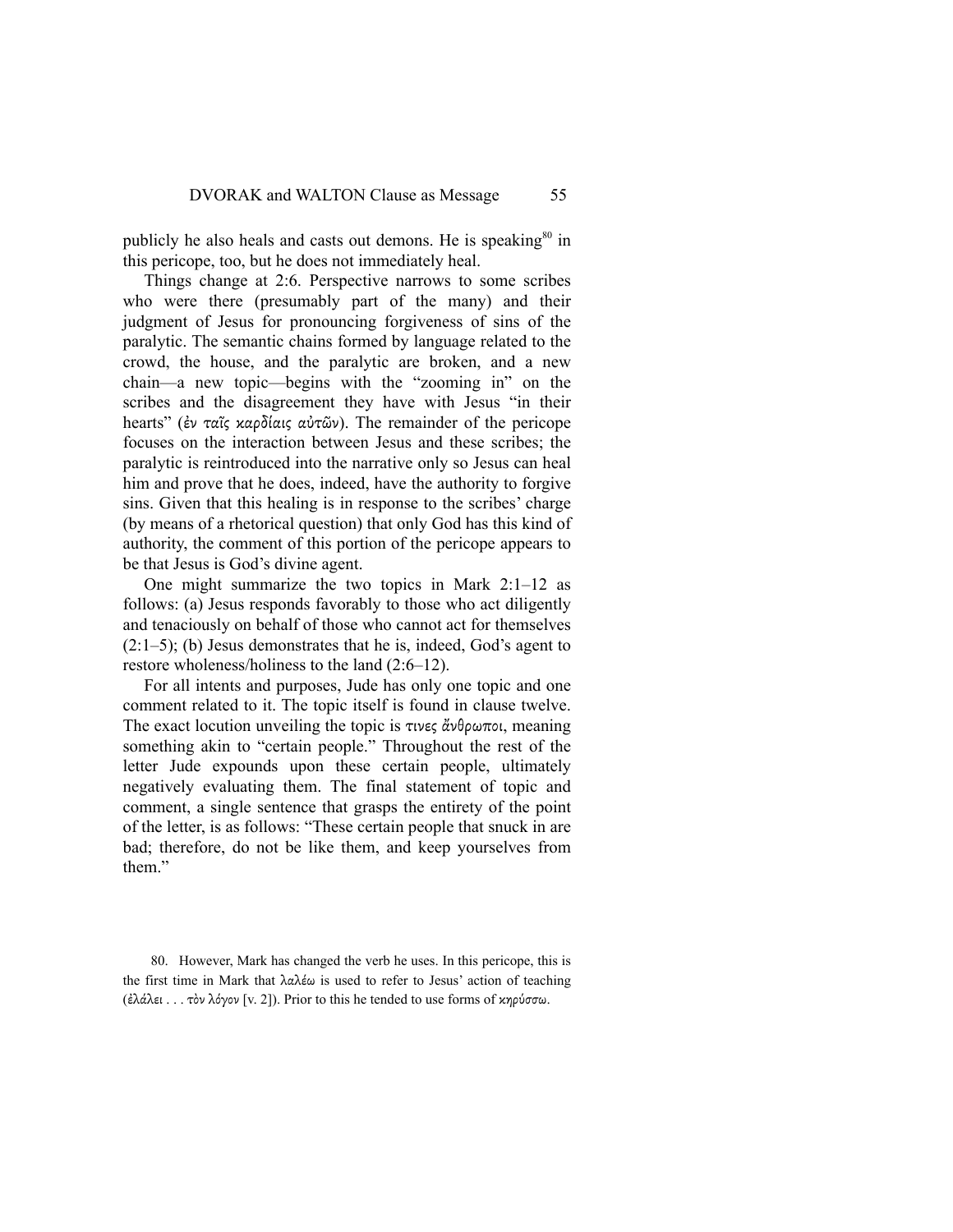Though τινες ἄνθρωποι is not prime in its clause, it is clearly the thematic actor. These people have snuck into the assembly to which the author is writing. One might assert that τινες ἄνθρωποι cannot serve as the topic of the letter since the theme is not marked, but it is significant that the author begins the body of his letter with these individuals as the thematic actors. It is, after all, only logical that a letter so brief would get immediately to the point. To further support τινες ἄνθρωποι as the topic of the letter, there are clear referential pronouns guiding the readers and listeners back to said phrase. Three of the instances—clauses 40, 65, and 74—use oὗτοι, "these," and a fourth demonstrates possession and personification: τὸ στόμα αὐτῶν, meaning "their mouth(s)." Significantly, these same instances are also prime in their clauses. Thus, the textual referents back to τινες ἄνθρωποι are marked themes, which soundly buttresses the suggestion that τινες ἄνθρωποι is the topic.

Further evidence supporting the chosen topic can be found by studying the other thematic actors that do not seem to be referring to τινες ἄνθρωποι. In truth, it can be argued that the vast majority of these thematic actors actually serve as illustrations, which are ideationally related back to the topic. For instance, Μιχαὴλ, the archangel Michael, is the thematic actor of clause 33. He is used as an intertextual thematic formation to ascribe the qualities of the devil to oὗτοι in clause 40. Thus, the thematic actor here is nothing more than an allusion to support the author's accusation toward τινες ἄνθρωποι, and the same can be said of Ἑνὼχ in clause 57. These references, then, cannot serve as topic material since they actually function interpersonally to offer negative appraisal of the true topic, which happens to make them very substantial comment material.

Before moving onto the more in-depth discussion of the comment material, one more potential objection must be culled. One might assert that ὑµεῖς, which is found in clauses 69 and 77, should be understood as a second topic in the letter. However, this need not be the case if the topic is considered correctly. It is important to remember that a theme is not a topic just because it is a theme. Here, the author refers to his readers and listeners as marked themes, since ὑµεῖς is in the prime position. This is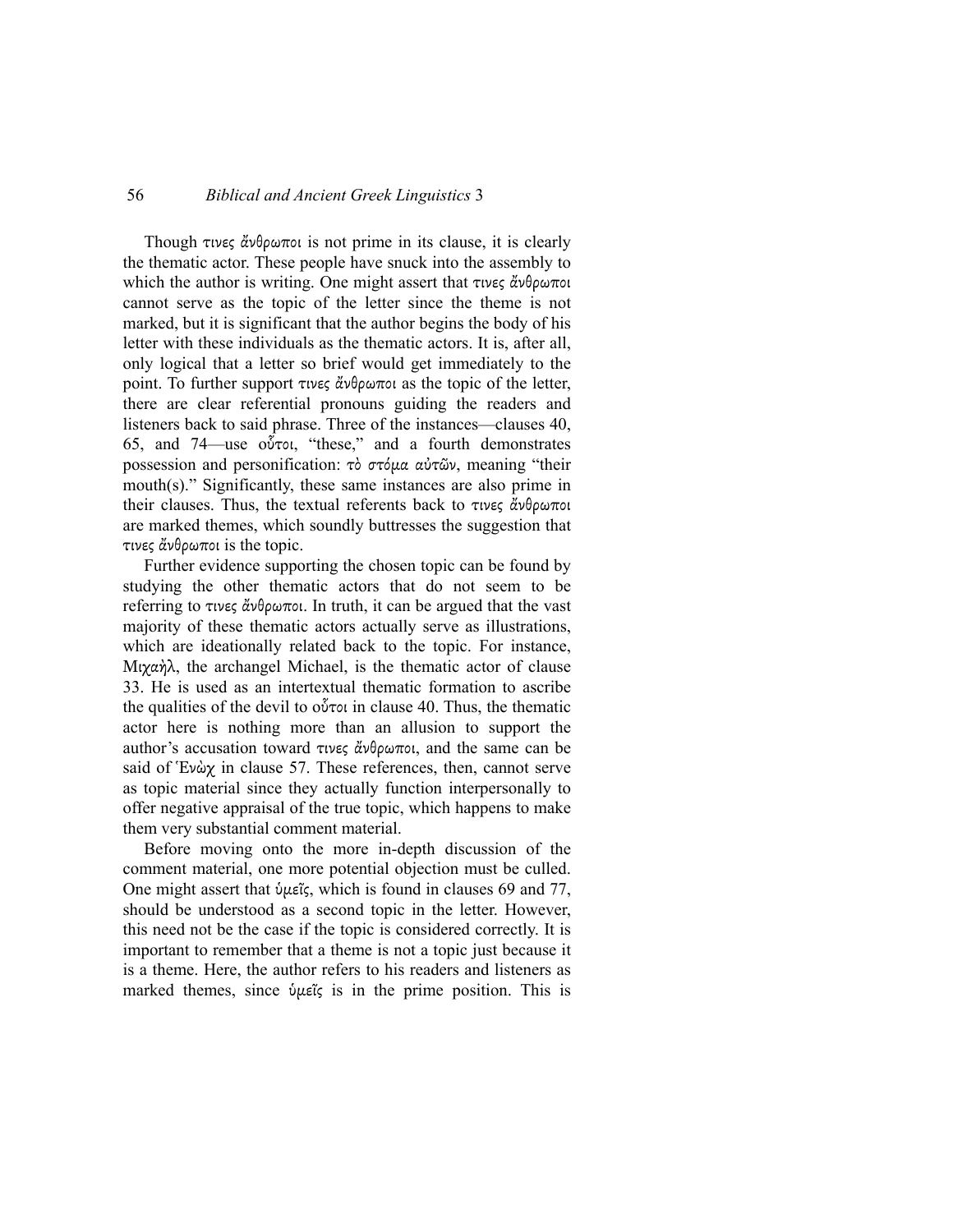significant, and it should be noted that he is likely emphasizing that he is talking directly to his audience rather than philosophizing. Still, the author's volitionary statements are an attempt to position his readers, through the co-textual commands, the earlier ideational illustrations, and the everpresent negative appraisals, to react to τινες ἄνθρωποι in the appropriate manner. Thus, since ὑµεῖς is a reactionary primary participant, it should not be mistaken for the global theme of its unit of text. The reactors in this case are not to be considered the topics.

Moving on, in Jude the comment ought to be understood in a distinctly interpersonal way. The entirety of the author's message can be summarized as a negative appraisal of τινες ἄνθρωποι, as is most readily apparent through observing the author's extensive use of social name calling. The first such example is found in clause twelve—the same clause where the topic is explicitly referenced. In said clause, the author attributes τινες ἄνθρωποι with godlessness (ἀσεβεῖς). A second, and particularly interesting, example lies in verses 12–13. Here, those that snuck in are actually called stains (σπιλάδες) in a relational clause. These are just two such examples of what could be discussed *ad nauseum* in Jude. This should be sufficient to demonstrate that the author believes these individuals are bad, and σπιλάδες provides the perfect segue into discussing the rest of the comment.

The completion of the comment requires a response in this case. There is a definite topic in τινες ἄνθρωποι, and the gratuitous amounts of social name-calling and relational clauses with negative verbal processes substantiate the readers' interpretation that these individuals are bad. Recalling the author's use of ὑµεῖς, one can easily see that there is a distinct response that the author has in mind, as he turns his attention directly to his recipients and makes them thematic participants in the letter in clauses 69 and 77. Thus, it is apparent that his readership must be part of the comment. All that remains is identifying the verbal processes the readers are to carry out. Such a task must revisit the ideational relationships brought about by the author's use of intertextuality, Michael and Enoch being the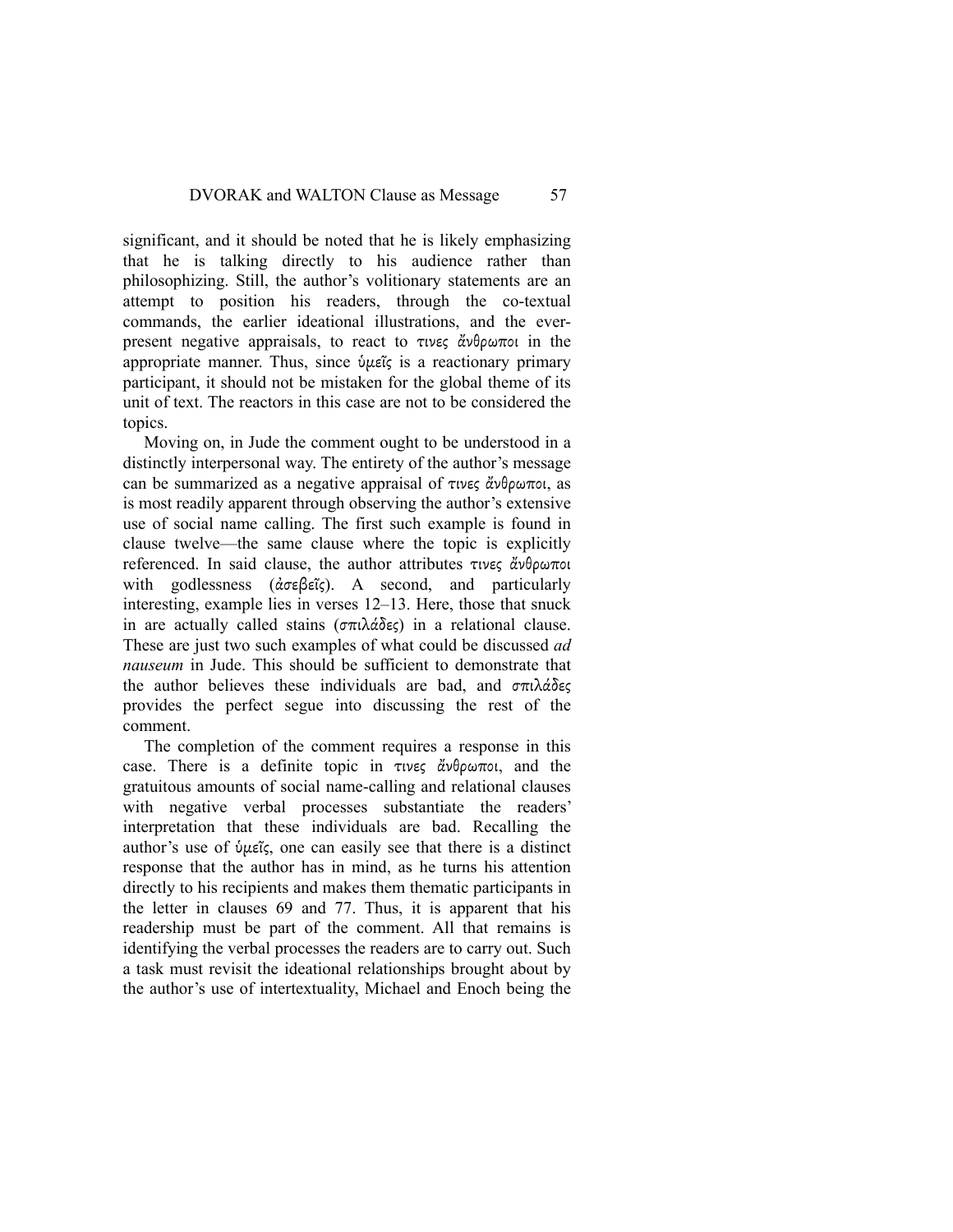thematic examples above. In both of those allusions, the point is to paint τινες ἄνθρωποι in a negative light by associating them with an act that the readership's heteroglossic background—their own social language and habits that are continually formative and comprehendible—allows them to easily understand. When the author reinforces these images with references to Sodom and Gomorrah and Cain, it is clear that the audience is to avoid any imitation of the godless people (vv. 7, 11). Instead, they are to keep themselves away from them and their staining qualities (µιαίνουσιν). No one, indeed, wants to be spoiled through association with corrupting taint.

In summary, taking the sum of all of the substantiated parts, one arises at the topic/comment statement, which is as follows: "These certain people that snuck in are bad; therefore, do not be like them, and keep yourselves from them." This sentence appropriately encapsulates the entirety of Jude in one shot. The mood here shifts from indicative to imperative; the topic of both is the certain people. They are interpersonally labeled as bad, and the audience knows they should not imitate or associate with them. Thus topic and comment analysis, when building upon the thematic analysis foundation that ought to undergird it, leads to a lucid and supportable statement concerning the overall message of the letter.

## 6. *Conclusion*

We have attempted to demonstrate in this paper that exegesis requires more in-depth analysis of a text in its original language than simply doing lexical analysis. Determining "what a text is about" requires the exegete to consider ideational, interpersonal, and textual meaning. Focusing on textual meaning alone can glean a much richer understanding of a given text. We have introduced a model of textual analysis that begins at clause level and identifies the message of each clause. We also modeled textual analysis that moves beyond the clause to identify themes at the level of clause complex (sentence and multi-sentence), as well as topic at the sub-unit, unit, and discourse level. It is our hope that other biblical scholars will put these models to work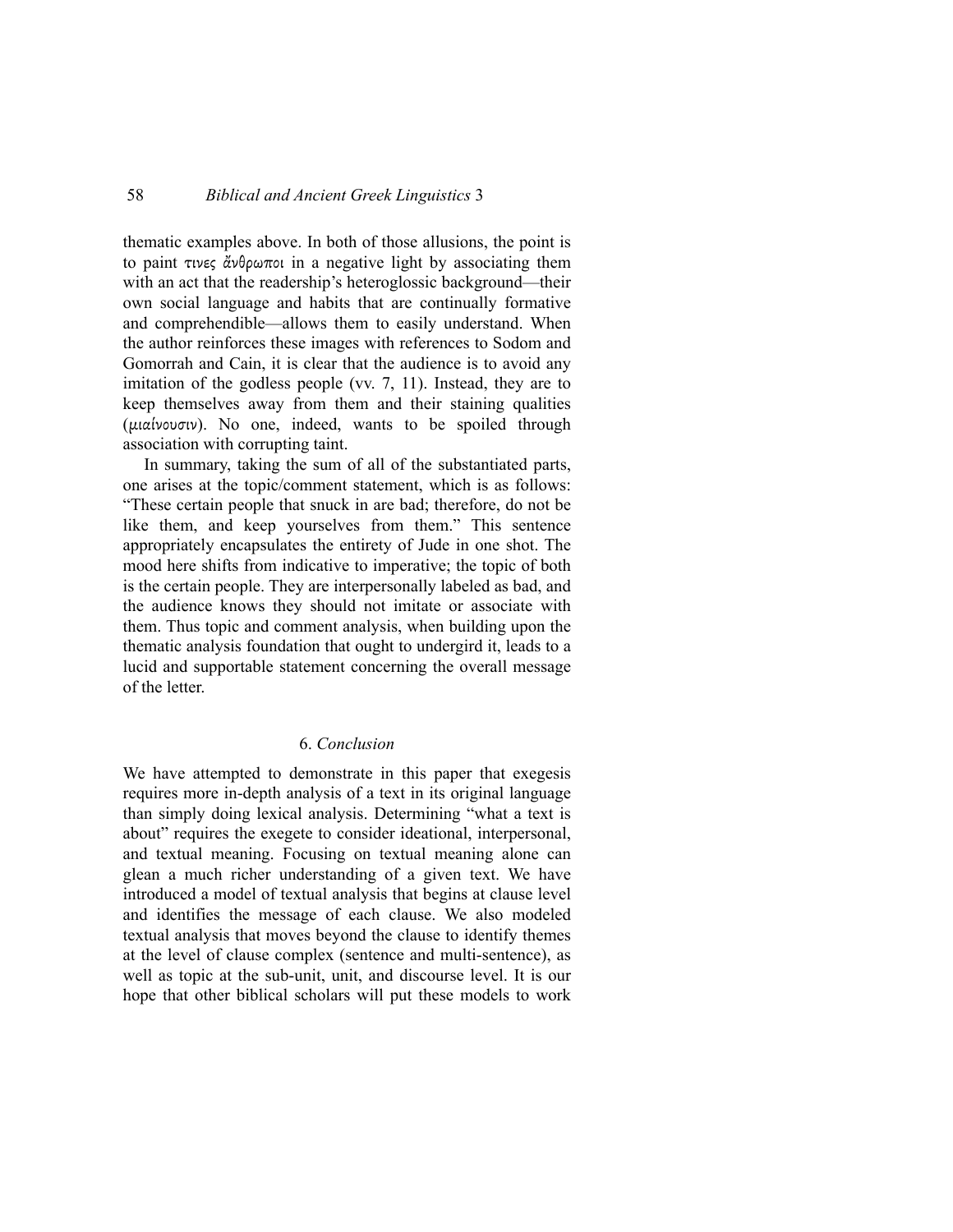and, by doing so, will help sharpen them resulting in a greater understanding of the biblical text.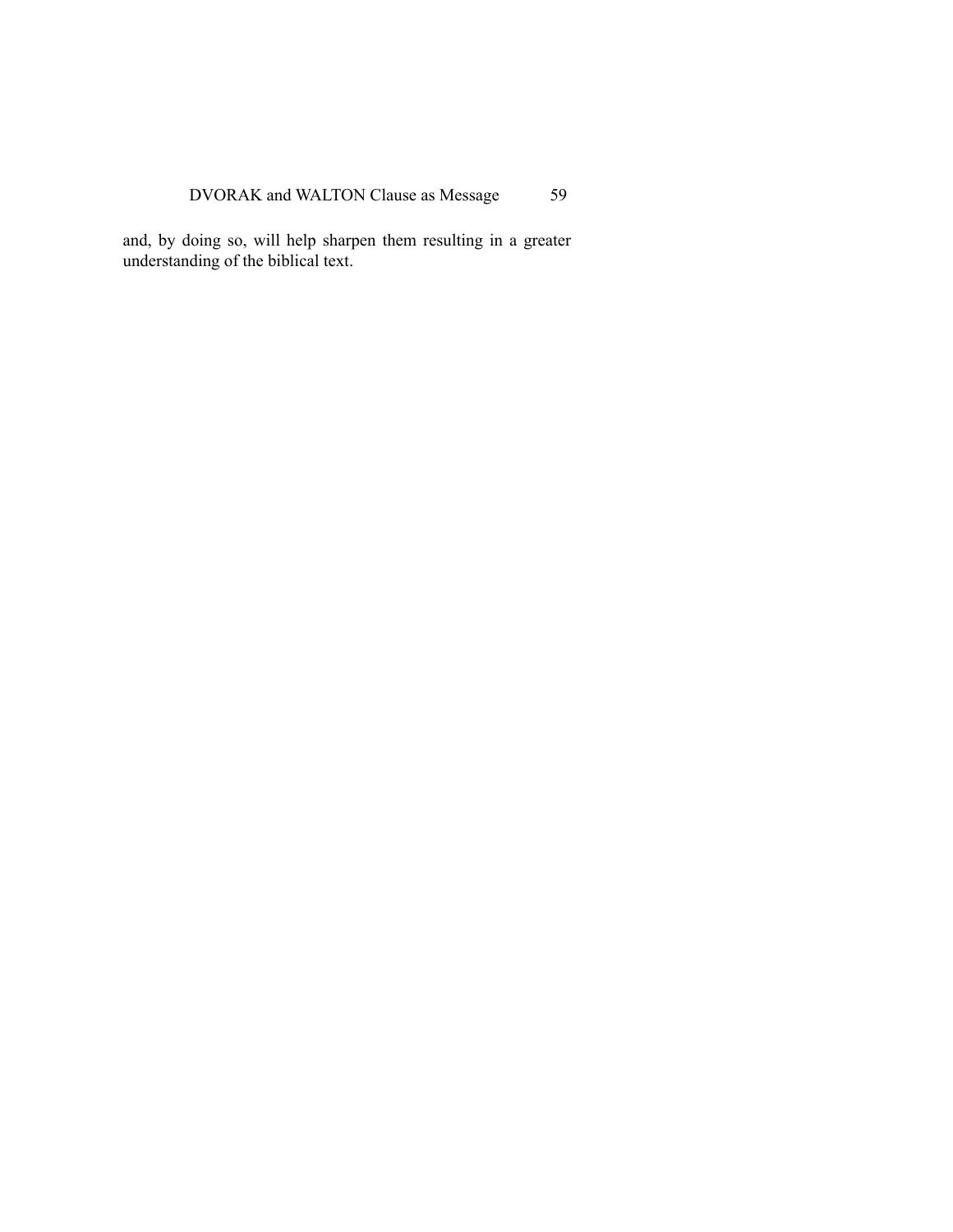# *Appendix 1: Mark*

*Prime and Subsequent Analysis (based on OpenText Annotation)* Clause Component Abbreviations: S = Subject; P = Predicator; C = Complement; A = Adjunct

| Cls#                 | Prime                    | Subsequent                |
|----------------------|--------------------------|---------------------------|
| [component in prime] |                          |                           |
| $c2$ <sup>1</sup>    | εἰσελθὼν πάλιν εἰς       | ήκούσθη                   |
| [A]                  | Καφαρναούμ δι' ήμερῶν    |                           |
| $c2$ 3               | έν οἴκω                  | ἐστίν                     |
| [A]                  |                          |                           |
| c24                  | συνήχθησαν               | πολλοὶ                    |
| [P]                  |                          |                           |
| c2 <sub>5</sub>      | μηκέτι                   | χωρεῖν μηδὲ τὰ πρὸς τὴν   |
| [A]                  |                          | θύραν                     |
| c26                  | ἐλάλει                   | αύτοῖς τὸν λόγον          |
| [P]                  |                          |                           |
| $c2$ 7               | ἔρχονται                 | φέροντες πρὸς αὐτὸν       |
| [P]                  |                          | παραλυτικὸν αἰρόμενον     |
|                      |                          | ύπὸ τεσσάρων              |
| c2 10                | μή δυνάμενοι προσενέγκαι | άπεστέγασαν τὴν στέγην    |
| [A]                  | αὐτῷ διὰ τὸν ὄχλον       | őπου $\tilde{\eta}$ ν     |
| c2 14                | έξορύξαντες              | χαλῶσι τὸν κράβαττον      |
| [A]                  |                          |                           |
| c2 16                | $\H{\sigma}$ που         | ό παραλυτικός κατέκειτο   |
| [A]                  |                          |                           |
| $c2$ <sup>17</sup>   | ίδὼν ὁ Ἰησοῦς τὴν πίστιν | λέγει τῷ παραλυτικω       |
| [A]                  | αὐτῶν                    |                           |
| c2 19                | τέκνον                   | άφίενταί σου αἱ ἁμαρτίαι  |
| [add]                |                          |                           |
| c2 20                | ἦσαν                     | τινες τῶν γραμματέων ἐκεῖ |
| [P]                  |                          | καθήμενοι καὶ             |
|                      |                          | διαλογιζόμενοι ἐν ταῖς    |
|                      |                          | καρδίαις αὐτῶν            |
| $c2_{2}$             | τί                       | οὗτος οὕτως λαλεῖ;        |
| [A]                  |                          |                           |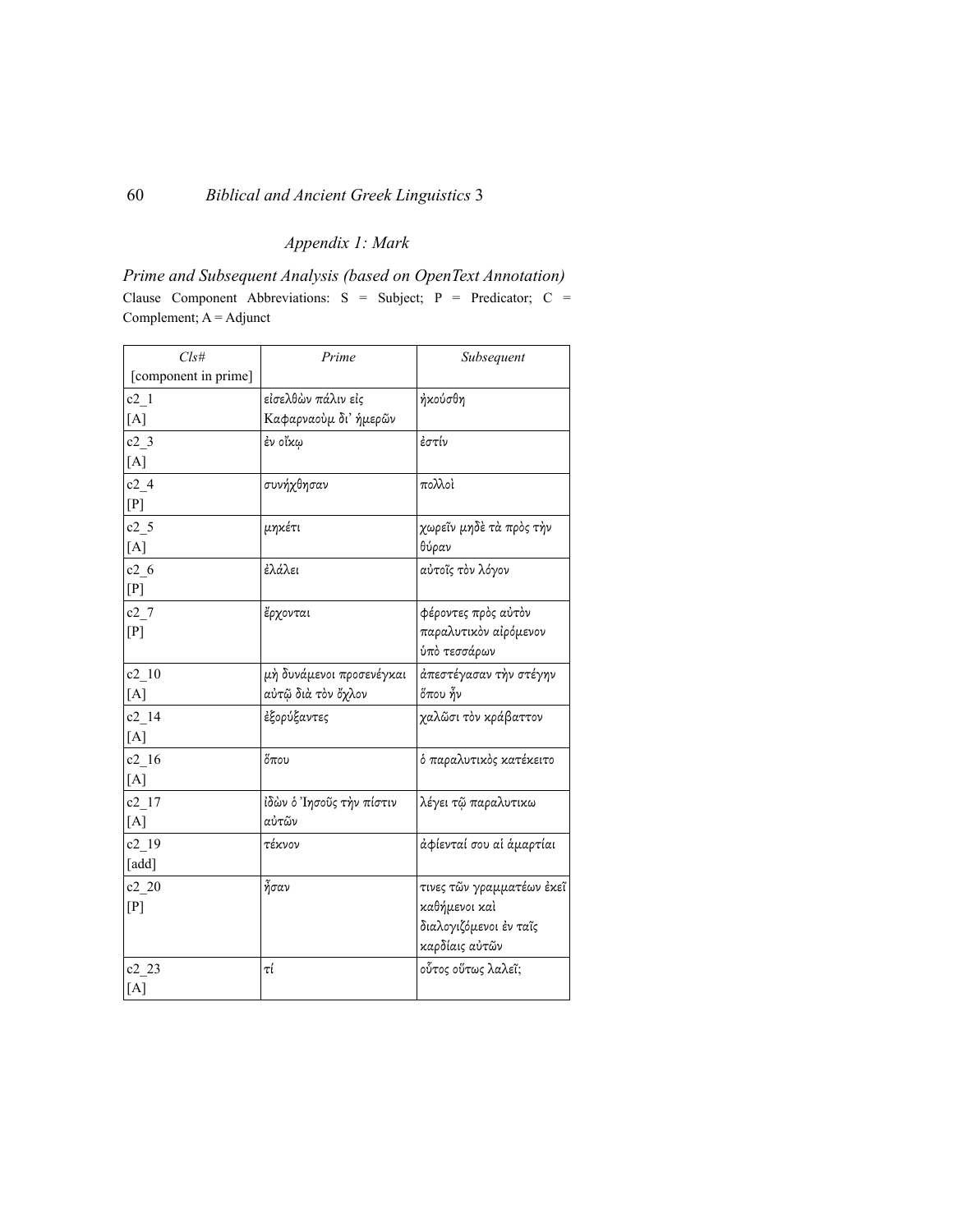| c2 24                     | βλασφημεῖ                  |                            |
|---------------------------|----------------------------|----------------------------|
| $[{\rm P}]$               |                            |                            |
| c2 25                     | τίς                        | δύναται άφιέναι άμαρτίας   |
| [S]                       |                            |                            |
| $c2_{2}$                  | μή                         | εἷς ὁ θεός                 |
| [A]                       |                            |                            |
| $c2_{28}$                 | εὐθὺς ἐπιγνοὺς ὁ Ἰησοῦς τῷ | λέγει αὐτοῖς               |
| [A]                       | πνεύματι αύτοῦ ὅτι οὕτως   |                            |
|                           | διαλογίζονται έν έαυτοῖς   |                            |
| $c2_{1}31$                | τί                         | ταῦτα διαλογίζεσθε ἐν ταῖς |
| $[{\rm A}]$               |                            | καρδίαις ὑμῶν;             |
| $c2$ 32                   | τί                         | έστιν εὐκοπώτερον          |
| $[{\rm S}]$               |                            |                            |
| $c2$ _33                  | εἰπεῖν                     | τῷ παραλυτικῷ              |
| $[{\rm P}]$               |                            |                            |
| $c2$ 34                   | άφίενταί                   | σου αί άμαρτίαι            |
| $[{\rm P}]$               |                            |                            |
| c2 35                     | εἰπεῖν                     |                            |
| [P]                       |                            |                            |
| $c2$ _36                  | ἔγειρε                     |                            |
| $[{\rm P}]$               |                            |                            |
| $c2_{37}$                 | ἆρον                       | τὸν κράβαττόν σου          |
| $[{\rm P}]$               |                            |                            |
| $c2$ _38                  | περιπάτει                  |                            |
| $[{\rm P}]$               |                            |                            |
| $c2 - 39$                 | εἰδῆτε                     |                            |
| $[{\rm P}]$               |                            |                            |
| $c2_40$                   | ἐξουσίαν                   | έχει ο υίος τοῦ ἀνθρώπου   |
| [C]                       |                            | άφιέναι άμαρτίας έπι τῆς   |
|                           |                            | γῆς                        |
| c2 42                     | λέγει                      | τῷ παραλυτικῷ              |
| $[{\rm P}]$               |                            |                            |
| $c2_{43}$                 | Σoì                        | λέγω                       |
| $\left[ \text{C} \right]$ |                            |                            |
| $c2_{-}44$                | ἔγειρε                     |                            |
| [P]                       |                            |                            |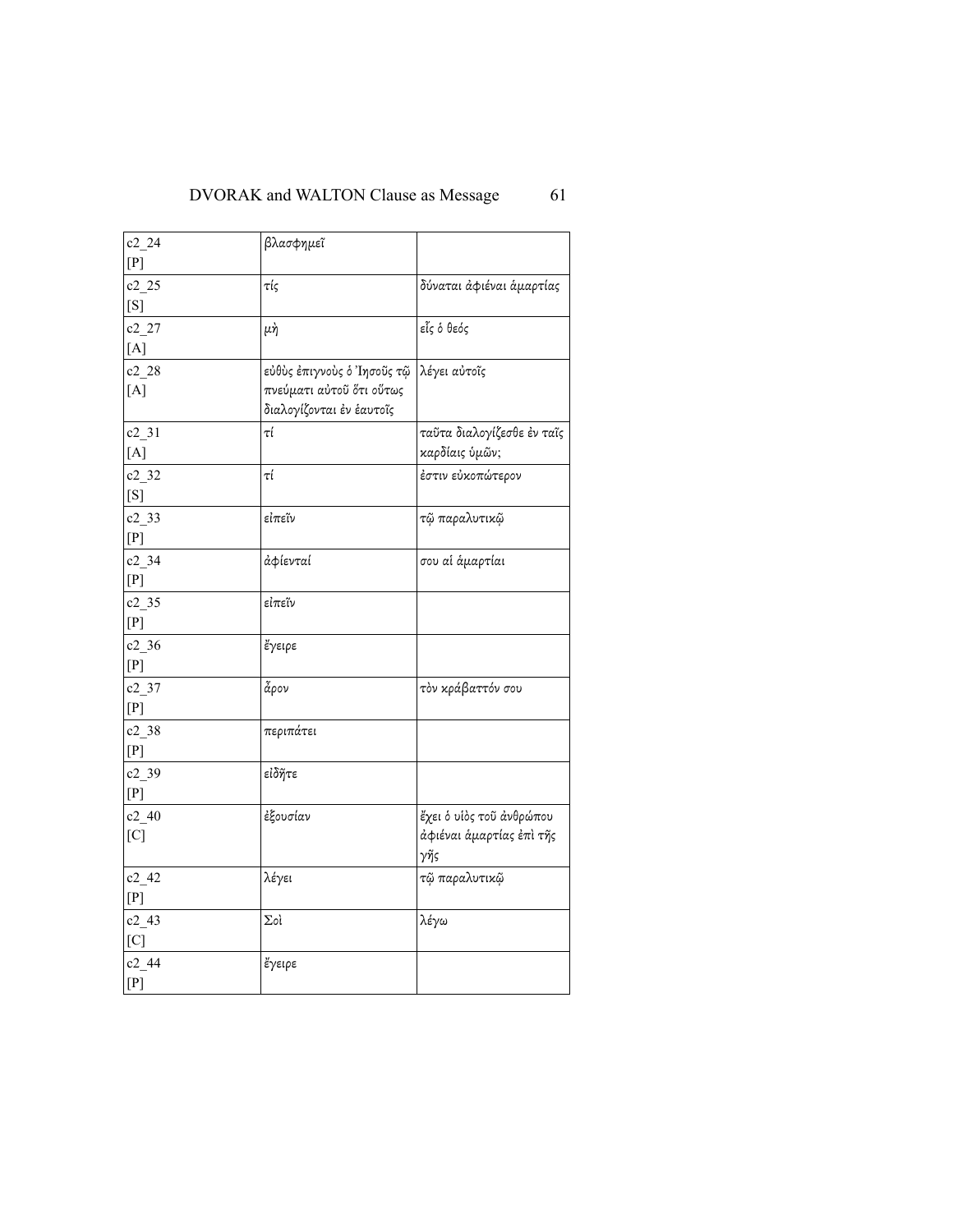| c2 45        | ἆρον       | τὸν κράβαττόν σου        |
|--------------|------------|--------------------------|
| [P]          |            |                          |
| c2 46        | ὕπαγε      | εἰς τὸν οἶκόν σου        |
| [P]          |            |                          |
| c2 47        | ήγέρθη     |                          |
| [P]          |            |                          |
| c2 48        | εὐθὺς      | ἄρας τὸν κράβαττον       |
| [A]          |            | έξῆλθεν ἔμπροσθεν πάντων |
| c2 50        | έξίστασθαι | πάντας                   |
| [P]          |            |                          |
| c2 51        | δοξάζειν   | τὸν θεὸν λέγοντας        |
| [ <b>P</b> ] |            |                          |
| $c2_{53}$    | οὕτως      | οὐδέποτε εἴδομεν         |
| [A]          |            |                          |

# *Theme and Rheme Analysis*

|               | $R$ heme <sub>1</sub>                    |                         |
|---------------|------------------------------------------|-------------------------|
| Thematic Unit | είσελθών πάλιν είς Καφαρναούμ δι' ήμερῶν | ἠκούσθη                 |
|               | Prime <sub>a</sub>                       | Subsequent <sub>a</sub> |

| $R$ heme <sub>1</sub> |                         |                    | Theme <sub>1</sub>      |
|-----------------------|-------------------------|--------------------|-------------------------|
| ∣ἐν οἴκω              | έστίν                   | συνήχθησαν         | πολλοὶ                  |
| Prime <sub>b</sub>    | Subsequent <sub>b</sub> | Prime <sub>c</sub> | Subsequent <sub>c</sub> |

| Rheme <sub>1</sub> |                                 |                    |
|--------------------|---------------------------------|--------------------|
| μηκέτι             | γωρεΐν μηδε τὰ πρὸς τὴν θύραν   | ἐλάλει             |
| Prime <sub>d</sub> | $\vert$ Subsequent <sub>d</sub> | Prime <sub>e</sub> |

| αὐτοῖς τὸν λόγον    | έρχονται           | φέροντες πρὸς αὐτὸν             |
|---------------------|--------------------|---------------------------------|
| $\vert$ Subsequent. | Prime <sub>f</sub> | $\vert$ Subsequent <sub>f</sub> |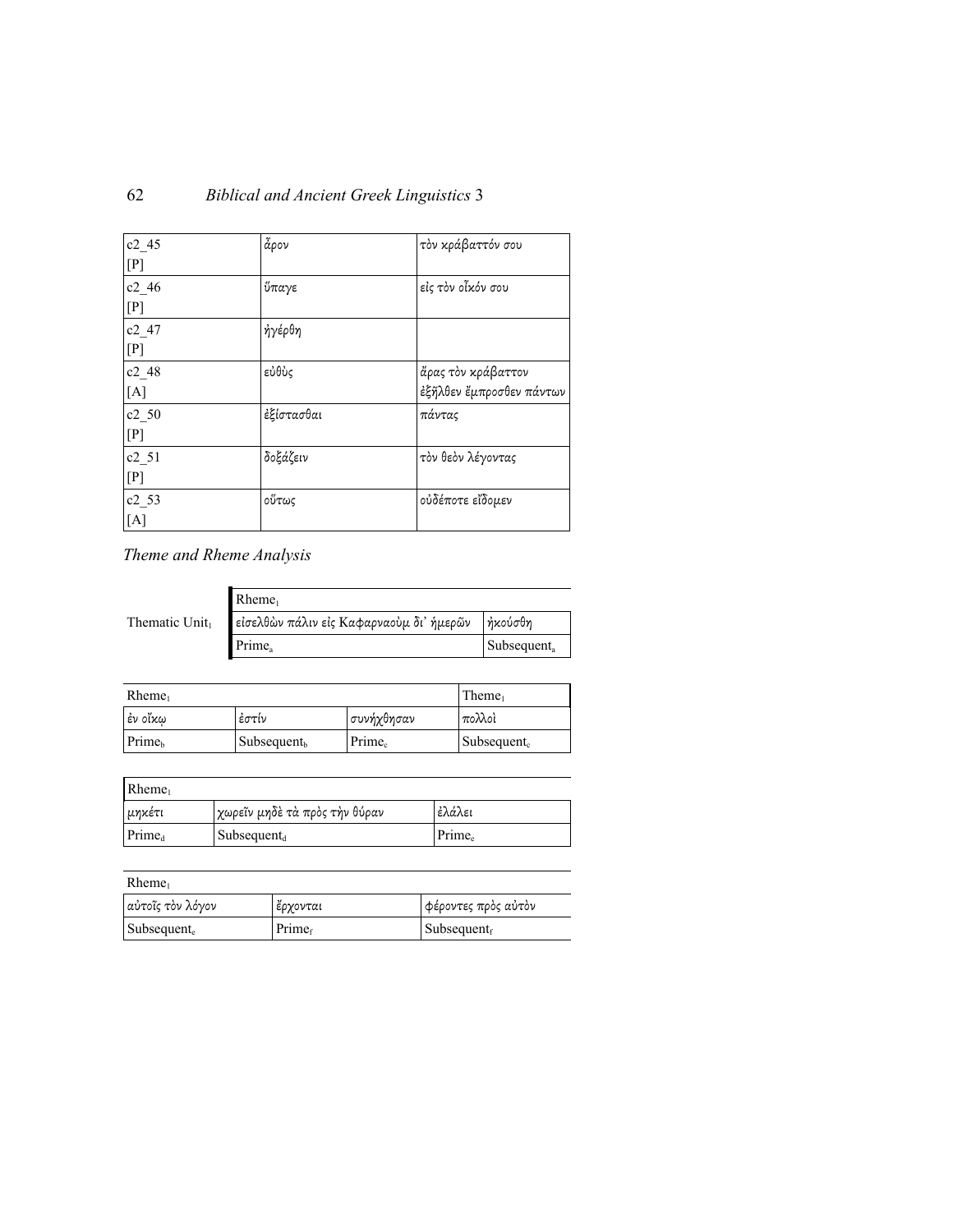| $R$ heme <sub>1</sub>      |                                                                                     |
|----------------------------|-------------------------------------------------------------------------------------|
|                            | παραλυτικὸν αἰρόμενον ὑπὸ τεσσάρων   μὴ δυνάμενοι προσενέγκαι αὐτῷ διὰ τὸν<br>ὄχλον |
| (Subsequent <sub>f</sub> ) | Prime <sub>®</sub>                                                                  |

| $R$ heme <sub>1</sub>                                            |                    |                                 |
|------------------------------------------------------------------|--------------------|---------------------------------|
| ἀπεστέγασαν τὴν στέγην ὅπου ἦν ἐξορύξαντες  χαλῶσι τὸν κράβαττον |                    |                                 |
| Subsequent,                                                      | Prime <sub>h</sub> | $\vert$ Subsequent <sub>h</sub> |

## Rheme1

| $\delta \pi$ ου | ὁ παραλυτικὸς κατέκειτο           | Ιδὼν ὁ Ἰησοῦς τὴν πίστιν αὐτῶν |
|-----------------|-----------------------------------|--------------------------------|
|                 | $Prime_i$ Subsequent <sub>i</sub> | Prime <sub>i</sub>             |

## $R<sub>h</sub>$

| Kneme <sub>1</sub>  |                    |                          |  |  |
|---------------------|--------------------|--------------------------|--|--|
| λέγει τῷ παραλυτικῷ | Τέκνον             | ἀφίενταί σου αἱ ἁμαρτίαι |  |  |
| Subsequent          | Prime <sub>k</sub> | $Subsequent_{k}$         |  |  |

|                            | Rheme,       | Theme,                                  |
|----------------------------|--------------|-----------------------------------------|
| Thematic Unit <sub>2</sub> | $\delta$ σαν | τινες τῶν γραμματέων ἐκεῖ καθήμενοι καὶ |
|                            |              | διαλογιζόμενοι έν ταῖς καρδίαις αὐτῶν   |
|                            | Prime.       | Subsequent <sub>a</sub>                 |

| Rheme <sub>2</sub> |                         |                    |                    |
|--------------------|-------------------------|--------------------|--------------------|
| l Ti               | οὗτος οὕτως λαλεῖ;      | βλασφημεῖ          | τις                |
| Prime <sub>b</sub> | Subsequent <sub>b</sub> | Prime <sub>c</sub> | Prime <sub>d</sub> |

## $Rheme<sub>2</sub>$

| $\big\vert$ δύναται ἀφιέναι ἁμαρτίας $\big\vert(\ldots)$ μὴ $\big\vert$ |                    | εἶς ὁ θεός              |
|-------------------------------------------------------------------------|--------------------|-------------------------|
| $\vert$ Subsequent <sub>d</sub>                                         | Prime <sub>e</sub> | Subsequent <sub>e</sub> |

## Rheme<sub>2</sub>

| εύθὺς έπιγνοὺς ὁ Ἰησοῦς τῷ πνεύματι αὐτοῦ ὅτι οὕτως διαλογίζονται ἐν ἑαυτοῖς |  |
|------------------------------------------------------------------------------|--|
| Prime <sub>f</sub>                                                           |  |

1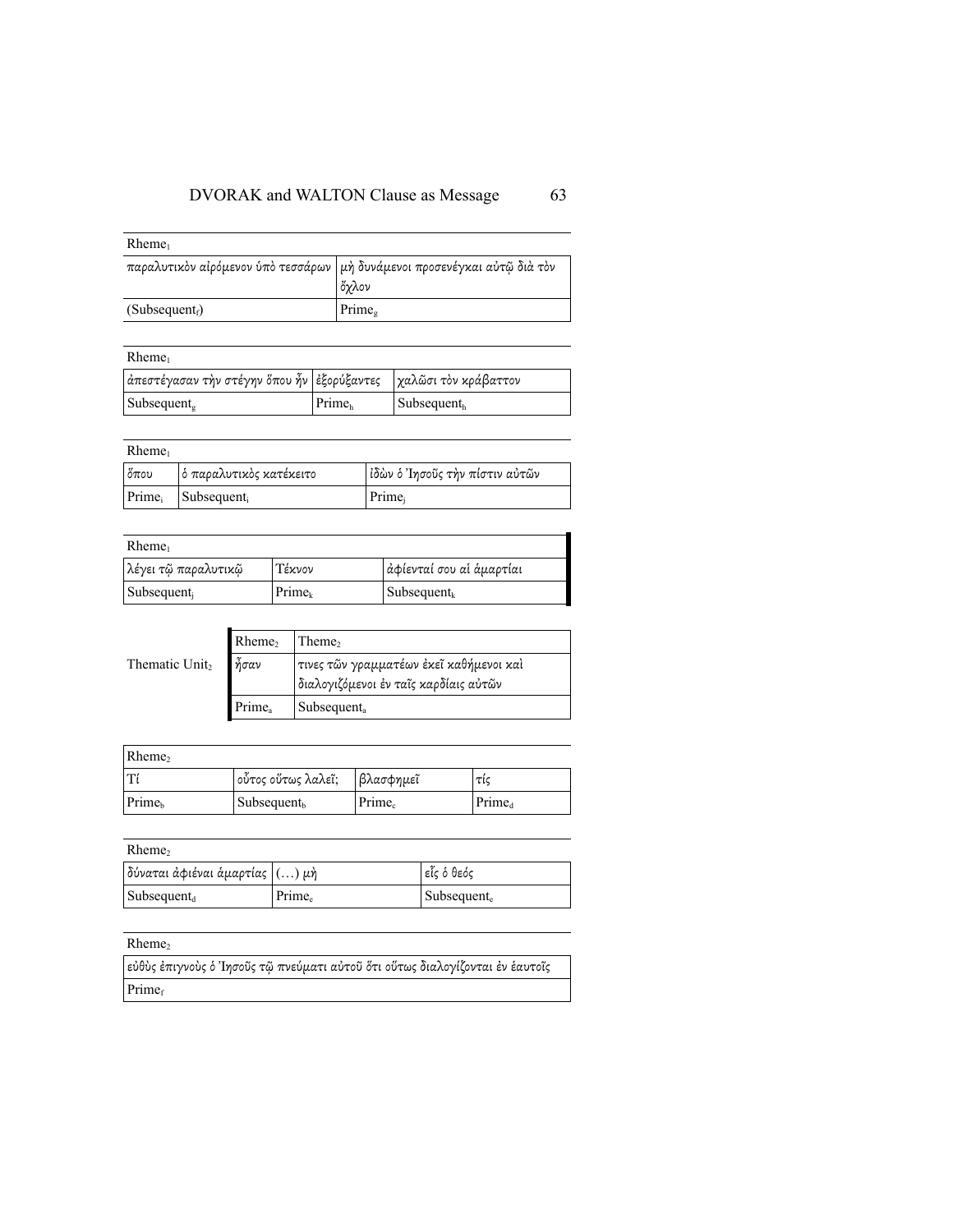# 64 *Biblical and Ancient Greek Linguistics* 3

| Rheme,                          |    |                                          |
|---------------------------------|----|------------------------------------------|
| λέγει αὐτοῖς                    | τί | ταῦτα διαλογίζεσθε ἐν ταῖς καρδίαις ὑμῶν |
| $\vert$ Subsequent <sub>f</sub> |    | $Prime_{\delta}$ Subsequent <sub>h</sub> |

| $R$ heme <sub>2</sub> |                                 |        |                         |
|-----------------------|---------------------------------|--------|-------------------------|
| lτί                   | ἐστιν εὐκοπώτερον               | εἰπεῖν | τῷ παραλυτικῷ           |
| Prime <sub>b</sub>    | $\vert$ Subsequent <sub>h</sub> | Prime  | Subsequent <sub>i</sub> |

| Rheme,   |                          |                    |         |                    |
|----------|--------------------------|--------------------|---------|--------------------|
| Ἀφίενταί | σου αἱ ἁμαρτίαι   εἰπεῖν |                    | "Έγειρε | άρον               |
| Prime.   | Subsequent <sub>i</sub>  | Prime <sub>k</sub> | Prime   | Prime <sub>m</sub> |

| Rheme,                         |                    |                    |
|--------------------------------|--------------------|--------------------|
| τὸν κράβαττόν σου              | περιπάτει          | εἰδῆτε             |
| $\text{Subsequent}_{\text{m}}$ | Prime <sub>n</sub> | Prime <sub>o</sub> |

| Rheme,    |                                                       |
|-----------|-------------------------------------------------------|
| έξουσίαν  | ἔχει ὁ υἱὸς τοῦ ἀνθρώπου ἀφιέναι ἁμαρτίας ἐπὶ τῆς γῆς |
| $Prime_n$ | $\blacksquare$ Subsequent <sub>p</sub>                |

| c.<br>۰.<br>× |  |
|---------------|--|
|---------------|--|

| λέγει              | τῷ παραλυτικῷ                   | Σoì                | λένω                    |
|--------------------|---------------------------------|--------------------|-------------------------|
| Prime <sub>a</sub> | $\vert$ Subsequent <sub>q</sub> | Prime <sub>r</sub> | Subsequent <sub>r</sub> |

 $Rheme<sub>2</sub>$ 

| έγειρε | άρον               | τὸν κράβαττόν σου         |
|--------|--------------------|---------------------------|
| Prime. | Prime <sub>t</sub> | $\mathbf{Subsequent}_{t}$ |

## $Rheme<sub>2</sub>$

| ὕπαγε              | είς τὸν οἶκόν σου         | ἠγέρθη    |
|--------------------|---------------------------|-----------|
| Prime <sub>n</sub> | $\mathbf{Subsequent}_{u}$ | $Prime_v$ |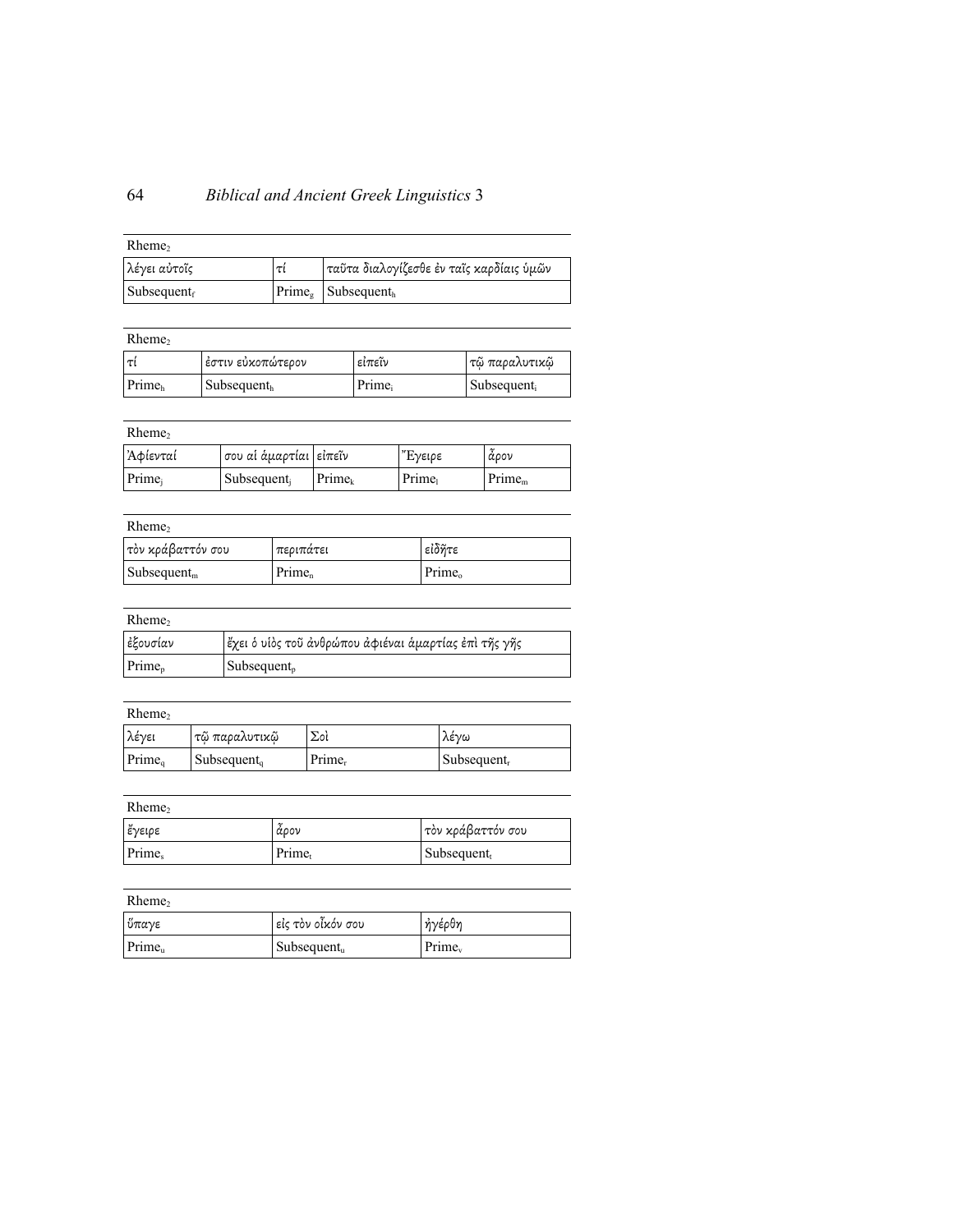| $R$ heme <sub>2</sub> |                                             |
|-----------------------|---------------------------------------------|
| εὐθὺς                 | ἄρας τὸν κράβαττον ἐξῆλθεν ἔμπροσθεν πάντων |
| $Prime_w$             | $\mathsf{Subsequent}_{\mathsf{w}}$          |

| $R$ heme <sub>2</sub> |                                 |           |                                 |
|-----------------------|---------------------------------|-----------|---------------------------------|
| εξίστασθαι πάντας     |                                 | δοξάζειν  | τὸν θεὸν λέγοντας               |
| Prime <sub>x</sub>    | $\vert$ Subsequent <sub>x</sub> | $Prime_v$ | $\vert$ Subsequent <sub>y</sub> |

| $R$ heme |                         |
|----------|-------------------------|
| Ούτως    | ούδέποτε εἴδομεν        |
| Prime,   | Subsequent <sub>z</sub> |

## *Topic (Global Theme) and Comment*

Unit Boundaries: Temporal and Spatial Deictics

|                  | $V_{t}$ # (Cls #) | Indicator        | Text                                   |
|------------------|-------------------|------------------|----------------------------------------|
|                  | $v.1$ (c2 2)      | Spatial deictic  | ⊧εἰσελθὼν πάλιν εἰς                    |
| Unit             |                   |                  | Καφαρναούμ δι' ήμερῶν                  |
|                  | v. 1 $(c2 2)$     | Temporal deictic | εἰσελθὼν πάλιν εἰς                     |
| New <sub>1</sub> |                   |                  | Καφαρναούμ δι' ήμερῶν                  |
|                  | $v.1$ (c2 3)      | Spatial deictic  | ἐν οἴκῳ ἐστίν                          |
| Unit             | v. 13 $(c2 54)$   | Spatial deictic  | Καὶ ἐξῆλθεν πάλιν παρὰ<br>τὴν θάλασσαν |
| New <sup>-</sup> | v. 13 $(c2 54)$   | Temporal deictic | Καὶ ἐξῆλθεν πάλιν παρὰ<br>τὴν θάλασσαν |

## *Unit Boundaries: Person Reference Chains*

There are three major person reference chains that interact with each other in this text: the paralytic, Jesus, and "some of the scribes." Both the paralytic and scribes chains break after v. 12; this, in conjunction with the spatial and temporal deictic markers (above), signals the end of the unit.

### *Paralytic*

- 1. παραλυτικὸν (v. 3)
- 2. person reference (v. 3 αἰρόµενον)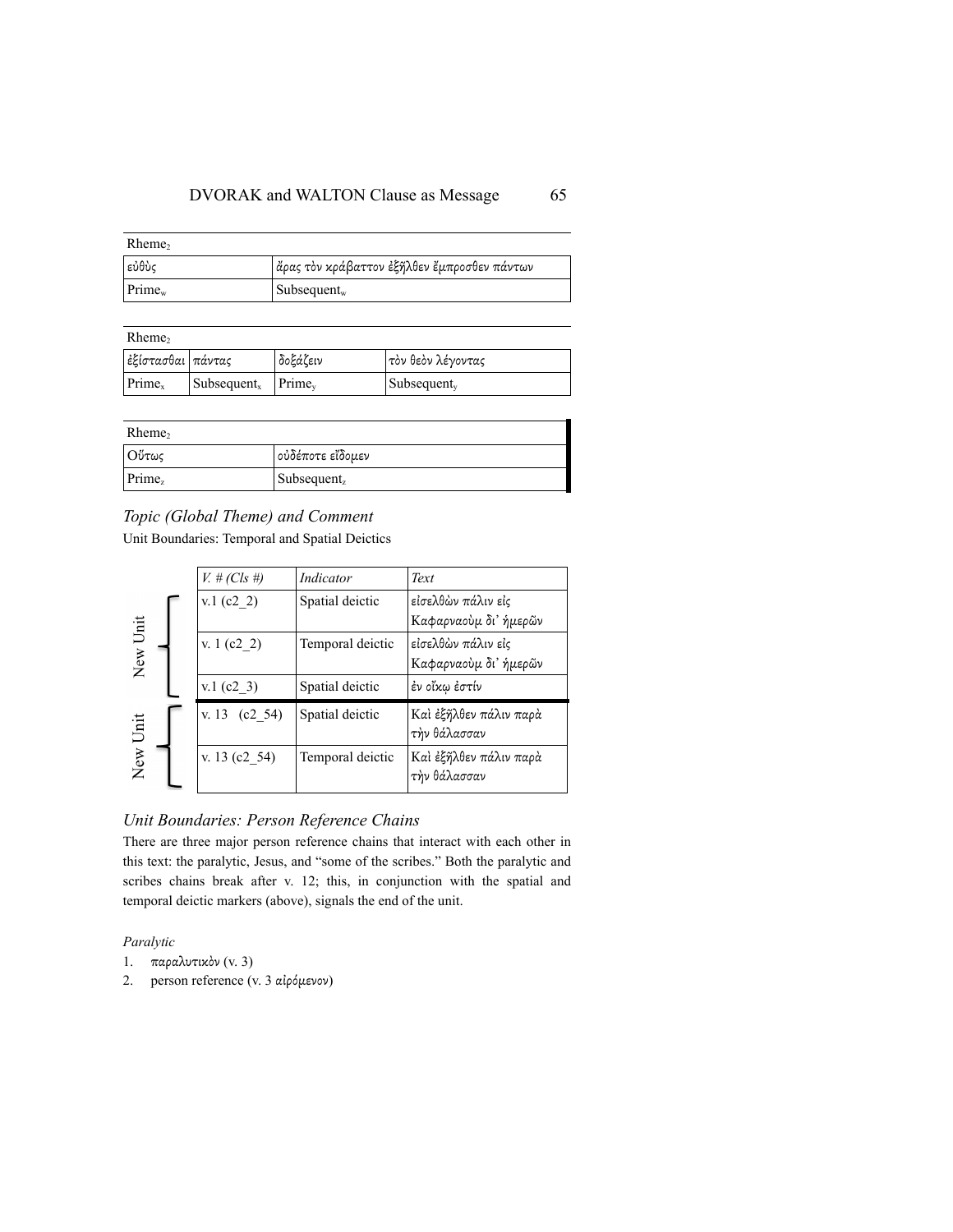- 3. παραλυτικός (v. 4)
- 4. person reference (v. 4 κατέκειτο)
- 5. παραλυτικῷ (v. 5)
- 6. τέκνον (v. 5)
- 7. of you (v. 5 persPRO σου)
- 8. παραλυτικῷ (v. 9)
- 9. pronominal reference (v. 9 σου)
- 10. person reference (v. 9 ἔγειρε)
- 11. person reference (v. 9 ἆρον)
- 12. pronominal reference (v. 9 σου)
- 13. person reference (v. 9 περιπάτει)
- 14. παραλυτικῷ (v. 10)
- 15. pronominal reference (v. 11 σοὶ)
- 16. person reference (v. 11 ἔγειρε)
- 17. person reference (v. 11  $\alpha$ ρον)
- 18. pronominal reference (v. 11 σου)
- 19. person reference (v. 11 ὕπαγε)
- 20. pronominal reference (v. 11 σου)
- 21. person reference (v. 12 ἠγέρθη)
- 22. person reference (v. 12 άρας)
- 23. person reference (v. 12 ἐξῆλθεν)

*Jesus* (most recent previous full reference in 1:25)

- 1. "he" (v. 1 verbal person ἐστίν)
- 2. "he" (v. 2 verbal person ἐλάλει)
- 3. "him" (v. 3 intnPRO αὐτὸν)
- 4. "to him" (v. 4 intnPRO αὐτῷ)
- 5. "he" (v . 4 person reference ἦν)
- 6. "seeing" (v. 5 person reference ἰδῶν)
- 7. Ἰησοῦς (v. 5)
- 8. person reference (v. 5 λέγει)
- 9. pronominal ref (v. 7 demPRO οὗτος)
- 10. person ref (v. 7 λαλεΐ)
- 11. person ref (v. 7 βλασφηµεῖ)
- 12. person ref (v. 8 ἐπιγνοὺς )
- 13. Ἰησοῦς (v. 8)
- 14. "his" (v. 8 intnPRO αὐτοῦ)
- 15. person ref (v. 8 λέγει)
- 16. person reference (v. 10 ἔχει)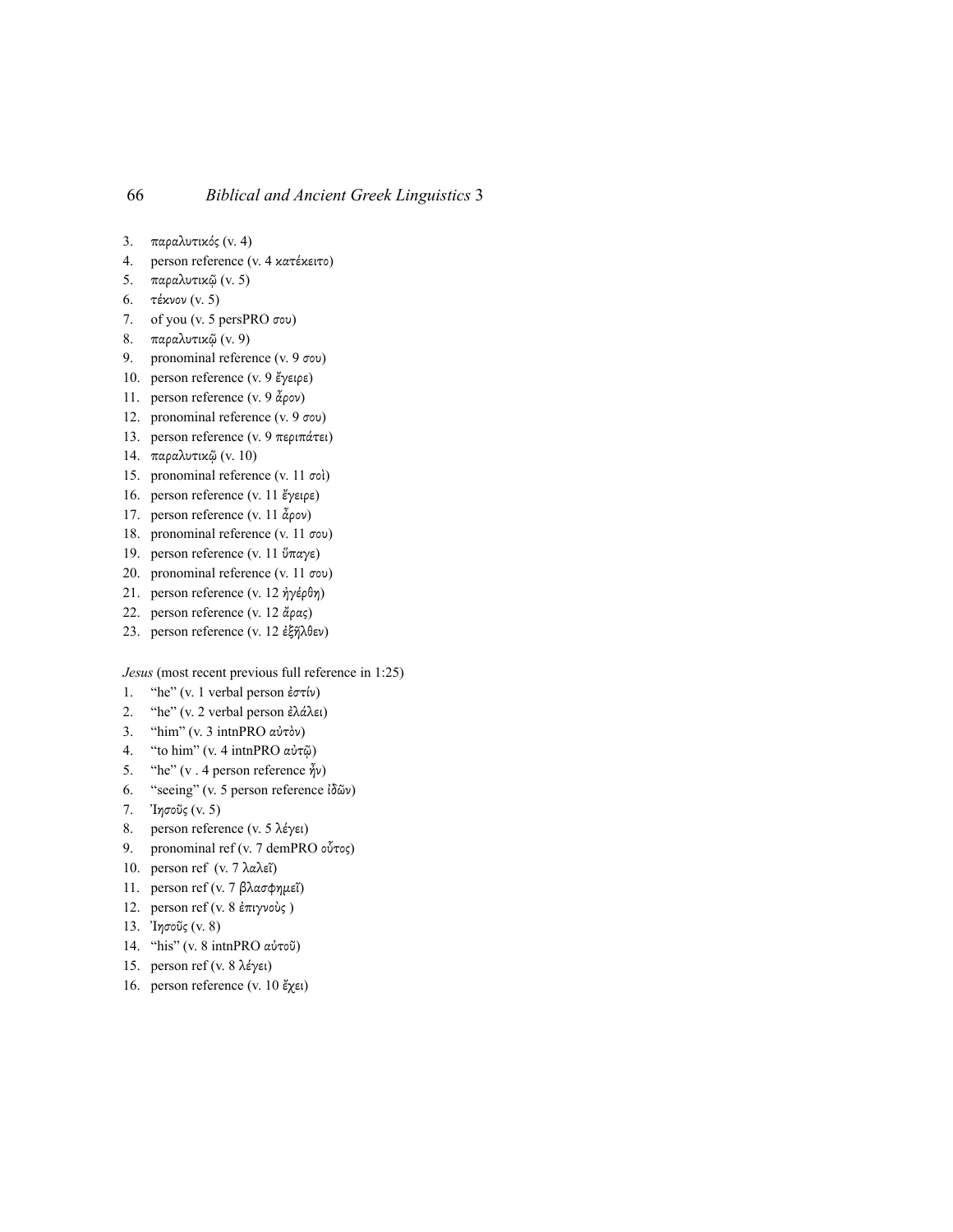- 17. ὁ υἱὸς τοῦ ἀνθρώπου
- 18. person reference (v. 10 λέγει)
- 19. person reference (v. 11 λέγω)

#### *Some scribes*

- 1. person reference (v. 6 ἦσαν)
- 2. pronominal reference (v. 6 indfPRO τινες)
- 3. τῶν γραµµατέων (v. 6)
- 4. person ref (v. 6 καθήµενοι)
- 5. person ref (v. 6 διαλογιζοµαι)
- 6. pronominal ref (v. 6 intnPRO αὐτῶν)
- 7. person reference (v. 8 διαλογίζονται)
- 8. pronominal reference (v. 8 rflxPRO ἑαυτοῖς)
- 9. pronominal reference (v. 8 αὐτοῖς)
- 10. person reference (v. 8 διαλογίζεσθε)
- 11. pronominal reference (v. 8 persPRO ὑµῶν)
- 12. person reference (v. 10 εἰδῆτε)

#### *Generic Analysis*

#### *Orientation*

1 Καὶ εἰσελθὼν πάλιν εἰς Καφαρναοὺµ δι᾽ ἡµερῶν ἠκούσθη ὅτι ἐν οἴκῳ ἐστίν. 2 καὶ συνήχθησαν πολλοί ὥστε μηκέτι χωρεῖν μηδὲ τὰ πρὸς τὴν θύραν, καὶ ἐλάλει αὐτοῖς τὸν λόγον.

#### *Complication1*

3 καὶ ἔρχονται φέροντες πρὸς αὐτὸν παραλυτικὸν αἰρόµενον ὑπὸ τεσσάρων. 4 καὶ µὴ δυνάµενοι προσενέγκαι αὐτῷ διὰ τὸν ὄχλον

#### *Evaluation*

ἀπεστέγασαν τὴν στέγην ὅπου ἦν, καὶ ἐξορύξαντες χαλῶσι τὸν κράβαττον ὅπου ὁ παραλυτικὸς κατέκειτο.

#### *Resolution (temporary)*

5 καὶ ἰδὼν ὁ Ἰησοῦς τὴν πίστιν αὐτῶν λέγει τῷ παραλυτικῷ, Τέκνον, ἀφίενταί σου αἱ ἁµαρτίαι.

#### *Complication*<sub>2</sub>

6 ἦσαν δέ τινες τῶν γραµµατέων ἐκεῖ καθήµενοι καὶ διαλογιζόµενοι ἐν ταῖς καρδίαις αὐτῶν, 7 Τί οὗτος οὕτως λαλεῖ; βλασφηµεῖ · τίς δύναται ἀφιέναι ἁµαρτίας εἰ µὴ εἷς ὁ θεός;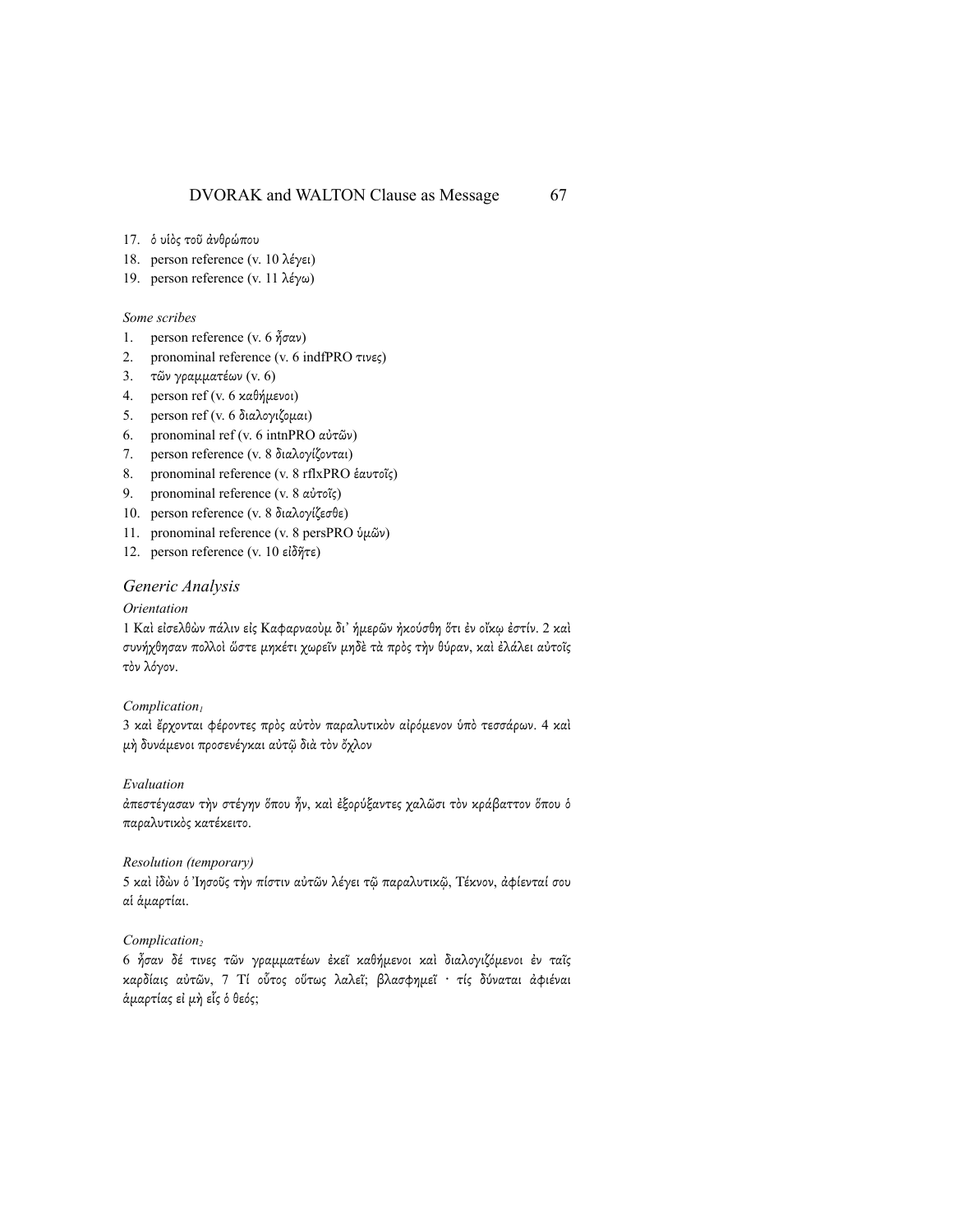#### *Evaluation*

8 καὶ εὐθὺς ἐπιγνοὺς ὁ Ἰησοῦς τῷ πνεύµατι αὐτοῦ ὅτι οὕτως διαλογίζονται ἐν ἑαυτοῖς λέγει αὐτοῖς, Τί ταῦτα διαλογίζεσθε ἐν ταῖς καρδίαις ὑµῶν; 9 τί ἐστιν εὐκοπώτερον, εἰπεῖν τῷ παραλυτικῷ, Ἀφίενταί σου αἱ ἁµαρτίαι, ἢ εἰπεῖν, Ἔγειρε καὶ ἆρον τὸν κράβαττόν σου καὶ περιπάτει;

#### *Resolution (final)*

10 ἵνα δὲ εἰδῆτε ὅτι ἐξουσίαν ἔχει ὁ υἱὸς τοῦ ἀνθρώπου ἀφιέναι ἁµαρτίας ἐπὶ τῆς γῆς —λέγει τῷ παραλυτικῷ, 11 Σοὶ λέγω, ἔγειρε ἆρον τὸν κράβαττόν σου καὶ ὕπαγε εἰς τὸν οἶκόν σου. 12 καὶ ἠγέρθη καὶ εὐθὺς ἄρας τὸν κράβαττον ἐξῆλθεν ἔµπροσθεν πάντων, ὥστε ἐξίστασθαι πάντας καὶ δοξάζειν τὸν θεὸν λέγοντας ὅτι Οὕτως οὐδέποτε εἴδοµεν.

## *Appendix 2: Jude*

*Prime and Subsequent Analysis (based on OpenText Annotation)* Clause Component Abbreviations:  $S =$  Subject;  $P =$  Predicator;  $C =$ Complement;  $A =$  Adjunct

| Cls#                     | Prime                                              | Subsequent                                                                                                                                                                        |
|--------------------------|----------------------------------------------------|-----------------------------------------------------------------------------------------------------------------------------------------------------------------------------------|
| [component in prime]     |                                                    |                                                                                                                                                                                   |
| $c1$ 1<br>[S]            | Ἰούδας Ἰησοῦ Χριστοῦ<br>δοῦλος, ἀδελφὸς δὲ Ἰακώβου | τοΐς έν θεῷ πατρὶ<br>ήγαπημένοις καὶ Ἰησοῦ<br>Χριστῷ τετηρημένοις<br>κλητοῖς                                                                                                      |
| c14<br>[S]               | ἔλεος  καὶ εἰρήνη καὶ<br>ἀγάπη                     | ύμῖν  ἀγάπη<br>πληθυνθείη                                                                                                                                                         |
| c1 <sub>5</sub><br>[add] | Ἀγαπητοί                                           | πᾶσαν σπουδὴν<br>ποιούμενος γράφειν ὑμῖν<br>περὶ τῆς κοινῆς ἡμῶν<br>σωτηρίας άνάγκην ἔσχον<br>γράψαι ύμῖν παρακαλῶν<br>ἐπαγωνίζεσθαι τῆ ἅπαξ<br>παραδοθείση τοῖς ἁγίοις<br>πίστει |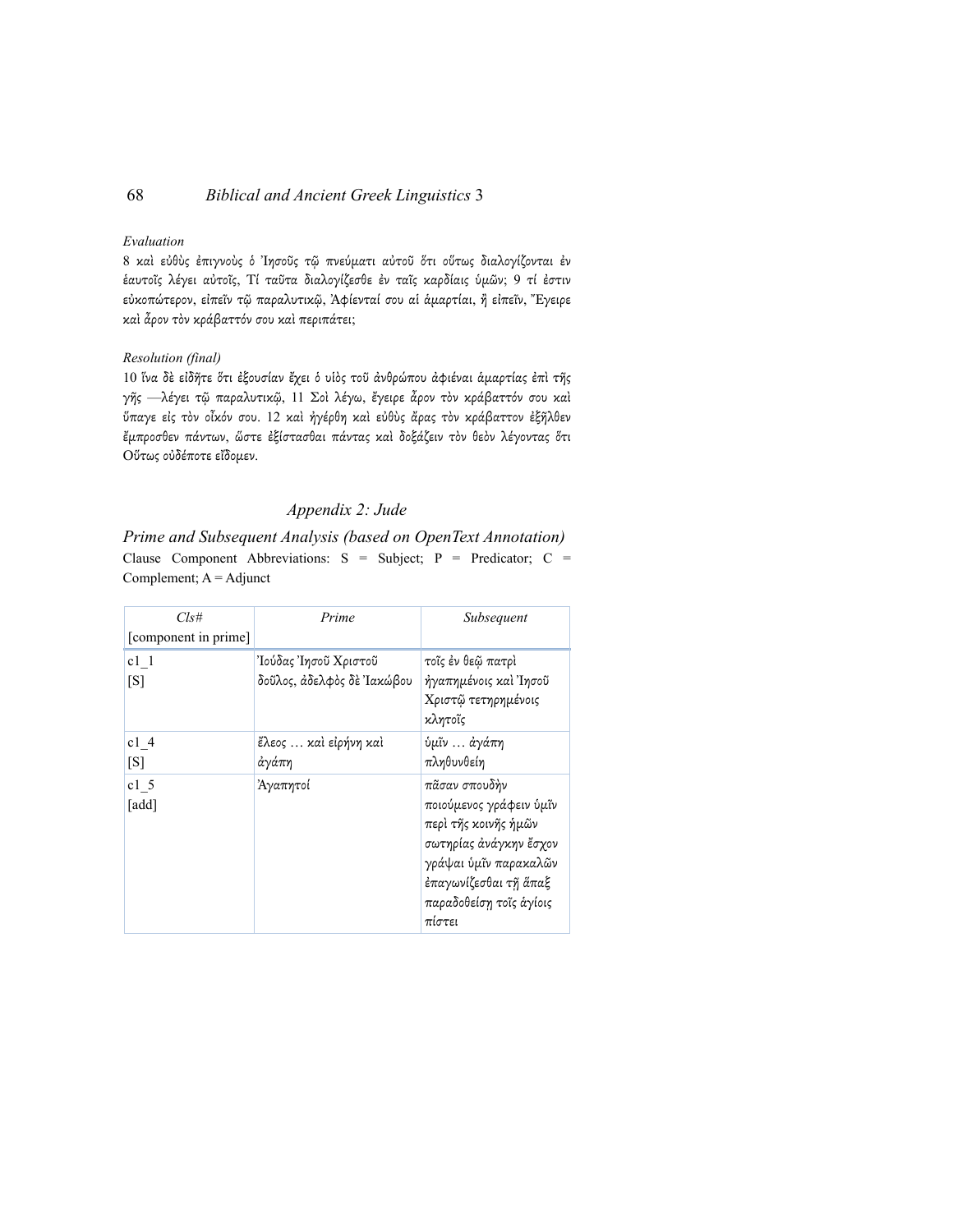| $c1_{12}$<br>[P]           | παρεισέδυσαν                                                                                  | γάρ τινες ἄνθρωποι, οἱ<br>πάλαι προγεγραμμένοι εἰς<br>τοῦτο τὸ κρίμα, ἀσεβεῖς,<br>τὴν τοῦ θεοῦ ἡμῶν χάριτα<br>μετατιθέντες είς<br>άσέλγειαν καὶ τὸν μόνον<br>δεσπότην καὶ κύριον<br>ήμῶν Ἰησοῦν Χριστὸν<br>άρνούμενοι |
|----------------------------|-----------------------------------------------------------------------------------------------|-----------------------------------------------------------------------------------------------------------------------------------------------------------------------------------------------------------------------|
| $c1_{16}$<br>[C]           | <i><b>Υπομνῆσαι</b></i>                                                                       | ύμᾶς βούλομαι                                                                                                                                                                                                         |
| $c1_{18}$<br>[P]           | εἰδότας                                                                                       | ὑμᾶς πάντα                                                                                                                                                                                                            |
| $c1_{19}$<br>[S]           | <b>Ίησοῦς</b>                                                                                 | ἅπαξ λαὸν ἐκ γῆς<br>Αίγύπτου σώσας τὸ<br>δεύτερον τοὺς μὴ<br>πιστεύσαντας άπώλεσεν                                                                                                                                    |
| $c1$ <sub>-22</sub><br>[C] | άγγέλους τε τοὺς μὴ<br>τηρήσαντας τὴν ἑαυτῶν<br>άρχὴν ἀλλὰ ἀπολιπόντας τὸ<br>ΐδιον οἰκητήριον | εἰς κρίσιν μεγάλης ἡμέρας<br>δεσμοΐς ἀϊδίοις ὑπὸ ζόφον<br>τετήρηκεν                                                                                                                                                   |
| $c1$ <sub>-25</sub><br>[S] | Σόδομα καὶ Γόμορρα καὶ αἱ<br>περὶ αὐτὰς πόλεις                                                | όν ὄμοιον τρόπον τούτοις<br>έκπορνεύσασαι καὶ<br>άπελθοῦσαι ὀπίσω σαρκὸς<br>ἑτέρας, πρόκεινται δεῖγμα<br>πυρὸς αἰωνίου δίκην<br>ύπέχουσαι                                                                             |
| c1 29<br>[A]               | όμοίως                                                                                        | οὗτοι ἐνυπνιαζόμενοι<br>σάρκα μὲν μιαίνουσιν                                                                                                                                                                          |
| $c1_31$<br>[C]             | κυριότητα                                                                                     | άθετοῦσιν                                                                                                                                                                                                             |
| $c1_32$<br>[C]             | δόξας                                                                                         | βλασφημοῦσιν                                                                                                                                                                                                          |
| $c1$ _33<br>[S]            | "Ο Μιχαήλ ο άρχάγγελος                                                                        |                                                                                                                                                                                                                       |
| $c1$ 34<br>[A]             | τῷ διαβόλῳ διακρινόμενος                                                                      | διελέγετο περὶ τοῦ<br>Μωϋσέως σώματος                                                                                                                                                                                 |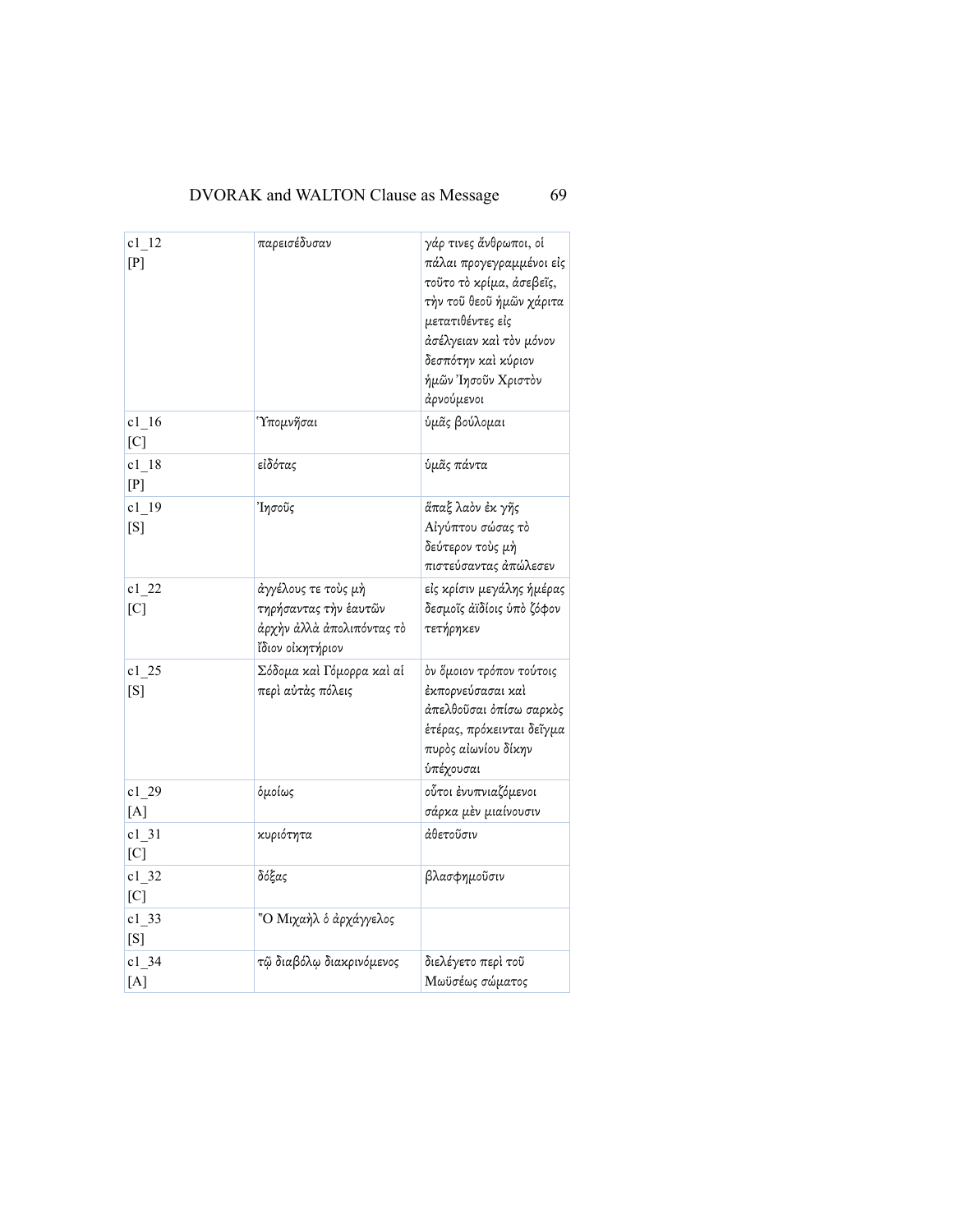| c1 36<br>[A]      | οὐκ                   | ἐτόλμησεν κρίσιν<br>έπενεγκεῖν βλασφημίας                                                                                                                                                                                                                                                                                                        |
|-------------------|-----------------------|--------------------------------------------------------------------------------------------------------------------------------------------------------------------------------------------------------------------------------------------------------------------------------------------------------------------------------------------------|
| $c1$ 38<br>[P]    | εἶπεν                 |                                                                                                                                                                                                                                                                                                                                                  |
| $c1_39$<br>[P]    | έπιτιμήσαι            | σοι κύριος                                                                                                                                                                                                                                                                                                                                       |
| $c1_40$<br>[S]    | Οὖτοι                 | ὄσα μὲν οὐκ οἴδασιν<br>βλασφημοῦσιν                                                                                                                                                                                                                                                                                                              |
| $c1_{42}$<br>[C]  | ὄσα φυσικῶς           | ώς τὰ ἄλογα ζῷα<br>ἐπίστανται                                                                                                                                                                                                                                                                                                                    |
| $c1_{44}$<br>[A]  | έν τούτοις            | φθείρονται                                                                                                                                                                                                                                                                                                                                       |
| $c1_{-}45$<br>[S] | oὐaì                  | αὐτοῖς                                                                                                                                                                                                                                                                                                                                           |
| c1 46<br>[A]      | τῆ ὁδῷ τοῦ Κάϊν       | έπορεύθησαν                                                                                                                                                                                                                                                                                                                                      |
| $c1_{-}47$<br>[A] | τῆ πλάνη τοῦ Βαλαὰμ   | μισθοῦ ἐξεχύθησαν                                                                                                                                                                                                                                                                                                                                |
| $c1_48$<br>[A]    | τῆ ἀντιλογία τοῦ Κόρε | άπώλοντο                                                                                                                                                                                                                                                                                                                                         |
| c1 49<br>[S]      | Οὖτοί                 | είσιν οἱ ἐν ταῖς ἀγάπαις<br>ύμῶν σπιλάδες<br>συνευωχούμενοι άφόβως,<br>έαυτούς ποιμαίνοντες,<br>νεφέλαι άνυδροι ύπό<br>άνέμων παραφερόμεναι,<br>δένδρα φθινοπωρινὰ<br>ἄκαρπα δὶς ἀποθανόντα<br>έκριζωθέντα κύματα<br>ἄγρια θαλάσσης<br>έπαφρίζοντα τὰς ἑαυτῶν<br>αίσχύνας, άστέρες<br>πλανῆται οἷς ὁ ζόφος τοῦ<br>σκότους εἰς αἰῶνα<br>τετήρηται |
| c1 57<br>[P]      | Προεφήτευσεν          | καὶ τούτοις ἕβδομος ἀπὸ<br>Άδὰμ Ἑνὼχ λέγων                                                                                                                                                                                                                                                                                                       |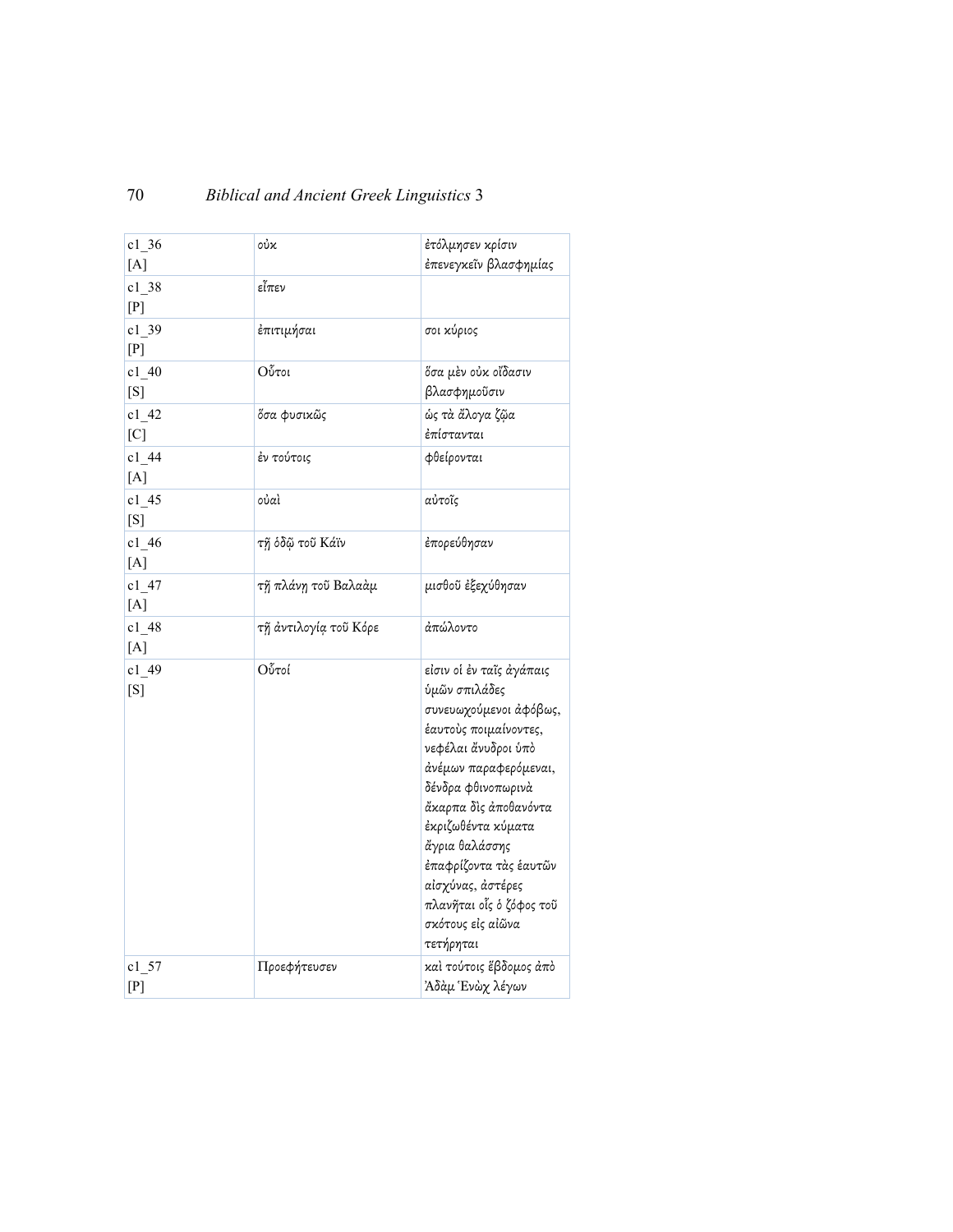| $c1$ 59<br>[P]    | άδου                   |                                                                                                                                                                                                                                     |
|-------------------|------------------------|-------------------------------------------------------------------------------------------------------------------------------------------------------------------------------------------------------------------------------------|
| $c1_{.60}$<br>[P] | ἦλθεν                  | κύριος έν άγίαις μυριάσιν<br>αύτοῦ ποιῆσαι κρίσιν<br>κατά πάντων καὶ ἐλέγξαι<br>πάσαν ψυχήν περί<br>πάντων τῶν ἔργων<br>άσεβείας αὐτῶν ὧν<br>ήσέβησαν καὶ περὶ<br>πάντων τῶν σκληρῶν ὧν<br>έλάλησαν κατ' αύτοῦ<br>άμαρτωλοί άσεβεῖς |
| c1 65<br>[S]      | Οὖτοί                  | είσιν γογγυσταὶ<br>μεμψίμοιροι κατὰ τὰς<br>ἐπιθυμίας ἑαυτῶν<br>πορευόμενοι                                                                                                                                                          |
| $c1$ 67<br>[S]    | τὸ στόμα αὐτῶν         | λαλεῖ ὑπέρογκα,<br>θαυμάζοντες πρόσωπα<br>ώφελείας χάριν                                                                                                                                                                            |
| c1 69<br>[S]      | ὑμεῖς                  | άγαπητοί, μνήσθητε τῶν<br>ρημάτων τῶν<br>προειρημένων ὑπὸ τῶν<br>άποστόλων τοῦ κυρίου<br>ήμῶν Ἰησοῦ Χριστοῦ                                                                                                                         |
| c1 71<br>[P]      | ἔλεγον                 | ὑμῖν                                                                                                                                                                                                                                |
| $c1_{72}$<br>[A]  | επ' ἐσχάτου τοῦ χρόνου | ἔσονται ἐμπαῖκται κατὰ<br>τὰς ἑαυτῶν ἐπιθυμίας<br>πορευόμενοι τῶν<br>άσεβειῶν                                                                                                                                                       |
| $c1_{74}$<br>[S]  | Οὖτοί                  | ίσιν οί άποδιορίζοντες,<br>ψυχικοί, πνεῦμα μή<br>ἔχοντες                                                                                                                                                                            |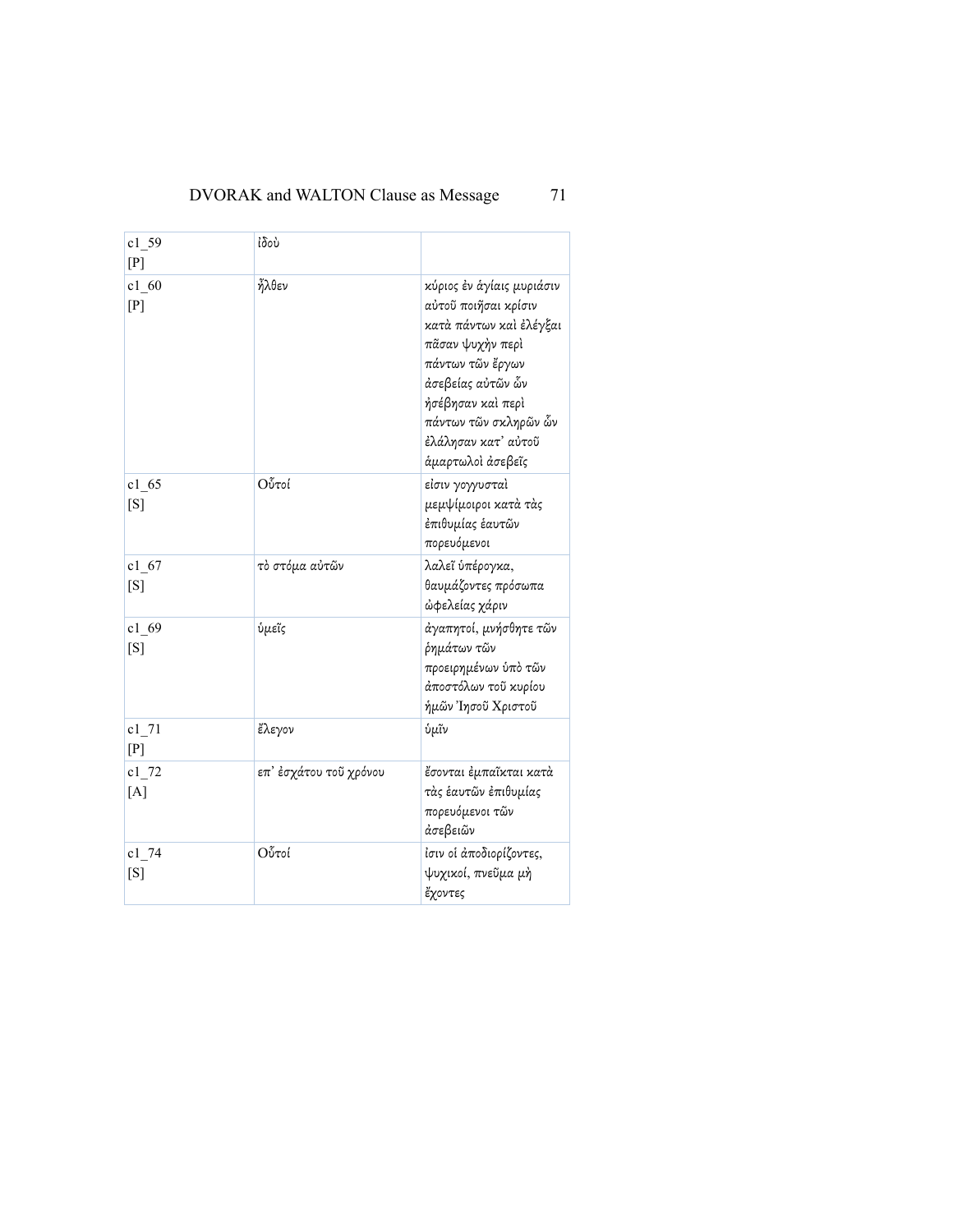| $c1$ 77<br>[S]             | ύμεῖς                                                                                                                                                                      | άγαπητοί,<br>ἐποικοδομοῦντες ἑαυτοὺς<br>τῆ ἁγιωτάτη ὑμῶν πίστει,<br>ἐν πνεύματι ἁγίῳ<br>προσευχόμενοι, ἑαυτοὺς<br>ἐν ἀγάπη θεοῦ τηρήσατε<br>προσδεχόμενοι τὸ ἔλεος<br>τοῦ κυρίου ἡμῶν Ἰησοῦ<br>Χριστοῦ εἰς ζωὴν αἰώνιον |
|----------------------------|----------------------------------------------------------------------------------------------------------------------------------------------------------------------------|-------------------------------------------------------------------------------------------------------------------------------------------------------------------------------------------------------------------------|
| c1 81<br>[C]               | οὓς μὲν ἐλεᾶτε<br>διακρινομένους                                                                                                                                           |                                                                                                                                                                                                                         |
| c1 83<br>$\lceil C \rceil$ | οὓς                                                                                                                                                                        | σώζετε έκ πυρὸς<br>ἁρπάζοντες                                                                                                                                                                                           |
| c1 85<br>[C]               | οὓς                                                                                                                                                                        | λεᾶτε ἐν φόβῳ μισοῦντες<br>καὶ τὸν ἀπὸ τῆς σαρκὸς<br>έσπιλωμένον χιτῶνα                                                                                                                                                 |
| c1 88<br>$\lceil C \rceil$ | Τῷ δὲ δυναμένῳ φυλάξαι<br>ύμᾶς άπταίστους και στῆσαι<br>κατενώπιον τῆς δόξης αὐτοῦ<br>ἀμώμους ἐν ἀγαλλιάσει, μόνῳ∣<br>θεῷ σωτῆρι ἡμῶν διὰ Ἰησοῦ<br>Χριστοῦ τοῦ κυρίου ἡμῶν | δόξα μεγαλωσύνη κράτος<br>καὶ ἐξουσία πρὸ παντὸς<br>τοῦ αἰῶνος καὶ νῦν καὶ εἰς<br>πάντας τοὺς αἰῶνας, ἀμήν                                                                                                              |

# *Theme and Rheme Analysis*

Thematic Unit<sub>1</sub>

| Thene <sub>1</sub>                                    | $R$ heme <sub>1</sub>                                                      |
|-------------------------------------------------------|----------------------------------------------------------------------------|
| Ίούδας Ίησοῦ Χριστοῦ<br>δοῦλος, ἀδελφὸς δὲ<br>Ίακώβου | τοῖς ἐν θεῷ πατρὶ ἠγαπημένοις<br>καὶ Ἰησοῦ Χριστῷ τετηρημένοις<br>κλητοῖς· |
| Prime <sub>a</sub>                                    | Subsequent <sub>a</sub>                                                    |

| $R$ heme <sub>1</sub> |                                                 |                    |
|-----------------------|-------------------------------------------------|--------------------|
| ἔλεος καὶ εἰρήνη καὶ  | $\ldots$ ύμῖν $\ldots \pi \lambda \eta$ θυνθείη | Άγαπητοί           |
| ἀγάπη                 |                                                 |                    |
| Prime <sub>b</sub>    | $\mathsf{Subsequent}_{\mathsf{b}}$              | Prime <sub>c</sub> |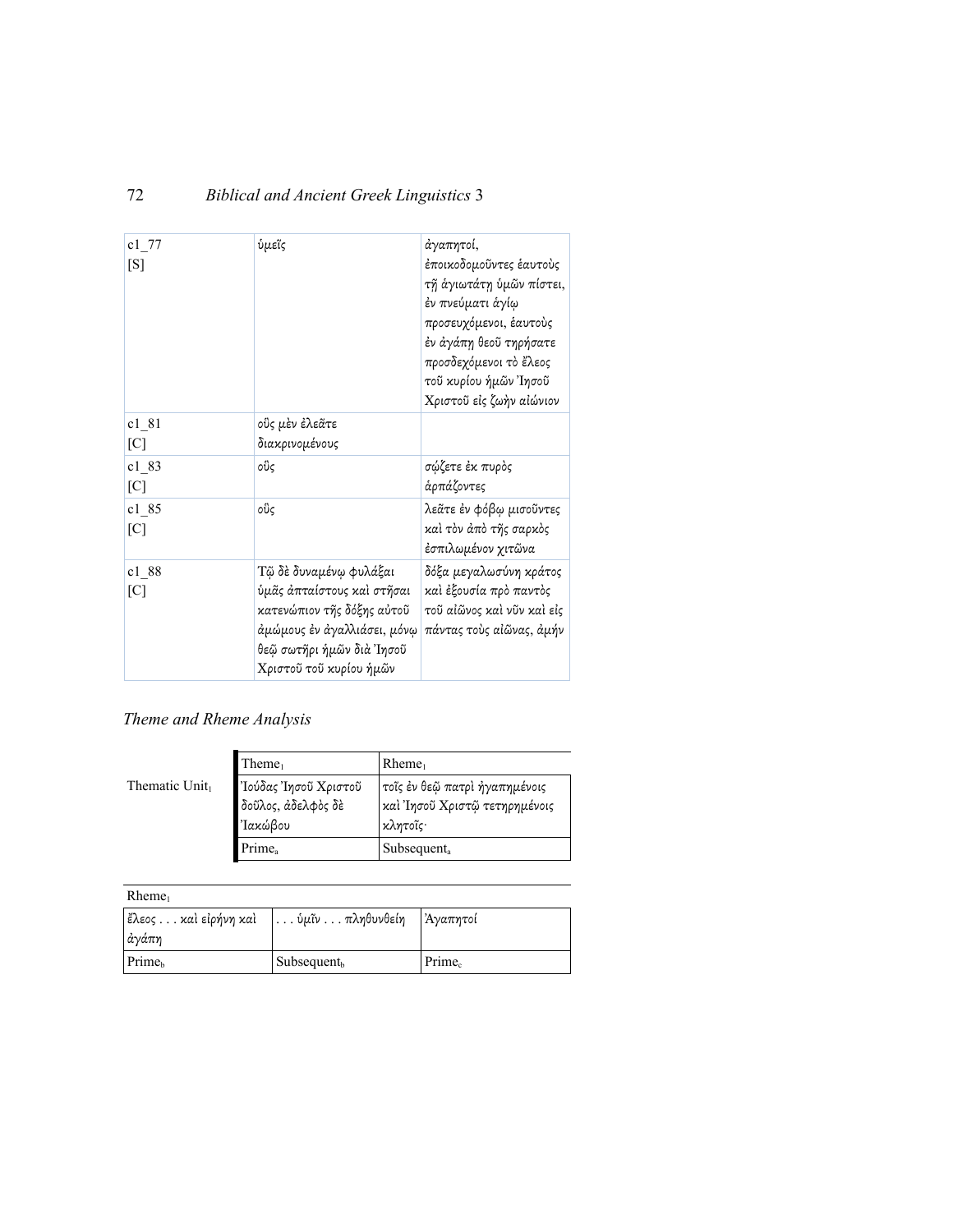#### $Rheme<sub>1</sub>$

πᾶσαν σπουδὴν ποιούµενος γράφειν ὑµῖν περὶ τῆς κοινῆς ἡµῶν σωτηρίας ἀνάγκην ἔσχον γράψαι ὑµῖν παρακαλῶν ἐπαγωνίζεσθαι τῇ ἅπαξ παραδοθείσῃ τοῖς ἁγίοις πίστει

 $Subsequent<sub>c</sub>$ 

|                | Rheme,             | Theme,                  |
|----------------|--------------------|-------------------------|
| Thematic Unit, | παρεισέδυσαν       | τινες ἄνθρωποι          |
|                | Prime <sub>a</sub> | Subsequent <sub>a</sub> |
|                |                    |                         |

#### $(Thene<sub>2</sub>)$

οἱ πάλαι προγεγραµµένοι εἰς τοῦτο τὸ κρίµα, ἀσεβεῖς, τὴν τοῦ θεοῦ ἡµῶν χάριτα µετατιθέντες εἰς ἀσέλγειαν καὶ τὸν µόνον δεσπότην καὶ κύριον ἡµῶν Ἰησοῦν Χριστὸν ἀρνούµενοι

(Subsequenta)

| Rheme,             |                         |                    |
|--------------------|-------------------------|--------------------|
| Τπομνῆσαι  ὑμᾶς    | βούλομαι                | εἰδότας            |
| Prime <sub>b</sub> | Subsequent <sub>b</sub> | Prime <sub>c</sub> |

#### Rheme<sub>2</sub>

| υμας άπαξ [NA <sup>28</sup> ] πάντα ['Ίησοῦς [NA <sup>28</sup> ] |                    | λαὸν ἐκ γῆς Αἰγύπτου<br>σώσας τὸ δεύτερον τοὺς<br>  μὴ πιστεύσαντας<br>  ἀπώλεσεν |
|------------------------------------------------------------------|--------------------|-----------------------------------------------------------------------------------|
| $\mathsf{Subsequent}_{\mathsf{c}}$                               | Prime <sub>d</sub> | Subsequent <sub>d</sub>                                                           |

#### Rheme<sub>2</sub>

| ἀγγέλους τε τοὺς μὴ<br>  τηρήσαντας τὴν ἑαυτῶν<br> ἀρχὴν ἀλλ' ἀπολιπόντας<br>  τὸ ἴδιον οἰκητήριον | εἰς κρίσιν μεγάλης ἡμέρας   Σόδομα καὶ Γόμορρα καὶ<br> δεσμοῖς ἀϊδίοις ὑπὸ ζόφον   αἱ περὶ αὐτὰς πόλεις<br>  τετήρηκεν |                    |
|----------------------------------------------------------------------------------------------------|------------------------------------------------------------------------------------------------------------------------|--------------------|
| Prime <sub>e</sub>                                                                                 | Subsequent <sub>e</sub>                                                                                                | Prime <sub>f</sub> |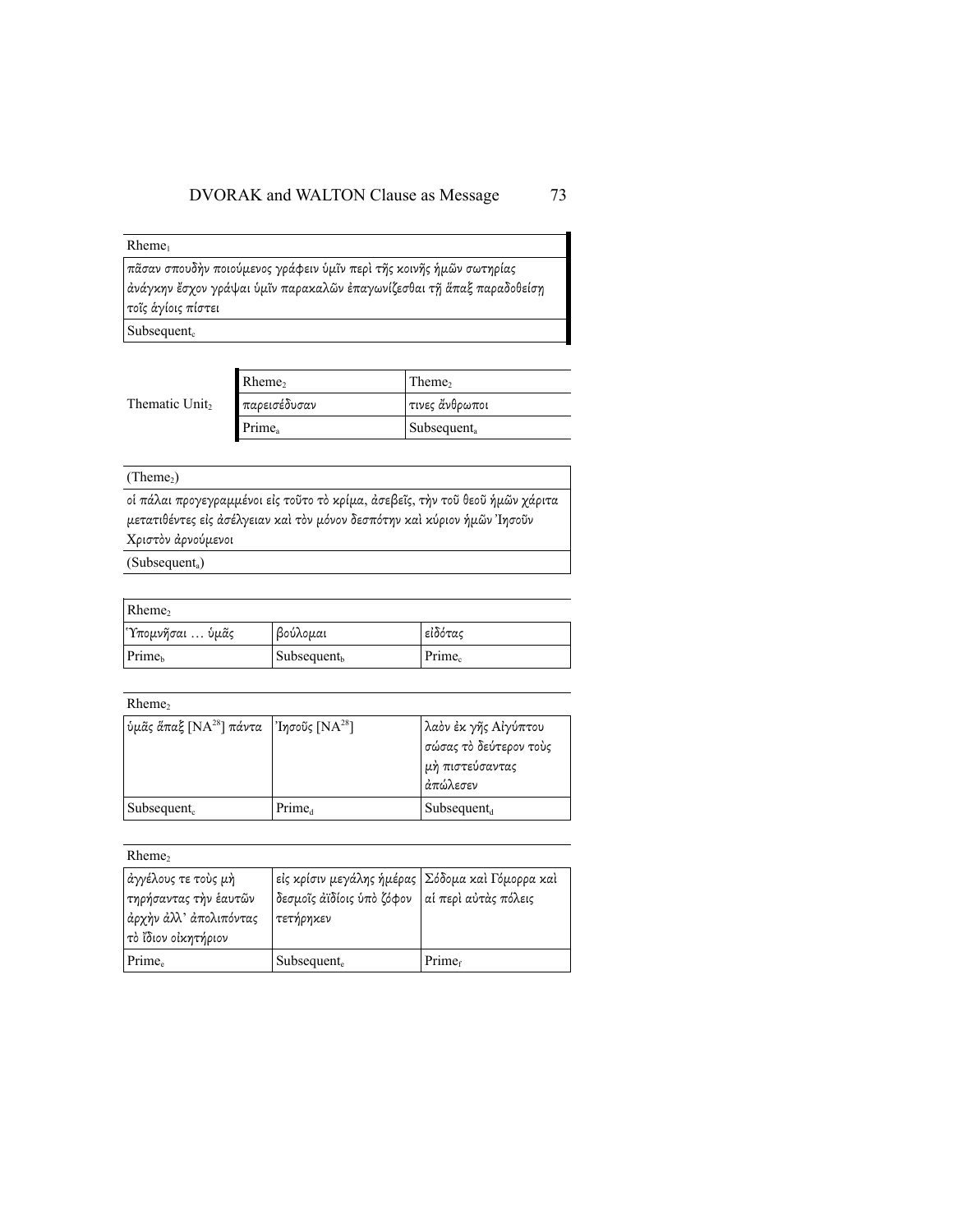# 74 *Biblical and Ancient Greek Linguistics* 3

| $R$ heme <sub>2</sub>                             |                    |
|---------------------------------------------------|--------------------|
| τὸν ὅμοιον τρόπον τούτοις ἐκπορνεύσασαι καὶ       | οὗτοι              |
| άπελθοῦσαι ὀπίσω σαρκὸς ἑτέρας, πρόκεινται δεῖγμα |                    |
| πυρὸς αἰωνίου δίκην ὑπέχουσαι                     |                    |
| $\vert$ Subsequent <sub>f</sub>                   | Prime <sub>s</sub> |

| $R$ heme <sub>2</sub>                                |                    |                                    |
|------------------------------------------------------|--------------------|------------------------------------|
| ἐνυπνιαζόμενοι σάρκα μὲν   κυριότητα<br>  μιαίνουσιν |                    | άθετοῦσιν                          |
| $\vert$ Subsequent.                                  | Prime <sub>h</sub> | $\mathsf{Subsequent}_{\mathrm{h}}$ |

| Rheme, |                         |
|--------|-------------------------|
| δόξας  | βλασφημοῦσιν            |
| Prime  | Subsequent <sub>i</sub> |

|                            | Theme,             | $R$ heme <sub>3</sub>                   |
|----------------------------|--------------------|-----------------------------------------|
| Thematic Unit <sub>3</sub> | Ό Μιχαὴλ ὁ         | τῷ διαβόλῳ διακρινόμενος διελέγετο περὶ |
|                            | άρχάγγελος         | τοῦ Μωϋσέως σώματος                     |
|                            | Prime <sub>a</sub> | Subsequent <sub>a</sub>                 |

| $R$ heme <sub>3</sub> |                                               |           |
|-----------------------|-----------------------------------------------|-----------|
| ∣οὐκ                  | ἐτόλμησεν κρίσιν ἐπενεγκεῖν βλασφημίας  εἶπεν |           |
|                       | $Primeb$ Subsequent <sub>h</sub>              | $Prime_c$ |

| Rheme,             |                                 |
|--------------------|---------------------------------|
| ∣ἐπιτιμήσαι        | σοι κύριος                      |
| Prime <sub>d</sub> | $\vert$ Subsequent <sub>d</sub> |

|                            | Theme <sub>4</sub> | $R$ heme <sub>4</sub>            |
|----------------------------|--------------------|----------------------------------|
| Thematic Unit <sub>4</sub> | Οὖτοι              | όσα μὲν οὐκ οἴδασιν βλασφημοῦσιν |
|                            | Prime <sub>a</sub> | Subsequent.                      |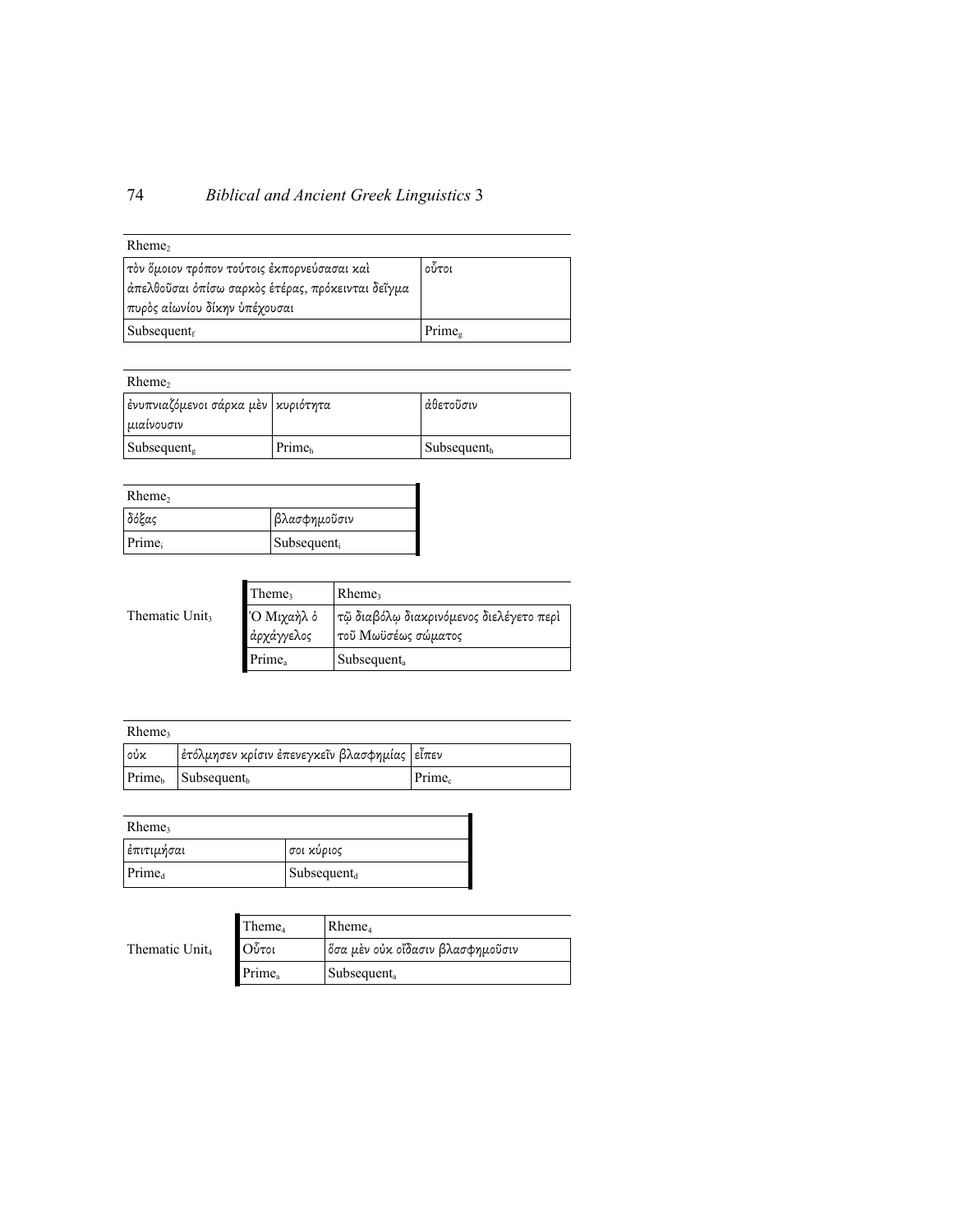| $R$ heme <sub>4</sub> |                                 |                    |  |  |
|-----------------------|---------------------------------|--------------------|--|--|
| ὄσα () φυσικῶς        | ὡς τὰ ἄλογα ζῷα<br>ι ἐπίστανται | ι έν τούτοις       |  |  |
| Prime <sub>b</sub>    | Subsequent <sub>b</sub>         | Prime <sub>c</sub> |  |  |

| $R$ heme <sub>4</sub>           |                    |                         |  |
|---------------------------------|--------------------|-------------------------|--|
| φθείρονται                      | oủaì               | αὐτοῖς                  |  |
| $\vert$ Subsequent <sub>c</sub> | Prime <sub>d</sub> | $\text{Subsequent}_{d}$ |  |

## Rheme4

| ----------      |                           |                     |
|-----------------|---------------------------|---------------------|
| τῆ ὁδῷ τοῦ Κάϊν | έπορεύθησαν               | τῆ πλάνη τοῦ Βαλαὰμ |
| $Prime_e$       | $\mathbf{Subsequent}_{e}$ | Prime <sub>f</sub>  |

## Rheme4

| -----------                     |                       |                                   |
|---------------------------------|-----------------------|-----------------------------------|
| μισθοῦ ἐξεχύθησαν               | τῆ ἀντιλογία τοῦ Κόρε | Ιάπώλοντο                         |
| $\vert$ Subsequent <sub>f</sub> | Prime <sub>s</sub>    | $\mathbf$ Subsequent <sub>h</sub> |

#### Rheme4

| Οὖτοί | είσιν οί έν ταΐς άγάπαις ύμῶν σπιλάδες συνευωχούμενοι άφόβως,<br> ἑαυτοὺς ποιμαίνοντες, νεφέλαι ἄνυδροι ὑπὸ ἀνέμων παραφερόμεναι,<br>  δένδρα φθινοπωρινὰ ἄκαρπα δὶς ἀποθανόντα |
|-------|---------------------------------------------------------------------------------------------------------------------------------------------------------------------------------|
| Prime | Subsequent                                                                                                                                                                      |

### Rheme4

ἐκριζωθέντα, κύµατα ἄγρια θαλάσσης ἐπαφρίζοντα τὰς ἑαυτῶν αἰσχύνας, ἀστέρες πλανῆται οἷς ὁ ζόφος τοῦ σκότους εἰς αἰῶνα τετήρηται.

(Subsequent<sub>i</sub>)

|                                         | $R$ heme           |                         | Theme,                         |
|-----------------------------------------|--------------------|-------------------------|--------------------------------|
| Thematic Unit <sub>5</sub> Προεφήτευσεν |                    | Γτούτοις                | ἔβδομος ἀπὸ Ἀδὰμ Ἑνὼχ<br>λένων |
|                                         | Prime <sub>a</sub> | Subsequent <sub>a</sub> |                                |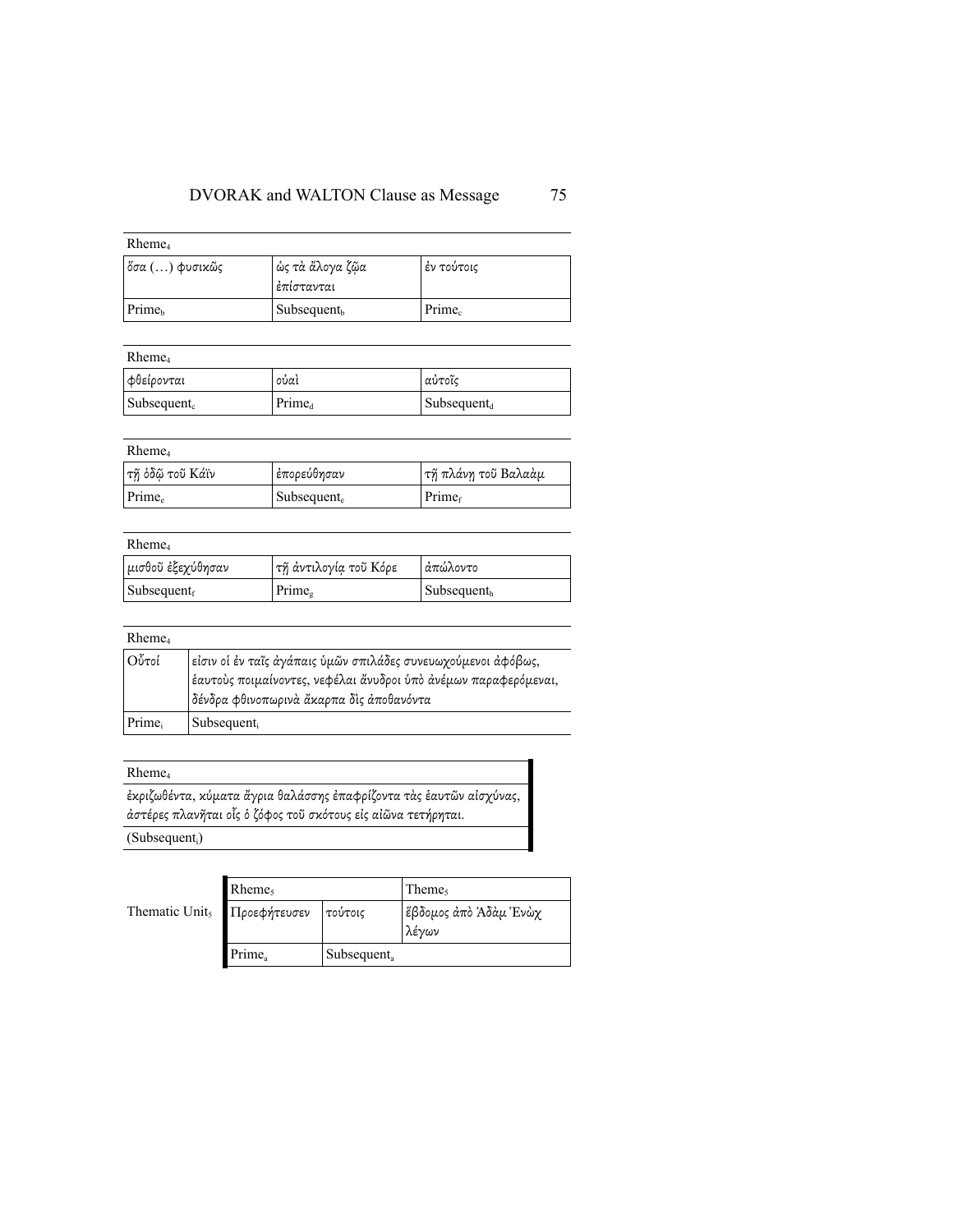| $R$ heme |       |                                                                                                                                                                                                                   |
|----------|-------|-------------------------------------------------------------------------------------------------------------------------------------------------------------------------------------------------------------------|
| ίδου     | ήλθεν | κύριος ἐν ἁγίαις μυριάσιν αὐτοῦ ποιῆσαι κρίσιν κατὰ πάντων<br>καὶ ἐλέγξαι πᾶσαν ψυχὴν περὶ πάντων τῶν ἔργων ἀσεβείας<br>αὐτῶν ὧν ἠσέβησαν καὶ περὶ πάντων τῶν σκληρῶν ὧν<br>έλάλησαν κατ' αύτοῦ άμαρτωλοὶ άσεβεῖς |
|          |       | $Primeb$ Prime <sub>c</sub> Subsequent <sub>c</sub>                                                                                                                                                               |

|                            | Theme <sub>6</sub> | Rheme <sub>6</sub>                                                   |
|----------------------------|--------------------|----------------------------------------------------------------------|
| Thematic Unit <sub>6</sub> | Οὖτοί              | εἰσιν γογγυσταὶ μεμψίμοιροι κατὰ τὰς<br>έπιθυμίας έαυτῶν πορευόμενοι |
|                            | Prime <sub>a</sub> | Subsequent.                                                          |

|                            | Theme <sub>7</sub> | $R$ heme <sub>7</sub>                                              |
|----------------------------|--------------------|--------------------------------------------------------------------|
| Thematic Unit <sub>7</sub> | τὸ στόμα<br>αὐτῶν  | λαλεῖ ὑπέρογκα, θαυμάζοντες<br><sup> </sup> πρόσωπα ὦφελείας χάριν |
|                            | Prime <sub>a</sub> | Subsequent <sub>a</sub>                                            |

|                            | Theme <sub>s</sub> | <b>Rheme</b> <sub>s</sub>                                                                             |
|----------------------------|--------------------|-------------------------------------------------------------------------------------------------------|
| Thematic Unit <sub>s</sub> | Ύμεῖς              | άγαπητοί, μνήσθητε τῶν ρημάτων τῶν<br>προειρημένων ύπὸ τῶν ἀποστόλων τοῦ<br>κυρίου ήμῶν Ίησοῦ Χριστοῦ |
|                            | Prime <sub>a</sub> | Subsequent <sub>a</sub>                                                                               |

| Rheme <sub>s</sub> |                         |                    |
|--------------------|-------------------------|--------------------|
| έλεγον             | ύμῖν                    | έπ' έσχάτου χρόνου |
| <b>Prime</b>       | Subsequent <sub>b</sub> | $Prime_c$          |

| <b>Rheme</b> <sub>s</sub>                                            |  |
|----------------------------------------------------------------------|--|
| ἔσονται ἐμπαῖκται κατὰ τὰς ἑαυτῶν ἐπιθυμίας πορευόμενοι τῶν ἀσεβειῶν |  |
| $\vert$ Subsequent.                                                  |  |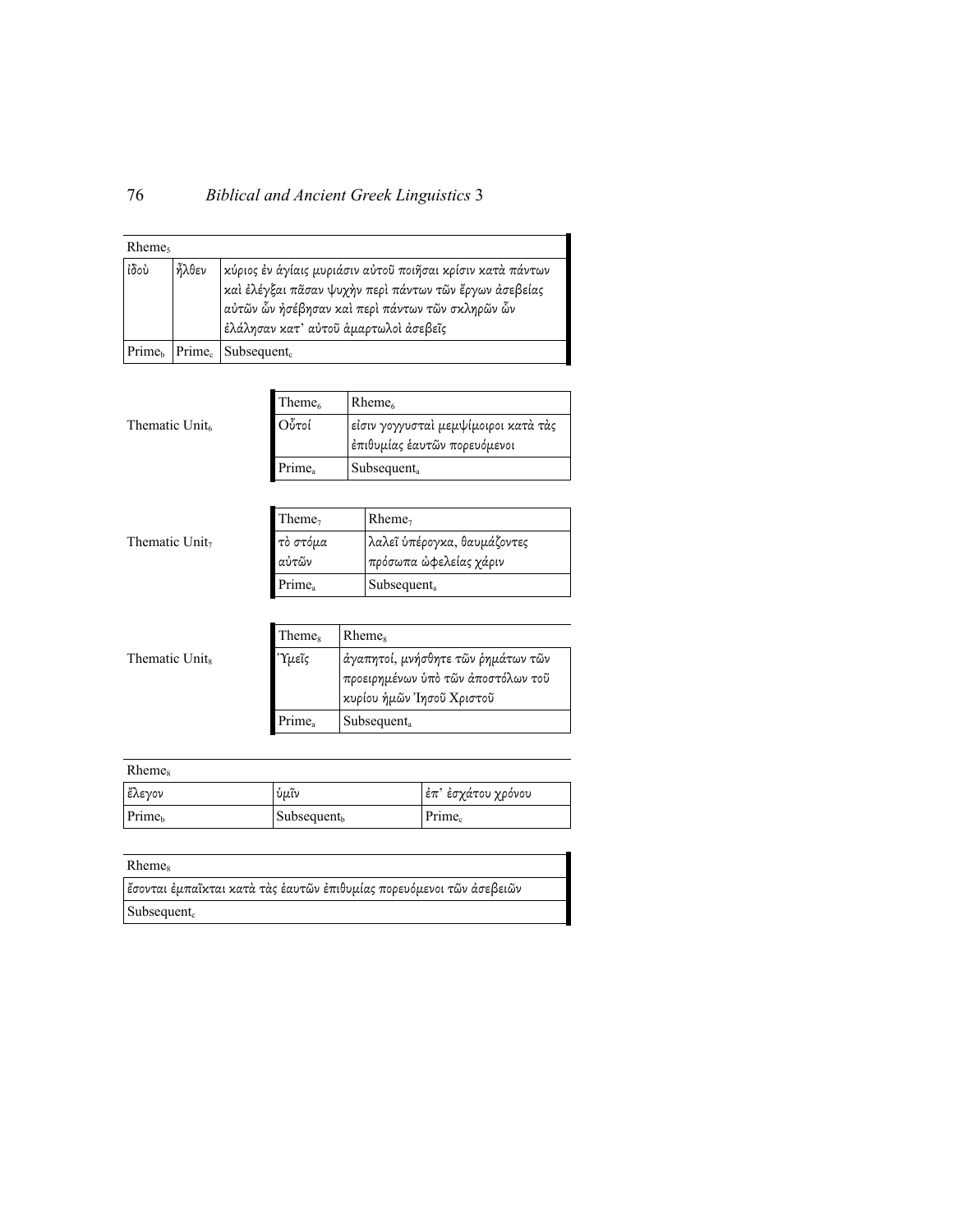|                | Theme <sub>9</sub> | Rheme <sub>9</sub>                                     |
|----------------|--------------------|--------------------------------------------------------|
| Thematic Unit. | Οὖτοί              | είσιν οἱ ἀποδιορίζοντες, ψυχικοί,<br>πνεῦμα μὴ ἔχοντες |
|                | Prime <sub>a</sub> | $Subsequent_a$                                         |

|                      | Them $e_{10}$      | $Rheme_{10}$                                                                                    |
|----------------------|--------------------|-------------------------------------------------------------------------------------------------|
| Thematic $Unit_{10}$ | Ύμεῖς              | άγαπητοί, ἐποικοδομοῦντες ἑαυτοὺς τῆ<br>άγιωτάτη ύμῶν πίστει, ἐν πνεύματι<br>άγίω προσευχόμενοι |
|                      | Prime <sub>a</sub> | Subsequent <sub>b</sub>                                                                         |

| $R$ heme <sub>10</sub>                                |                                                                                                  |
|-------------------------------------------------------|--------------------------------------------------------------------------------------------------|
| ἑαυτοὺς ἐν ἀγάπη θεοῦ τηρήσατε προσδεχόμενοι τὸ ἔλεος | $\left[\right. \circ \right. \mathfrak{v}_{\mathsf{S}}\left( \ldots\right) \left[ \ldots\right]$ |
| τοῦ κυρίου ἡμῶν Ἰησοῦ Χριστοῦ εἰς ζωὴν αἰώνιον        | Ιδιακρινομένους                                                                                  |
| $ $ (Subsequent <sub>b</sub> )                        | $Prime_c$                                                                                        |

## $Rheme_{10}$

| [ἐλεᾶτε]                | ໐ບິເ               | σώζετε έκ πυρὸς ἁρπάζοντες |
|-------------------------|--------------------|----------------------------|
| Subsequent <sub>c</sub> | Prime <sub>d</sub> | $\mathbf{Subsequent}_{d}$  |

| $R$ heme <sub>10</sub> |                                                             |
|------------------------|-------------------------------------------------------------|
| ່⊘ຽເ                   | έλεᾶτε ἐν φόβῳ μισοῦντες καὶ τὸν ἀπὸ τῆς σαρκὸς ἐσπιλωμένον |
|                        | γιτῶνα                                                      |
| $Prime_e$              | Subsequent <sub>e</sub>                                     |

## $Rheme_{10}$

| Τῷ δὲ δυναμένῳ φυλάξαι ὑμᾶς ἀπταίστους καὶ   | δόξα μεγαλωσύνη κράτος |
|----------------------------------------------|------------------------|
| στῆσαι κατενώπιον τῆς δόξης αὐτοῦ ἀμώμους ἐν | καὶ ἐξουσία            |
| ἀγαλλιάσει, μόνω θεῷ σωτῆρι ἡμῶν διὰ Ἰησοῦ   |                        |
| Χριστοῦ τοῦ κυρίου ἡμῶν                      |                        |
| Prime <sub>f</sub>                           |                        |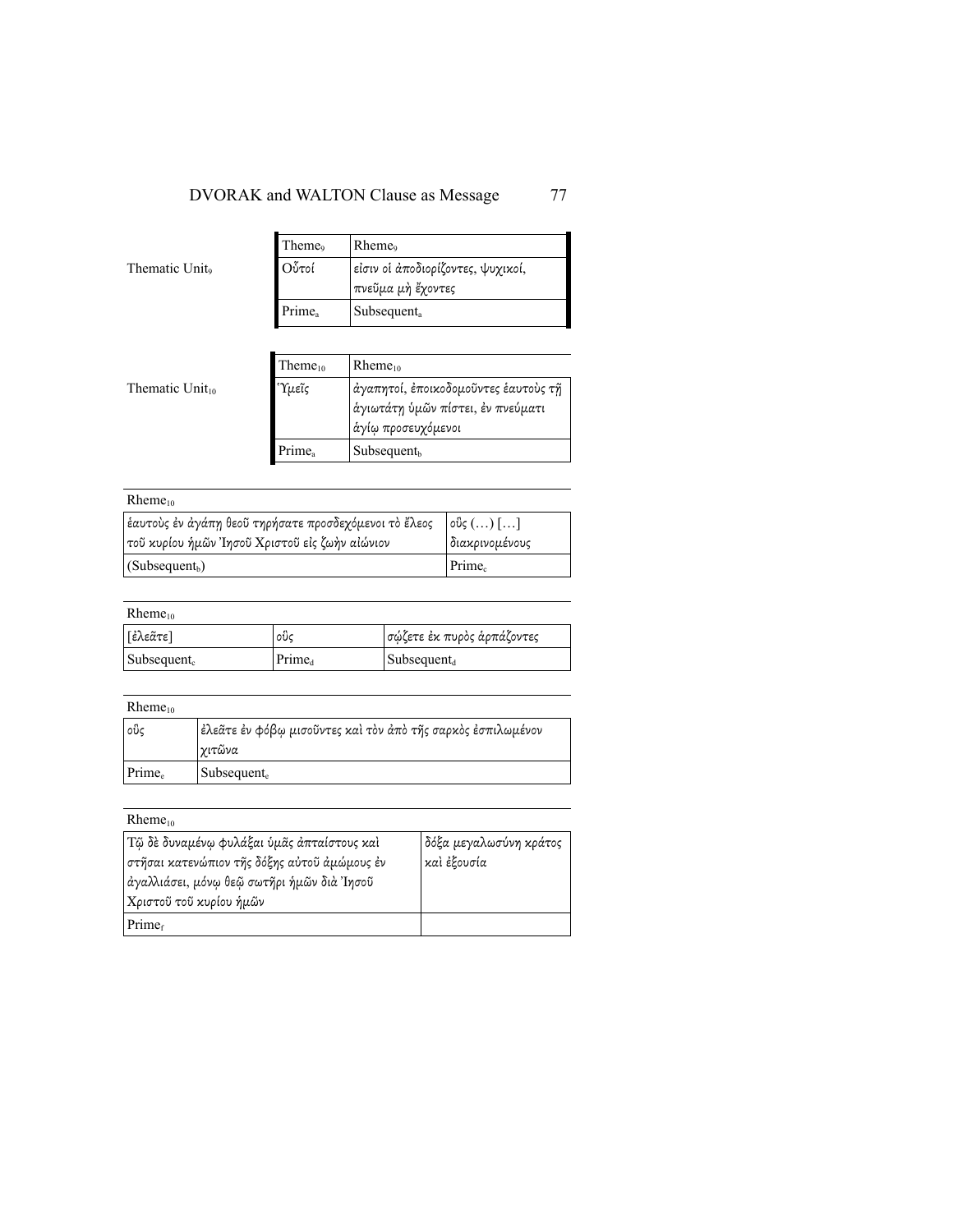#### $Rheme_{10}$

| πρὸ παντὸς τοῦ αἰῶνος καὶ νῦν καὶ εἰς πάντας τοὺς αἰῶνας, ἀμήν |  |  |
|----------------------------------------------------------------|--|--|
| Subsequent $_f$                                                |  |  |

## *Topic (Global Theme) and Comment Analysis*

Unit Boundaries: Letter Convention

| <b>Section</b>                | Marker                                                                                                                                                                                                                                      |
|-------------------------------|---------------------------------------------------------------------------------------------------------------------------------------------------------------------------------------------------------------------------------------------|
| Letter Opening (vv. $1-2$ )   | Begins with identification of sender and<br>recipient; ends with wish for peace                                                                                                                                                             |
| Letter Body (vv. $3-23$ )     | Begins with address formula $(\hat{\alpha}\gamma\alpha\pi\eta\tau o\mathfrak{l})$ ; ends<br>with dramatic shift in person (3rd person<br>plural to 2nd person plural (ύμεῖς δέ [v. 17, 2])<br>spike in directive attitude (imperative mood) |
| Letter Closing (vv. $24-25$ ) | Begins with person shift (2nd plural to 3rd<br>singular); consists of doxology                                                                                                                                                              |

## *Generic Analysis*

The basic merit of this analysis for the letter is that it allows us to chop off the more formal parts of the letter, meaning we can focus on the body, where the bulk of the meaning is made.

## *Greeting (1-2)*

1 Ἰούδας Ἰησοῦ Χριστοῦ δοῦλος, ἀδελφὸς δὲ Ἰακώβου, τοῖς ἐν θεῷ πατρὶ ἠγαπηµένοις καὶ Ἰησοῦ Χριστῷ τετηρηµένοις κλητοῖς· 2 ἔλεος ὑµῖν καὶ εἰρήνη καὶ ἀγάπη πληθυνθείη.

## *Body (3-23)*

3 Ἀγαπητοί, πᾶσαν σπουδὴν ποιούµενος γράφειν ὑµῖν περὶ τῆς κοινῆς ἡµῶν σωτηρίας ἀνάγκην ἔσχον γράψαι ὑµῖν παρακαλῶν ἐπαγωνίζεσθαι τῇ ἅπαξ παραδοθείσῃ τοῖς ἁγίοις πίστει. ... 22 Καὶ οὓς µὲν ἐλεᾶτε διακρινοµένους, 23 οὓς δὲ σῴζετε ἐκ πυρὸς ἁρπάζοντες, οὓς δὲ ἐλεᾶτε ἐν φόβῳ µισοῦντες καὶ τὸν ἀπὸ τῆς σαρκὸς ἐσπιλωµένον χιτῶνα.

### *Closing (24-25)*

24 Τῷ δὲ δυναµένῳ φυλάξαι ὑµᾶς ἀπταίστους καὶ στῆσαι κατενώπιον τῆς δόξης αὐτοῦ ἀμώμους ἐν ἀγαλλιάσει, 25 μόνῳ θεῷ σωτῆρι ἡμῶν διὰ Ἰησοῦ Χριστοῦ τοῦ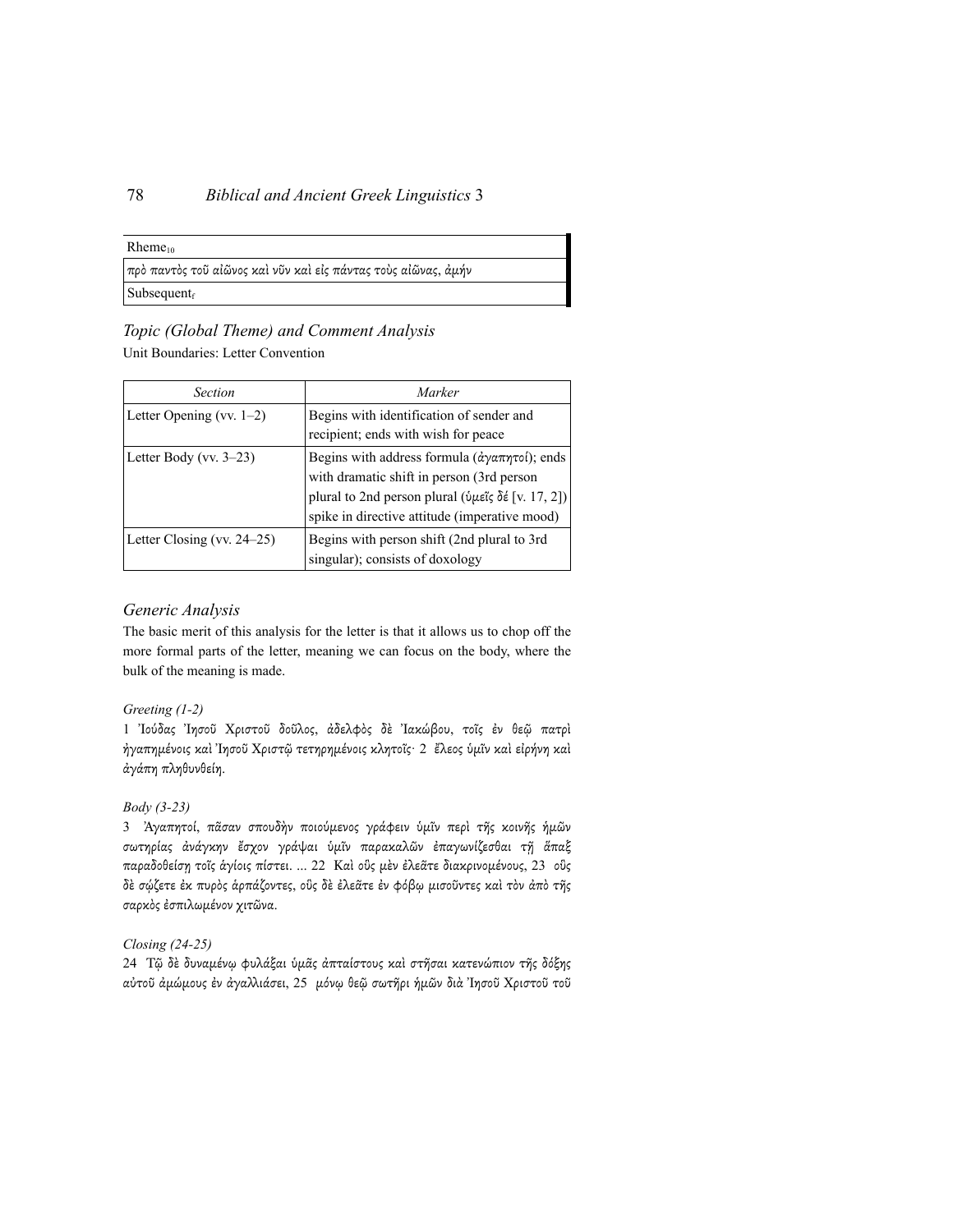κυρίου ἡµῶν δόξα µεγαλωσύνη κράτος καὶ ἐξουσία πρὸ παντὸς τοῦ αἰῶνος καὶ νῦν καὶ εἰς πάντας τοὺς αἰῶνας, ἀµήν.

#### *Unit Boundaries: Person Reference Chains*

There are several participants that are referred in Jude. Below, we have included the primary participants of each person—first, second, and third. Additionally, we have included references to some of the more interesting allusions and prominent personalities. Below, participles and attributive nouns are only included if they serve as explicit metaphors for their particular referents—as in relative clauses or in the case of substantive participles glossed as relative clauses. All in all, the number of references to "certain people" and "you all" makes it readily apparent that these are the two most important participants in the letter. The "certain people" are clearly the most referred to, and after Jude has made all of his points concerning them, he admonishes his audience, "you all," to respond in a way that honors their commitment to the Lord Jesus Christ.

*Jude*

- 1. Ἰούδας (v. 1)
- 2. person reference (v. 3 ἕσχον)
- 3. pronominal reference (v. 3 ἡµῶν)
- 4. pronominal reference (v. 4 ἡµῶν)
- 5. pronominal reference (v. 4 ἡµῶν)
- 6. person reference (v .5 βούλοµαι)
- 7. pronominal reference (v. 17 ἡµῶν)
- 8. pronominal reference (v. 21 ἡµῶν)
- 9. pronominal reference (v. 25 ἡµῶν)
- 10. pronominal reference (v. 25 ἡµῶν)

*"Certain People"*

- 1. person reference (v. 4 παρεισέδυσαν)
- 2. τινες ἄνθρωποι [ἀσεβεῖς] (v. 4)
- 3. οἱ προγεγραµµένοι (v. 4)
- 4. µετατιθέντες (v. 4)
- 5. pronominal reference (v. 8 demPro-οὗτοι)
- 6. person reference (v. 8 µιαίνουσιν)
- 7. person reference (v. 8 ἀθετοῦσιν)
- 8. person reference (v. 8 βλασφηµοῦσιν)
- 9. pronominal reference (v. 10 demPro-οὗτοι)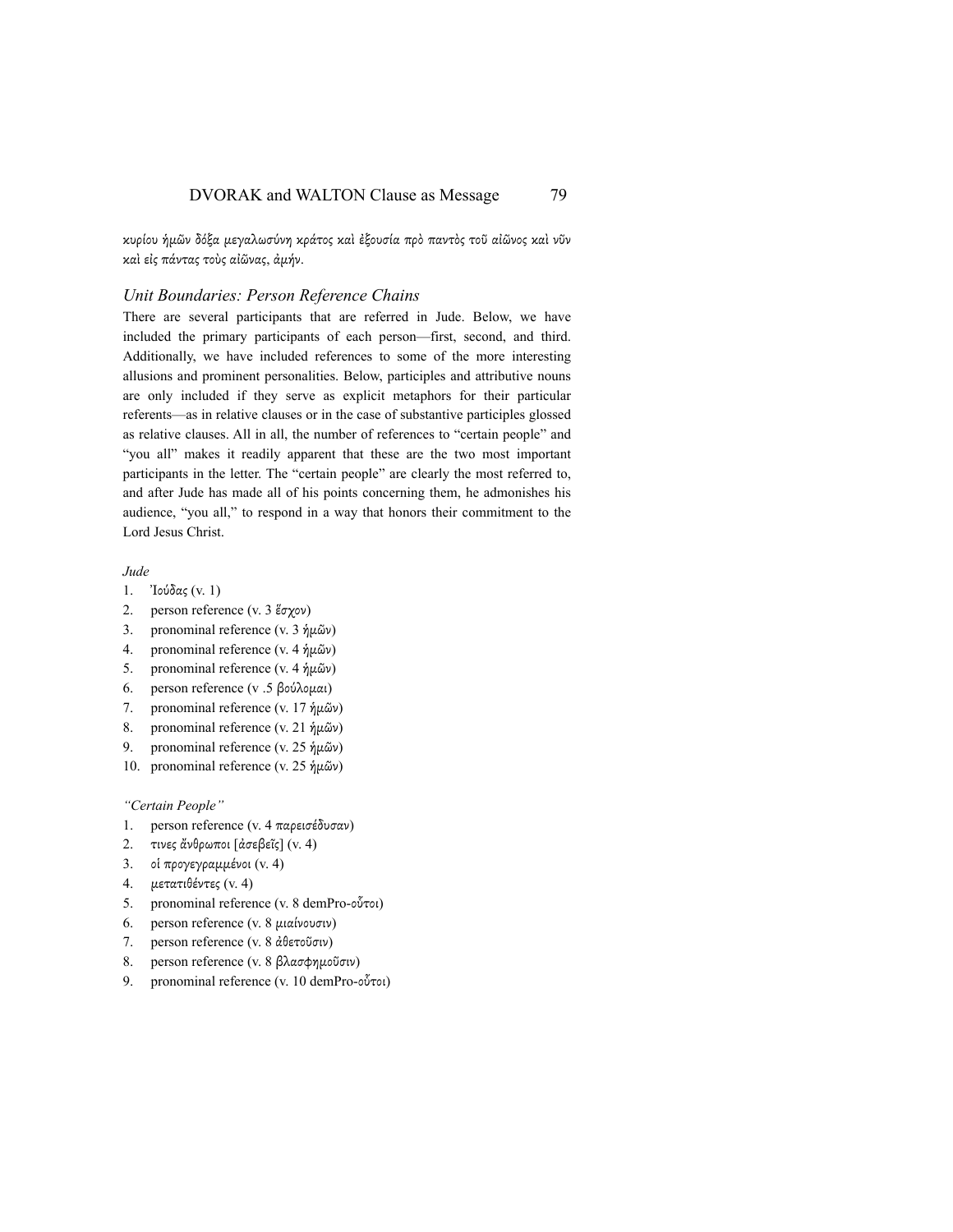- 10. person reference (v. 10 οἴδασιν)
- 11. person reference (v. 10 βλασφηµοῦσιν)
- 12. person reference (v. 10 ἐπίστανται)
- 13. person reference (v.10 φθείρονται)
- 14. pronominal reference (v. 11 demPRO-αὐτοῖς)
- 15. person reference (v. 11 ἐπορεύθησαν)
- 16. person reference (v. 11 ἐξεχύθησαν)
- 17. person reference (v. 11 ἀπώλοντο)
- 18. pronominal reference (v. 12 demPro-οὗτοι)
- 19. person reference (v. 12 εἰσιν)
- 20. σπιλάδες (v. 12)
- 21. συνευωχούµενοι (v. 12)
- 22. pronominal reference (v. 12 rflx-PRO ἑαυτοὺς)
- 23. ποιµαίνοντες (v. 12)
- 24. νεφέλαι (v. 12)
- 25. δένδρα (v. 12)
- 26. κύµατα (v. 13)
- 27. pronominal reference (v. 13 reflxPRO-ἑαυτῶν)
- 28. ἀστέρες (v. 13)
- 29. pronominal reference (v. 13 relPRO-οἷς)
- 30. pronominal reference (v. 14 demPRO-τούτοις)
- 31. ψυχὴν (v. 15)
- 32. pronominal reference (v. 15 intnPRO-αὐτῶν)
- 33. person reference (v. 15 ἠσέβησαν)
- 34. person reference (v. 15 ἐλάλησαν)
- 35. ἁµαρτωλοὶ (v. 15)
- 36. pronominal reference (v. 16 demPro-οὗτοι)
- 37. person reference (v. 16 εἰσιν)
- 38. γογγυσταί (v. 16)
- 39. µεµψίµοιροι (v. 16)
- 40. pronominal reference (v. 16 reflxPRO-ἑαυτῶν)
- 41. pronominal reference (v. 16 intnPRO-αὐτῶν)
- 42. ἐµπαῖκται (v. 18)
- 43. pronominal reference (v. 18 reflxPRO-ἑαυτῶν)
- 44. pronominal reference (v. 19 demPro-οὗτοι)
- 45. person reference (v. 19 εἰσιν)
- 46. ἀποδιορίζοντες (v. 19)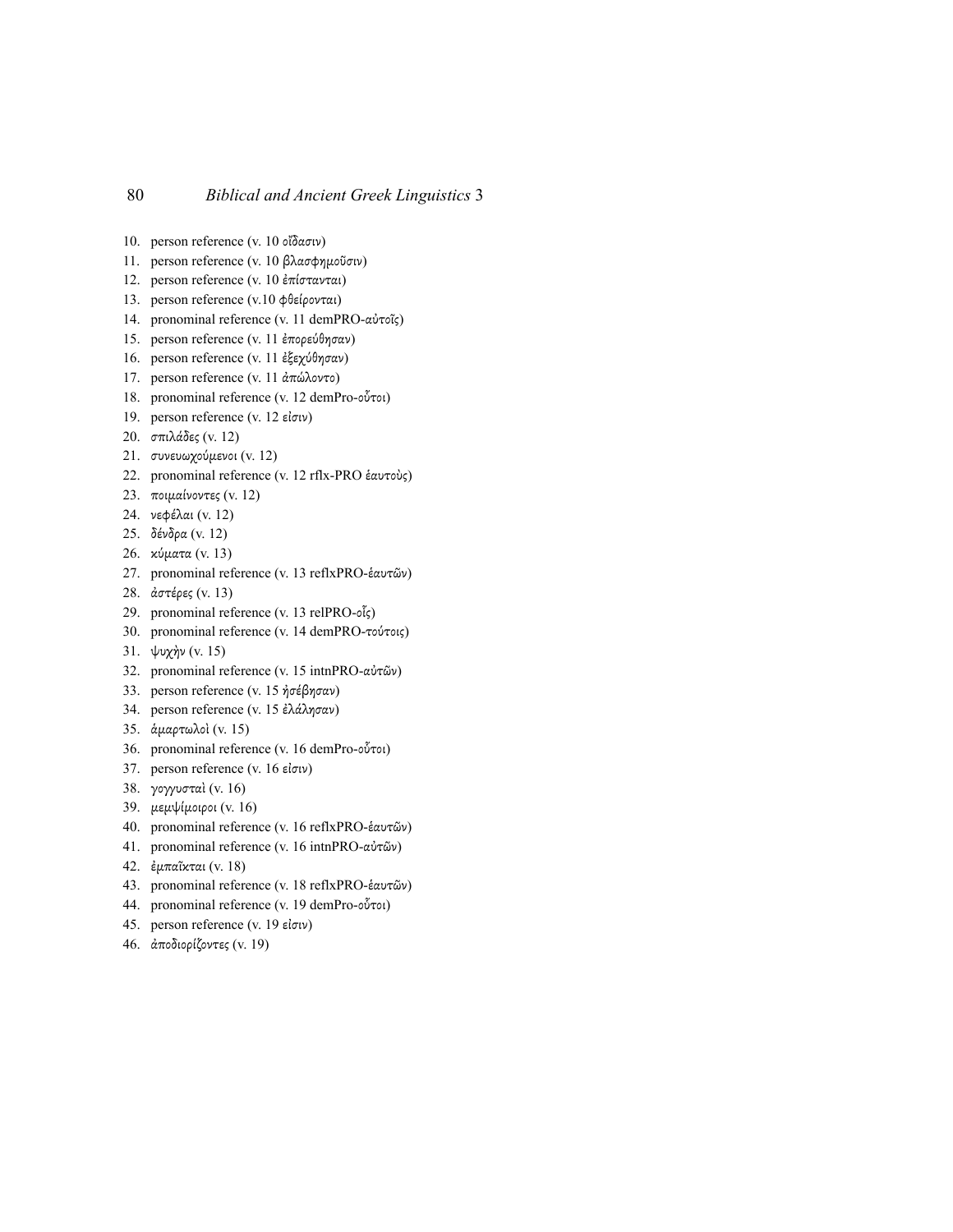*You/You All*

- 1. pronominal reference (v. 2 ὑµῖν)
- 2. pronominal reference (v. 3 ὑµῖν)
- 3. pronominal reference (v. 3 ἡµῶν)
- 4. pronominal reference (v. 3 ὑµῖν)
- 5. pronominal reference (v. 4 ἡµῶν)
- 6. pronominal reference (v. 4 ἡµῶν)
- 7. pronominal reference (v. 5  $\psi \mu \tilde{\alpha}$ ς)
- 8. pronominal reference (v. 5 ὑ $\mu\tilde{\alpha}$ ς)
- 9. pronominal reference (v. 12 ὑμων)
- 10. Ὑµεῖς (v. 17 persPRO)
- 11. person reference (v. 17 µνήσθητε)
- 12. pronominal reference (v. 17 ἡµῶν)
- 13. pronominal reference (v. 18 ὑµῖν)
- 14. Ὑµεῖς (v. 20 persPRO)
- 15. pronominal reference (v. 20 rflxPRO-ἑαυτοὺς)
- 16. pronominal reference (v. 20 ὑμων)
- 17. pronominal reference (v. 21 rflxPRO-ἑαυτοὺς)
- 18. person reference (v. 21 τηρήσατε)
- 19. pronominal reference (v. 21 ἡµῶν)
- 20. person reference (v. 22 ἐλεᾶτε)
- 21. person reference (v. 23 σῴζετε)
- 22. person reference (v. 23 ἐλεᾶτε)
- 23. pronominal reference (v. 24 ὑ $\mu\tilde{\alpha}$ ς)
- 24. pronominal reference (v. 25 ἡµῶν)
- 25. pronominal reference (v. 25 ἡµῶν)

*Jesus*

- 1. Ἰησοῦ (v. 1)
- 2. Χριστοῦ (v. 1)
- 3. Ἰησοῦ (v. 1)
- 4. Χριστῷ (v. 1)
- 5. δεσπότην (v. 4)
- 6. κύριον (v. 4)
- 7. Ἰησοῦν (v. 4)
- 8. Χριστὸν (v. 4)
- 9. κύριος (v. 5)
- 10. σώσας (v. 5)
- 11. person reference (v. 5 ἀπώλεσεν)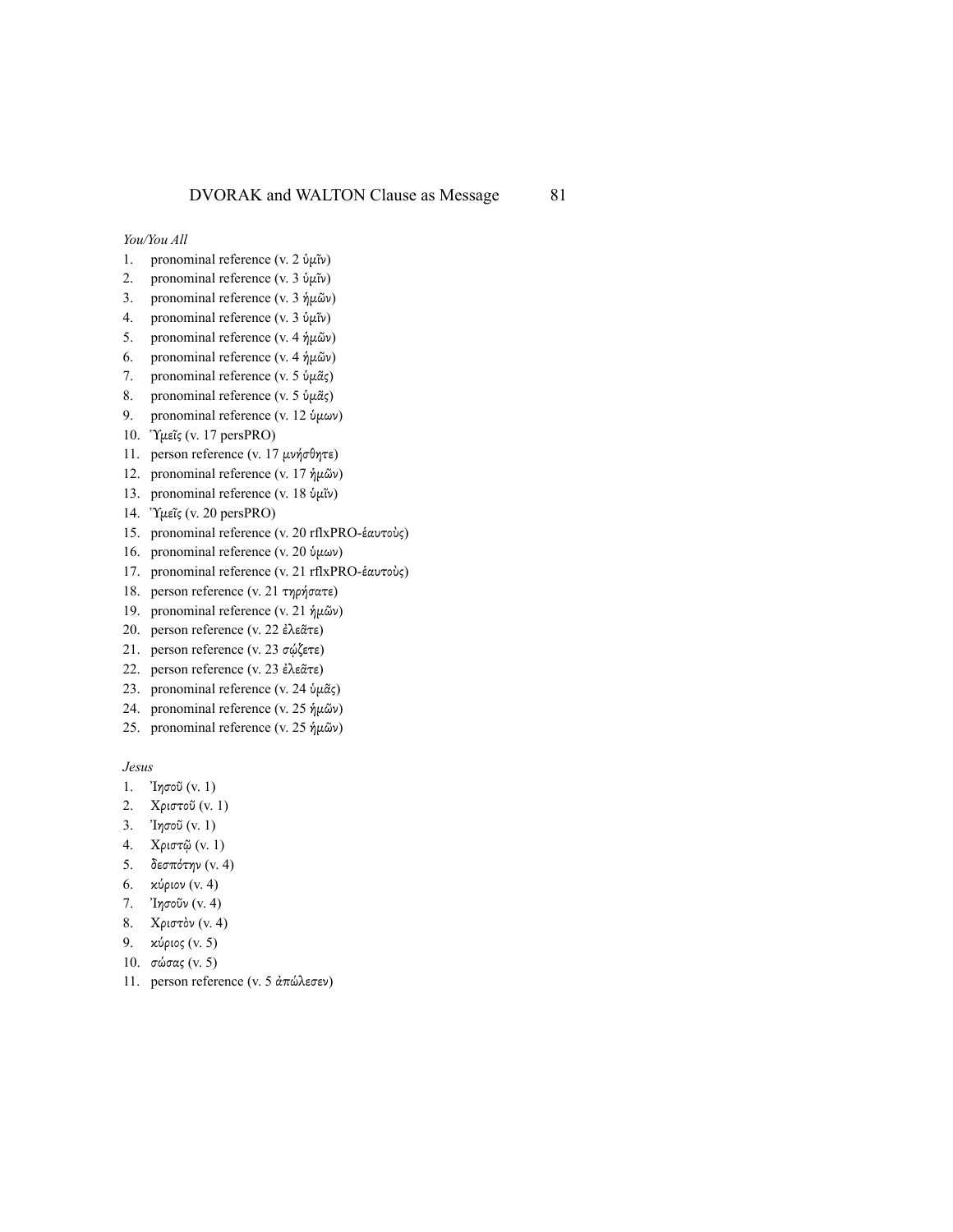- 12. person reference (v. 6 τετήρηκεν)
- 13. κύριος (v. 9)
- 14. person reference (v. 9 ἐπιτιµήσαι)
- 15. κύριος (v. 14)
- 16. κυρίου (v. 17)
- 17. Ἰησοῦ (v. 17)
- 18. Χριστοῦ (v. 17)
- 19. κυρίου (v. 21)
- 20. Ἰησοῦ (v. 21)
- 21. Χριστοῦ (v. 21)
- 22. Ἰησοῦ (v. 25)
- 23. Χριστοῦ (v. 25)
- 24. κυρίου (v. 25)

#### *Angels*

- 1. άγγέλους (v. 6)
- 2. τηρήσαντας (v. 6)
- 3. pronominal reference (v. 6 ἑαυτῶν)
- 4. ἀπολιπόντας (v. 6)

## *Sodom and Gomorrah*

- 1. Σόδοµα καὶ Γόµορρα (v. 7)
- 2. ἐκπορνεύσασαι (v. 7)
- 3. ἀπελθοῦσαι (v. 7)
- 4. person reference (v. 7 πρόκεινται)

#### *Michael*

- 1. Μιχαὴλ (v. 9)
- 2. person reference (v. 9 διελέγετο)
- 3. person reference (v. 9 ἐτόλµησεν)
- 4. person reference (v. 9 εἶπεν)

### *Enoch*

- 1. person reference (v. 14 Προεφήτευσεν)
- 2. Ἑνὼχ (v. 14)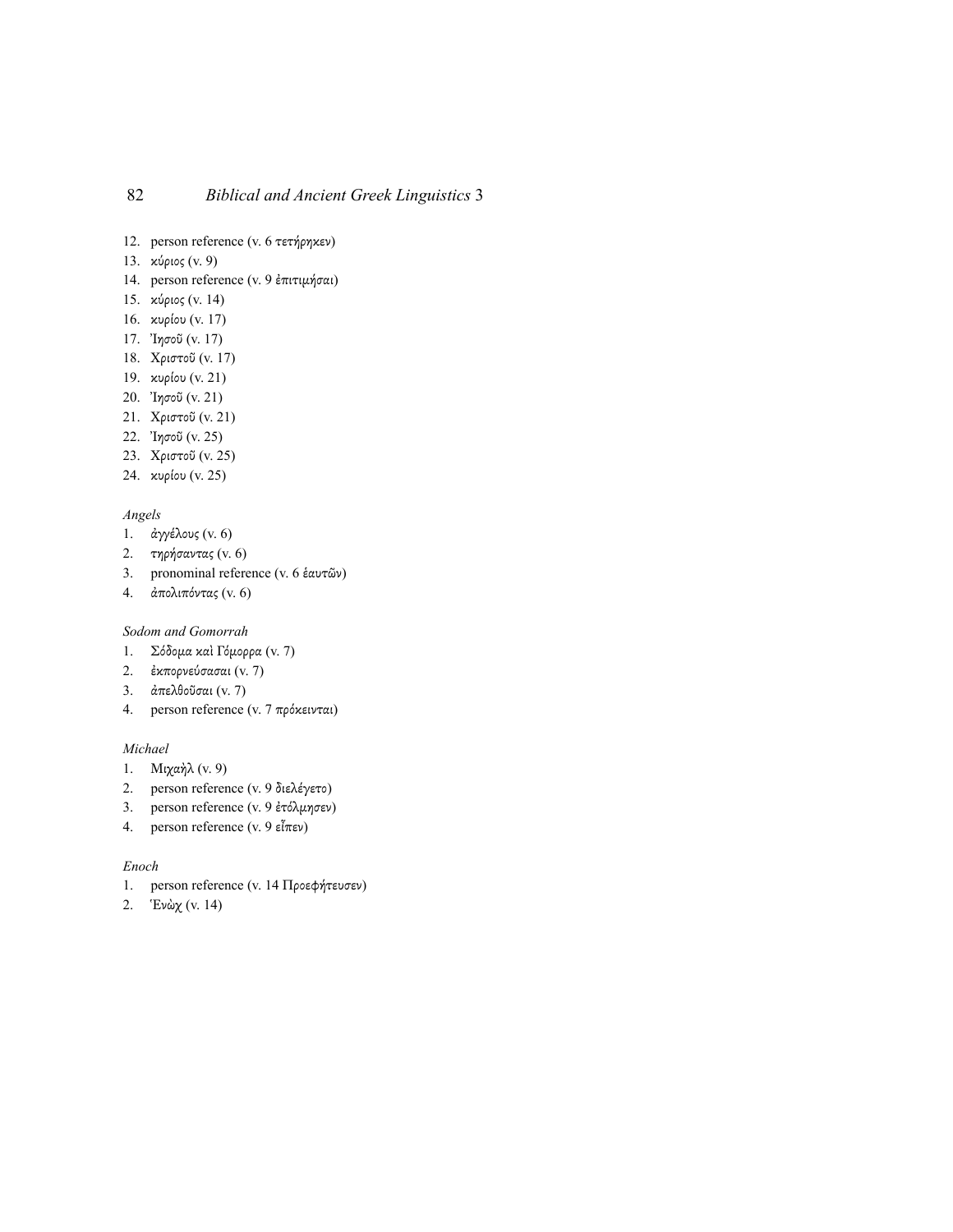## *Bibliography*

- Aune, David E. *The New Testament in Its Literary Environment*. Library of Early Christianity 8. Louisville: Westminster John Knox, 1987.
- Bakhtin, Mikhail. "The Problem of Speech Genres." In *Speech Genres & Other Late Essays*, edited by Caryl Emerson and Michael Holquist, 60–102. Austin: University of Texas Press, 1986.
- Berger, Peter L., and Thomas Luckmann. *The Social Construction of Reality: A Treatise in the Sociology of Knowledge*. Garden City, New York: Doubleday, 1966. Reprint, NY: Anchor, 1967.
- Brown, Gillian, and George Yule. *Discourse Analysis*. Cambridge Textbooks in Linguistics. Cambridge: Cambridge University Press, 1983.
- deSilva, David A. *An Introduction to the New Testament: Contexts, Methods & Ministry Formation.* Downers Grove: IVP, 2004.
- Dvorak, James D. "The Interpersonal Metaphor in 1 Cor 1–4." Unpublished Ph.D. diss., McMaster Divinity College, 2012.

\_\_\_\_\_\_\_\_. "Thematization, Topic, and Information Flow." *Journal of the Linguistics Institute for Ancient and Biblical Greek* 1 (2008): 17–37.

- Eggins, Suzanne. *An Introduction to Systemic Functional Linguistics*. 2nd ed. London: Continuum, 2004.
- Eggins, Suzanne, and J. R. Martin. "Genres and Registers of Discourse." In *Discourse as Structure and Process*, edited by Teun A. van Dijk, 230–56. London: Sage, 1997.
- Gabriel, Andrew K. "Letters." In *Dictionary of Biblical Criticism and Interpretation*, edited by Stanley E. Porter, 193–95. New York: Routledge, 2007.
- Halliday, M. A. K. *Introduction to Functional Grammar*. 2nd ed. London: Arnold, 1994.

\_\_\_\_\_\_\_\_. "Language and Social Man." In *The Collected Works of M. A. K. Halliday*, *Vol. 10*, *Language and Society*, edited by Jonathan J. Webster, 65–130. London: Continuum, 2007.

\_\_\_\_\_\_\_\_. *Language as Social Semiotic*. Baltimore: University Park Press, 1978.

\_\_\_\_\_\_\_\_. "Language in a Social Perspective." In *The Collected Works of M. A. K. Halliday*, *Vol. 10*, *Language and Society*, edited by Jonathan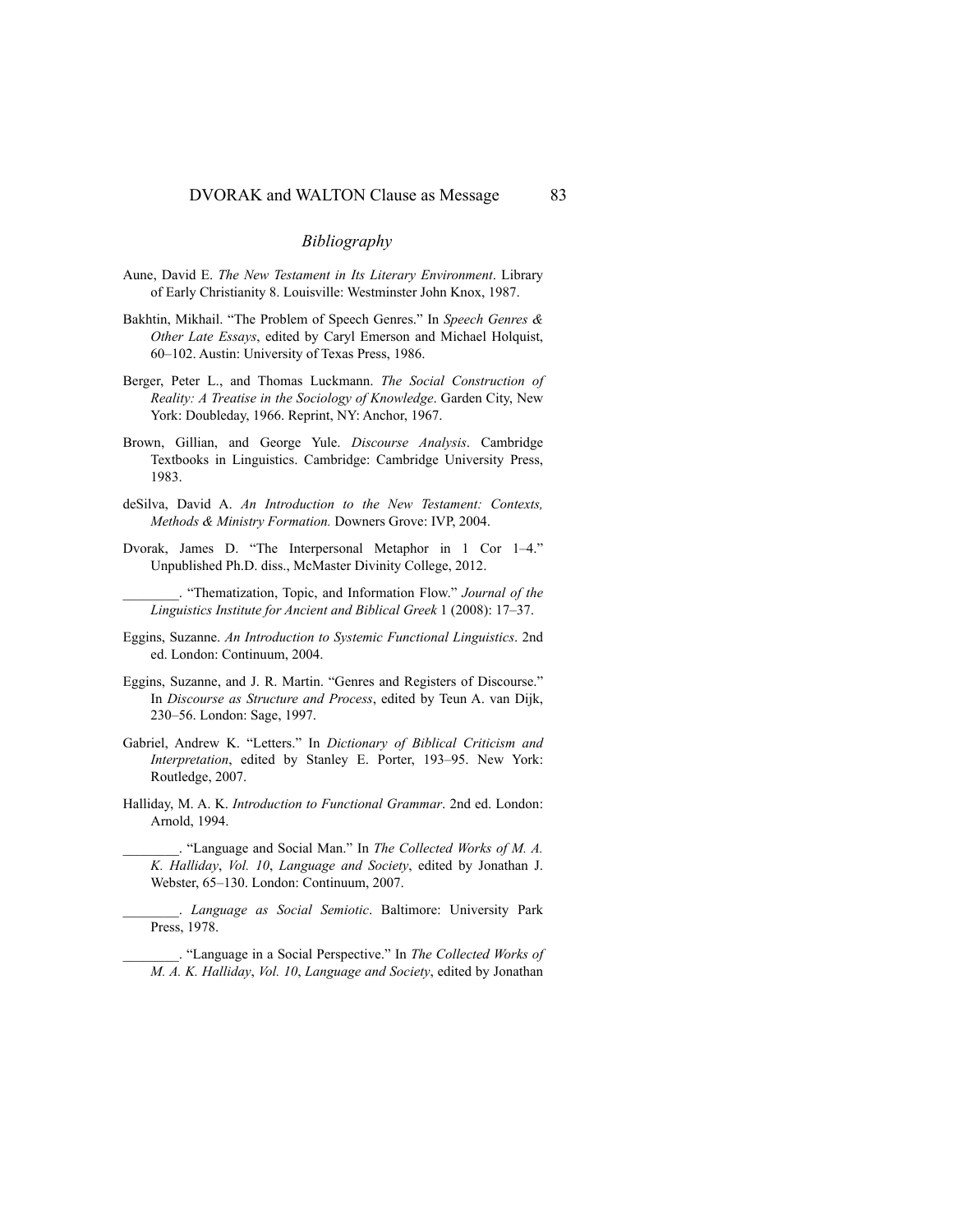J. Webster, 43–64. Edited by Jonathan J. Webster. London: Continuum, 2007.

\_\_\_\_\_\_\_\_. "Language Structure and Language Function." In *The Collected Works of M. A. K. Halliday*, *Vol. 1*, *On Grammar*, edited by Jonathan J. Webster, 173–95. London: Continuum, 2002.

\_\_\_\_\_\_\_\_. "Linguistic Function and Literary Style." In *The Collected Works of M. A. K. Halliday*, *Vol. 2*, *Linguistic Studies of Text and Discourse*, edited by Jonathan J. Webster, 88–125. London: Continuum, 2002.

\_\_\_\_\_\_\_\_. "Text as Semantic Choice in Social Contexts." In *The Collected Works of M.A.K. Halliday, Vol. 2, Linguistic Studies of Text and Discourse*, edited by Jonathan J. Webster, 23–81. London: Continuum, 2002.

\_\_\_\_\_\_\_\_. "Text Semantics and Clause Grammar." In *The Collected Works of M. A. K. Halliday*, *Vol. 1*, *On Grammar*, edited by Jonathan J. Webster, 219–60. London: Continuum, 2002.

- Halliday, M. A. K., and C. M. I. M. Matthiessen. *An Introduction to Functional Grammar.* 3rd ed. London: Arnold, 2004.
- Holquist, Michael. *Dialogism*. 2nd. ed. New York: Routledge, 1990.
- Lemke, J. *Textual Politics.* Abingdon: Taylor and Francis, 1995.
- Martin, J. R. *English Text: System and Structure*. Philadelphia: John Benjamins, 1992.

\_\_\_\_\_\_\_\_. "Mourning: How We Get Aligned." *Discourse and Society* 15 (2004): 323.

- Martin, J. R., and David Rose. *Working with Discourse: Meaning Beyond the Clause*. 2nd ed. London: Continuum: 2007.
	- \_\_\_\_\_\_\_\_. *Genre Relations: Mapping Culture*. London: Equinox, 2008.
- Martin, J. R., and Peter R.R. Martin. *The Language of Evaluation.* New York: Palgrave, 2005.
- O'Donnell, Matthew Brook. "OpenText.org Annotation Model." No pages. Cited 13 March 2014. Online: http://www.opentext.org/model/ introduction.html.
- O'Donnell, Matthew Brook, Stanley E. Porter, Jeffrey T. Reed, Robert Picirilli, Catherine J. Smith, and Randall K. Tan. "Clause Level Annotation Specification." No pages. Cited 14 March 2014. Online: http://www.opentext.org/model/guidelines/clause/0-2.html